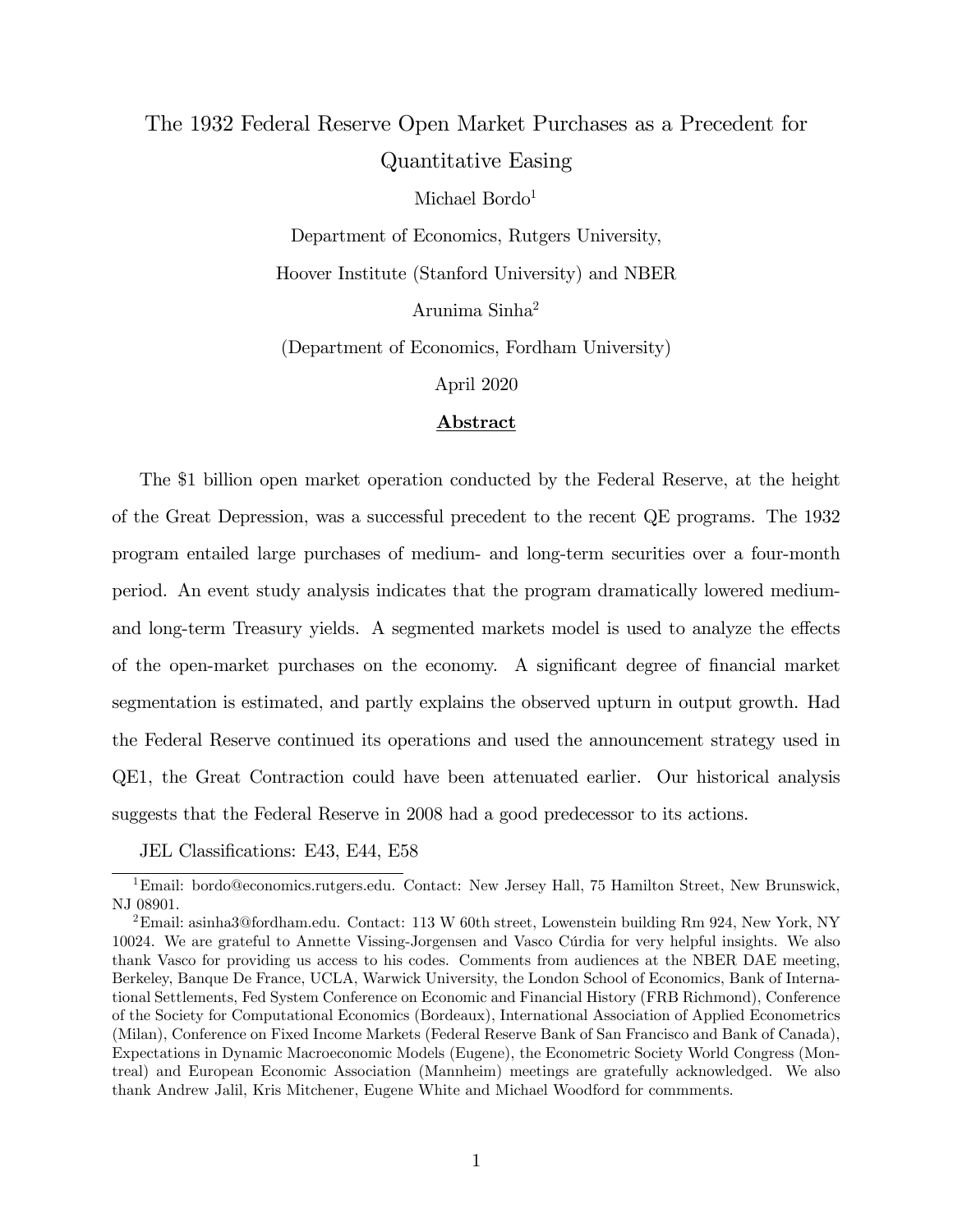How effective are targeted open market purchases in invigorating the economy during a severe downturn? If they have stimulatory effects, can a credible central bank boost their impact by using forward guidance, an unconventional tool of monetary policy? During the Önancial crisis of 2007-09 in the United States, and the continuing recessionary trends in Europe and Japan, one of the key strategies of central banks has been to purchase specific maturities of government debt, while at the zero lower bound. For instance, in the first Quantitative Easing (QE) program, the Federal Reserve purchased \$300 billion in long-term Treasury securities, and this purchase program was expanded in the successive QE programs. To examine the impact of the QE purchase programs, the most prominent approach has been to estimate the effect of the programs on the term structure of different types of yields; an expanding literature has examined the effect on Treasury yields<sup>3</sup>. However, there has been considerable debate about the effect of these purchases on the economy<sup>4</sup>. There are two main challenges in estimating the effects of the open market purchases during the QE1 program: Örst, the decline in the state of the economy during the Önancial crisis period was unprecedented, and the effects of the monetary policy intervention were complicated by the freezing up of credit markets; and second, there were several unconventional monetary policy tools deployed in the QE1 program: forward guidance which provided guidelines about the size and length of the programs, the presence of the zero-lower bound and the payment of interest rate on excess reserves.

In this paper, we use a new historical perspective to analyze the effectiveness of the central bank's targeted bond purchases during an economic crisis, by considering the largest openmarket operation conducted by the Federal Reserve during the Great Depression of 1929 to 1933. After three years of severe recession, in the face of Congressional pressure, the Federal Reserve undertook a significant open market purchase operation between April and August 1932, in which it bought \$1 billion of medium term securities (\$16 billion in todayís prices).

<sup>3</sup>Swanson (2011), Krishnamurthy and Vissing-Jorgensen (2011).

 $4$ Recent work by Greenlaw et al. (2018) finds that the Long Security Asset Purchases undertaken during the 2007 crisis had modest effects.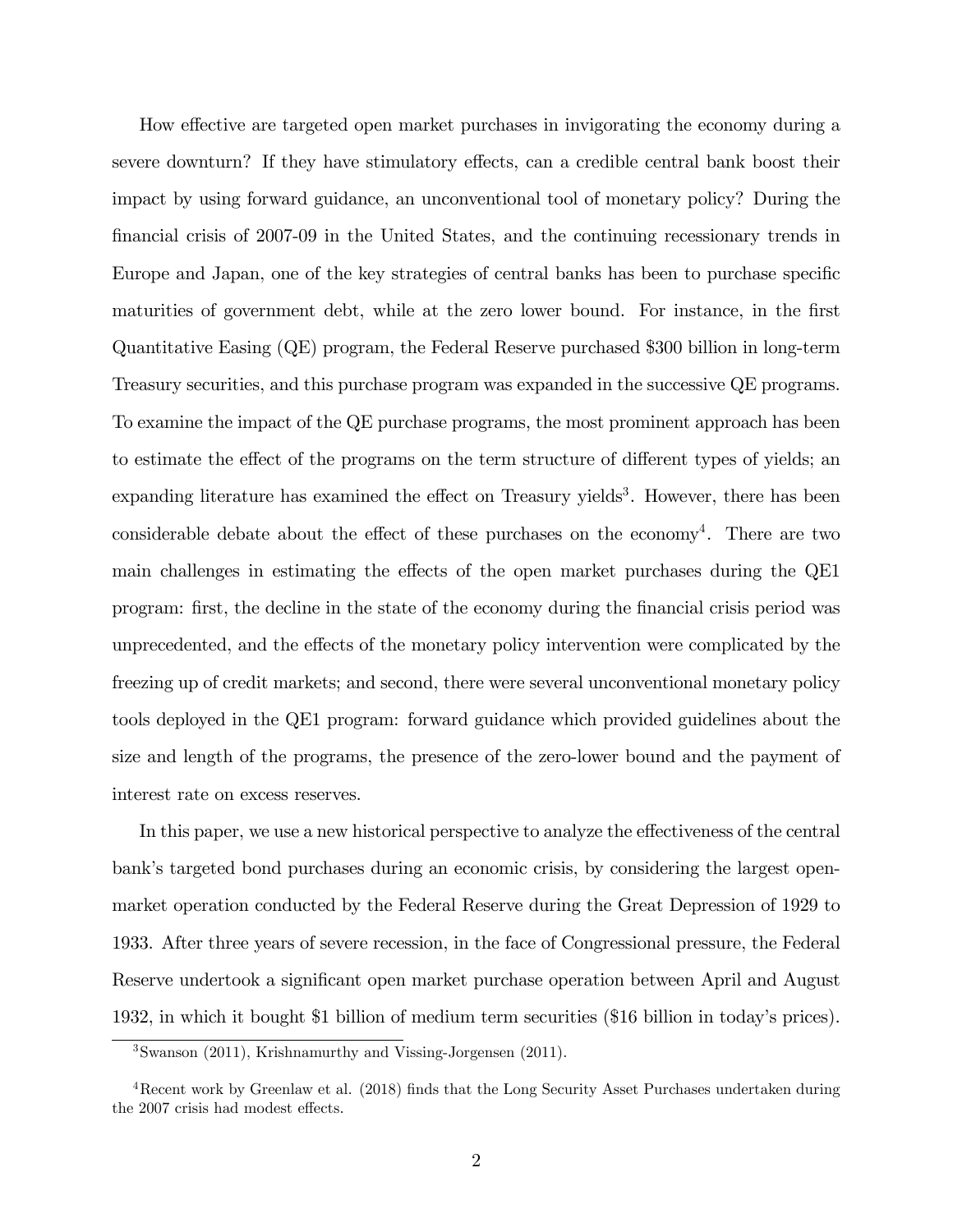At approximately 2% of 1932 GNP, this was comparable to the open market purchases announced during the first QE operation. The New York Times noted, "By entering upon a policy of controlled credit expansion, designed to turn the deflation in bank credit and to stimulate a rise in prices, the Federal Reserve System has undertaken the boldest of all central bank efforts to combat the depression."<sup>5</sup> Although the operation has been noted by previous studies, it has been overlooked by much of the literature commenting on monetary policy in the Great Depression.

Our event study analysis reveals that the purchase operation had large and substantial effects of Treasury yields. This is despite the fact that the 1932 program was not announced by the Federal Reserve<sup>6</sup>, focused only on buying medium-term Treasury securities, and provided no indication of how long the program would last. Friedman and Schwartz (1963) also note that during the second quarter of 1932, the economy experienced an uptick in output growth. This was precisely the period during which the Fedís open market purchases were being ramped up, and these authors posit that if the Fed had continued with its program, the economic recovery could have been much faster. We investigate this hypothesis using our modeling framework which suggests that the effects of the program on the real economy can be explained by the large degree of financial segmentation during the 1932 period. The main counterfactual suggests that had the program lasted for longer, and been credibly communicated to the public in advance, the decline in economic activity could have been attenuated sooner. We posit that the structure and design of the QE1 program circumvented many of the shortcomings of the 1932 program. The provision of forward guidance to financial markets, the size of the purchase operation, and the wider scope of assets being purchased were designed to boost real economic activity in a substantial way in 2008.

Using the 1932 operation to inform the debate about the effectiveness of the open market purchases undertaken during QE1 is only valid to the extent that economic conditions were comparable at the time of the two operations. As we show below, the states of the economy

 $5$ The New York Times, quoted in the Commerical and Financial Chronicle, April 16, 1932, p. 2774.

 ${}^{6}$ The balance sheet of the Federal Reserve was also much smaller.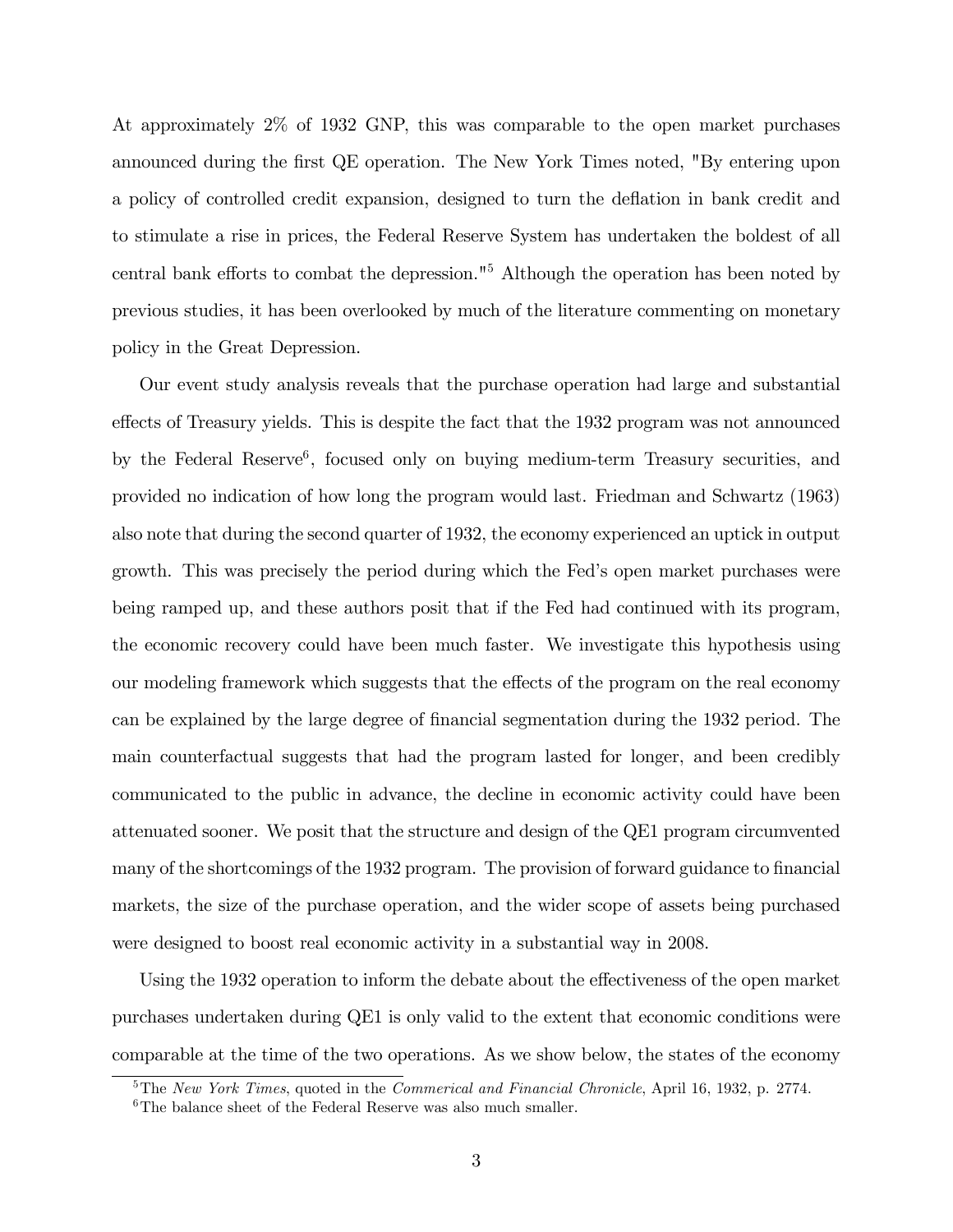during the 1932 operation, and the first QE program were, in fact, quite similar in terms of key macroeconomic and financial terms. There were also political similarities: at the time of the 1932 operation, the Congress and the public were desperate for active intervention by the central bank. In 2008, there was widespread discussion among the public about the need for intervention by the Federal Reserve<sup>7</sup>. Therefore, we propose to use the 1932 operation to provide a historical perspective for examining the effectiveness of the QE1 open market purchases, and the importance of using forward guidance. In this analysis, we will only consider the first QE program, as the successive programs were anticipated to some degree by financial market participants.

A brief overview of our methodology and findings follows: we first analyze the effect of the operation on the cross section of Treasury yields using an event study methodology. Since there were no announcements, we construct a narrative record of the period preceding and during the operation. Around the dates identified from the narrative record, there were significant changes in the yields on Treasury securities. For instance, the maximum cumulative effect from the daily changes on Treasury Bills was a decline of 90 basis points  $(b.p.);$  Certificates and Notes yields fell by 114 b.p. and the yields on Bonds fell by 42 b.p. Therefore, even though the purchase program was motivated by the economic and political conditions of a very different era, the program had important effects on the term structure of Treasury yields.

The event study analysis is very informative about the effects of the purchase program on the yield curve. In the quarter that the Fedís purchases were being conducted, there was also the first uptick in output growth that the economy had seen in several quarters; between the second and third quarters of 1932, output growth rose by 0.38% after several quarters of negative growth rates. Therefore, we are interested in examining whether the Fed's purchases could have had the stimulative effects on output, and we use a modeling framework for this purpose. We use quarterly data from 1920-32 to estimate the effects of the

<sup>7</sup>There was comprehensive coverage in various news publications. An example of this: "As Credit Crisis Spiraled, Alarm Led to Action", New York Times, October 1, 2008.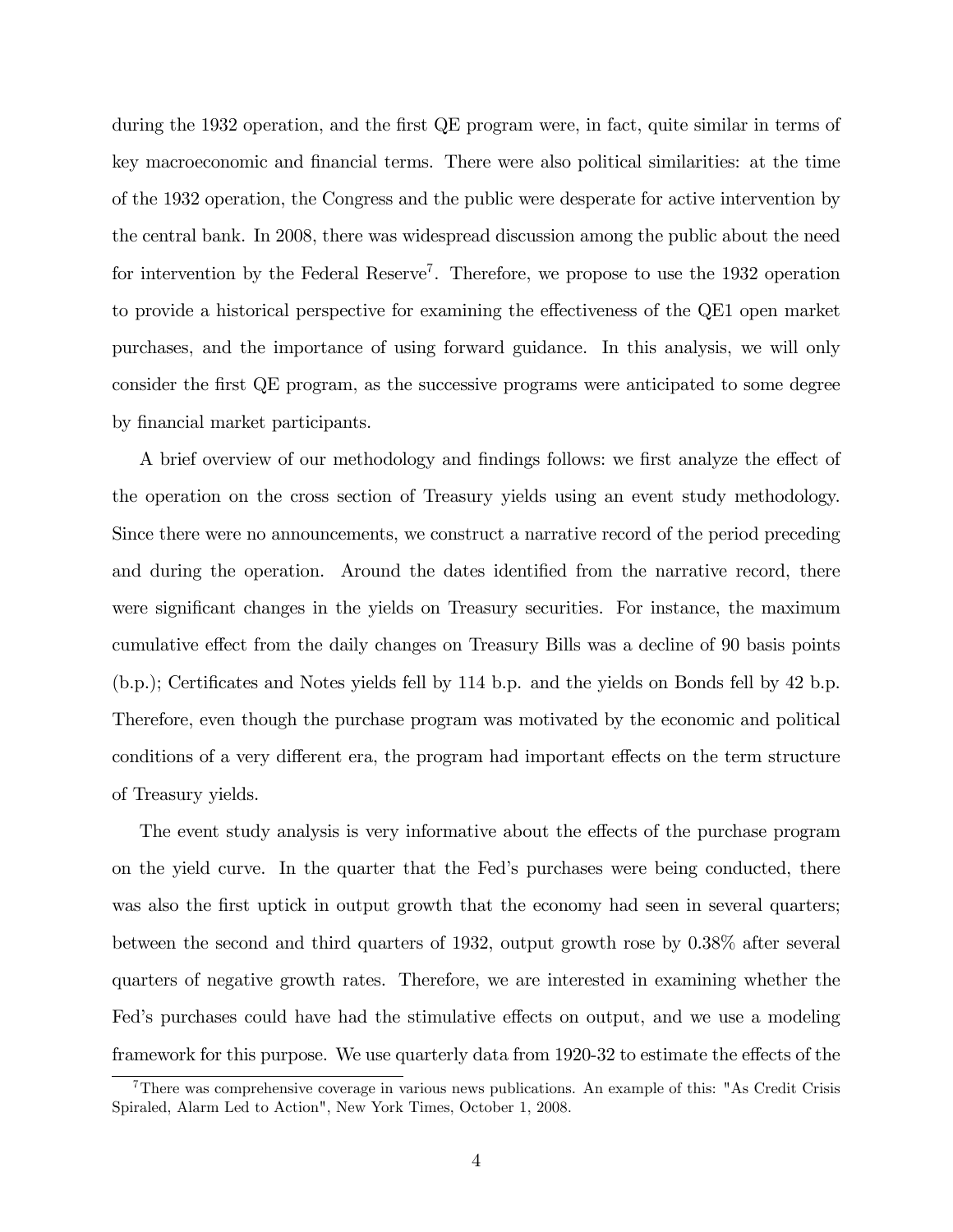open market operation in a general equilibrium model with segmented markets. Anecdotal evidence suggests that there was a significant degree of market segmentation in the 1930s as the non bank public had limited access to the government securities markets which was dominated by a few investment banks (Garbade, 2012; Perkins, 1999). As we show below, the denomination of Bonds issued may have precluded large sections of households from accessing them<sup>8</sup>.

The main hypothesis of the model is that there are two types of financial market participants: households can hold both long- and short-term Treasury securities; however, they are required to pay a transactions cost to hold the long bonds. The institutional investors, on the other hand, only hold long-term assets, without paying any costs. Since private domestic households had limited access to long-term bonds during the 1920s and 1930s, we find this to be a plausible way to model their holdings of Treasury securities. Using data to estimate the degree of segmentation, we find that it was much higher for 1920-32 than for 2008-2009; thus, agents were not able to readily substitute between the different types of Treasury securities (as they would have without any frictions). The purchases of long-term securities by the central bank in this model then affects the long-term yield, and consequently, the savings and consumption decisions of households. Thus, the open market operation in 1932 was effective in lowering Treasury yields and boosting output growth, even though it lasted less than two quarters. In our benchmark simulation, as a result of the Fedís purchases, we generate 19% of the increase in output growth that was observed. Our model does not model the many banking suspensions that occurred (and were a key feature of the Great Depression), that the Fedís provision of liquidity would have prevented. Thus, we posit that our estimates are a lower bound of the effects of the Fed's purchase operation on the economy.

 $8$ Additionally, as reported by Banking and Monetary Statistics (1914-1941), discount rates of different Federal Reserve districts varied for the same time period, providing further evidence of market segmentation. The disparity was as much as between 50 and 150 basis points (for example, in December 1930, the discount rate reported in New York was 2%, and San Francisco it was 3.5%; Banking and Monetary Statistics of the Federal Reserve, 1914-1941, Table 115, pp. 441). The difference in rates was also evident in other types of loans. For instance, in December 1930, the rate charged on commercial loans by banks was 3.82% in New York,  $4.38\%$  in seven other Northeastern cities and  $5.01\%$  in eleven Southern and Western cities (Banking and Monetary Statistics of the Federal Reserve, 1914-1941, Table 125, pp. 464).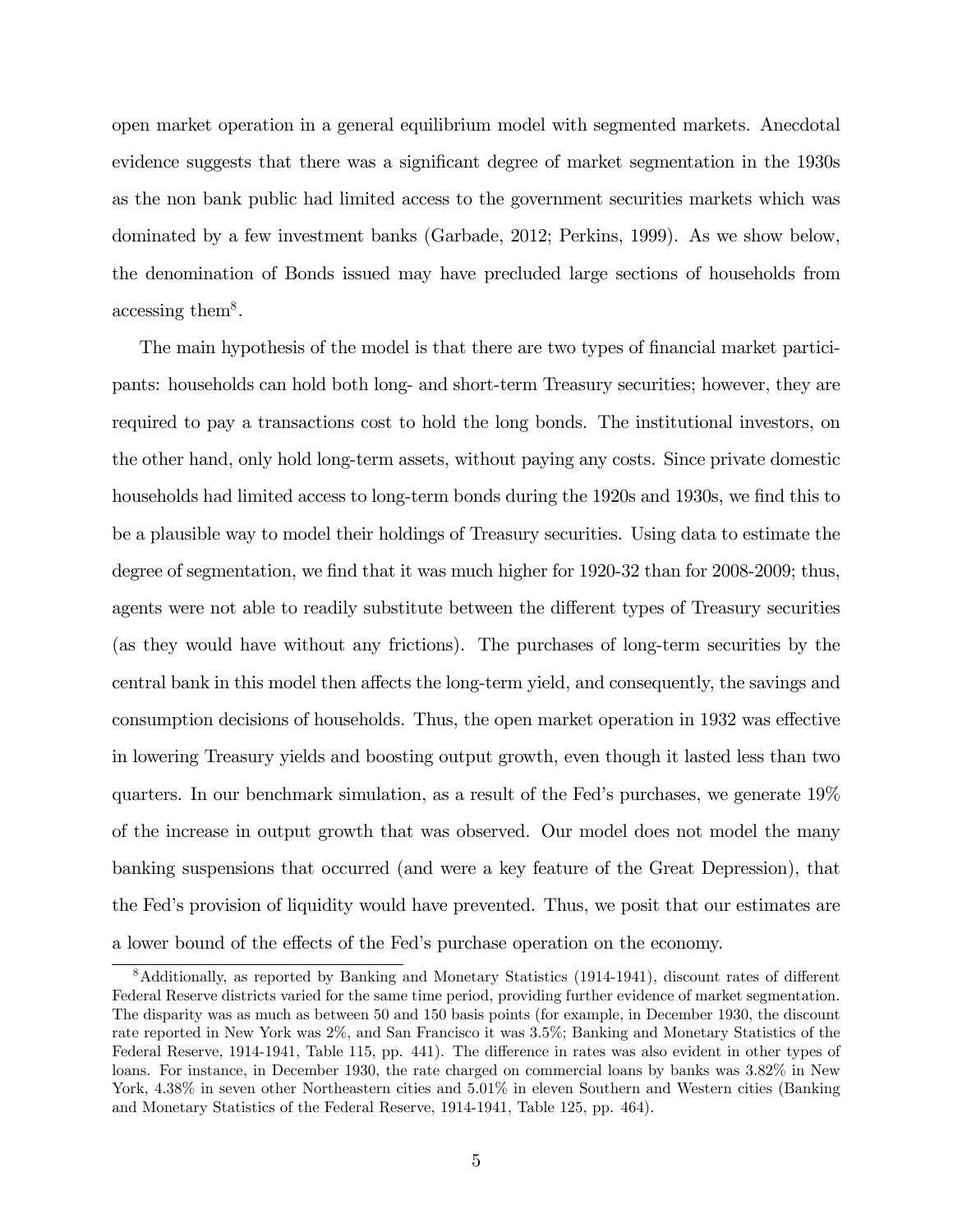In our counterfactual simulation, we ask the following question: holding the size of the operation constant, if the Federal Reserve had carried out the operation for a longer duration, and announced the full length of the program, what would the effects be? Our results indicate that the impact on output growth and long-term yields could have been significantly larger; our estimates indicate that the recovery in output could have been as much as 30% larger than what was actually observed. This supports the Friedman and Schwartz (1963) hypothesis that if the Federal Reserve had continued its operation, the continued decline in the economy could have been attenuated much faster.

Finally, this study contributes to the literature on not only on unconventional QE policy, but also on the Great Depression by addressing another counterfactual question: could the U.S. have rebounded from the Great Depression had the Fed conducted QE on a scale and in a way that it did in the Great Recession? Using our model simulations, we find that if the Fed in 1932 had used a QE1-sized operation, the effect on output growth would have been approximately twice as large as was generated by the actual Fed operation undertaken in 1932.

The paper is organized as follows: the context and implementation of the 1932 operation are discussed in section 1. Narrative evidence and the event study methodology is discussed in section 2. Section 3 presents the model and the results, and section 4 concludes.

# 1 Context for the 1932 Operation

We discuss here the institutional characteristics that were in place for the 1932 operation, as well as the comparisons with QE1 policy. The channel through which the 1932 operation is hypothesized to affect the real economy, namely the portfolio balance channel, is analyzed below as well.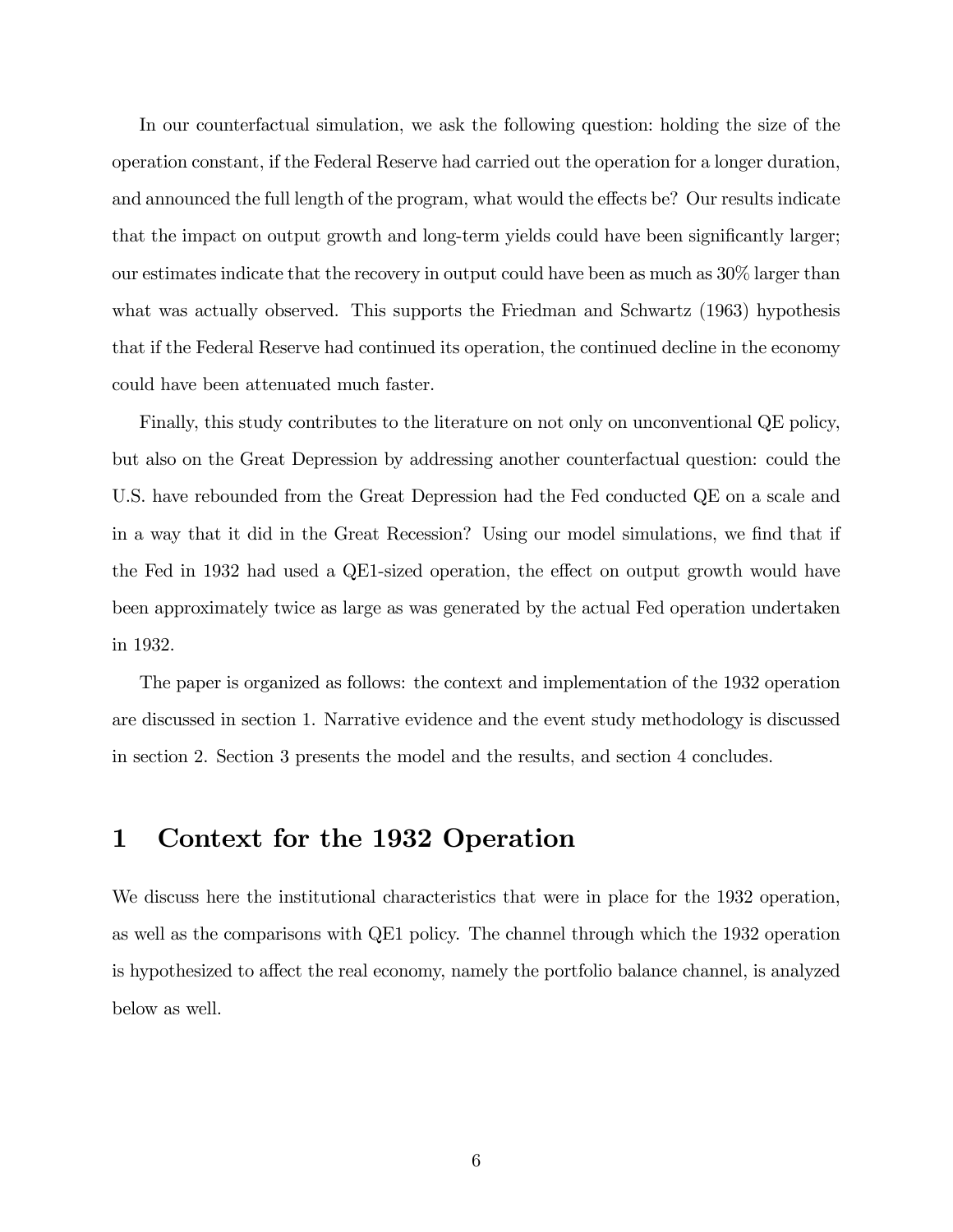### 1.1 General Economic Conditions and the Start of the Program

Before discussing the institutional context for the 1932 operation, it is useful to provide an overview of the economic conditions in 1932. To the extent that the historical program can prove informative for the QE1 debate, we compare key macroeconomic statistics between the two periods. The unemployment rate in April 1932 was 21.0%, and it had risen to 25.0% in August 1932<sup>9</sup> . In the 2008-09 episode, the unemployment numbers were also rising, from 6.8% in November 2008 to 8.7% in March 2009. Real GDP had declined by more than 20% in 1932 since the start of the Great Depression, and in December 2008, real GDP in the U.S. had fallen by approximately 4% since December 2007. Table 1 shows the comparison between the periods on two dimensions - the states of the economy, as well as the size of the Federal Reserve programs.<sup>10</sup> An overview of the Federal Reserve's purchases, and economic conditions are shown in figures 1 through 4.

Other than the depressed states of output and employment, Treasury yields were at historically low levels in 1932, as they were in 2008. Cecchetti (1988) estimates the term structure of Treasury yields from 1929 to 1949 using raw data on the prices of Treasury securities outstanding reported in the New York Times. Using the Nelson and Siegel (1985) methodology, Cecchetti shows that between May and October 1932 (at the time of the Federal Reserve operation), the three-month yields were between 10 and 25 basis points.<sup>11</sup>

The Federal Reserve began its massive (for the time) open market purchases in April 1932. This was after two and a half years of recession in which the Fed had followed a very passive policy, and had failed to prevent three banking panics. Friedman and Schwartz (1963) attribute the Fedís failure to act to serious áaws in the organization of the System which impeded coordination between the Reserve banks and the Federal Reserve Board in

<sup>9</sup>Unemployment data from NBER, Unemployment Rate for United States [M0892AUSM156SNBR], retrieved from FRED, Federal Reserve Bank of St. Louis.

 $10$ While the macroeconomic trends were similar during the two episodes, they were substantially worse in 1932: GDP had been declining for more than eight quarters and unemployment had been hovering around 20%.

 $11$ The three-month yield remained in this approximate range in the remaining period of Cecchetti's study.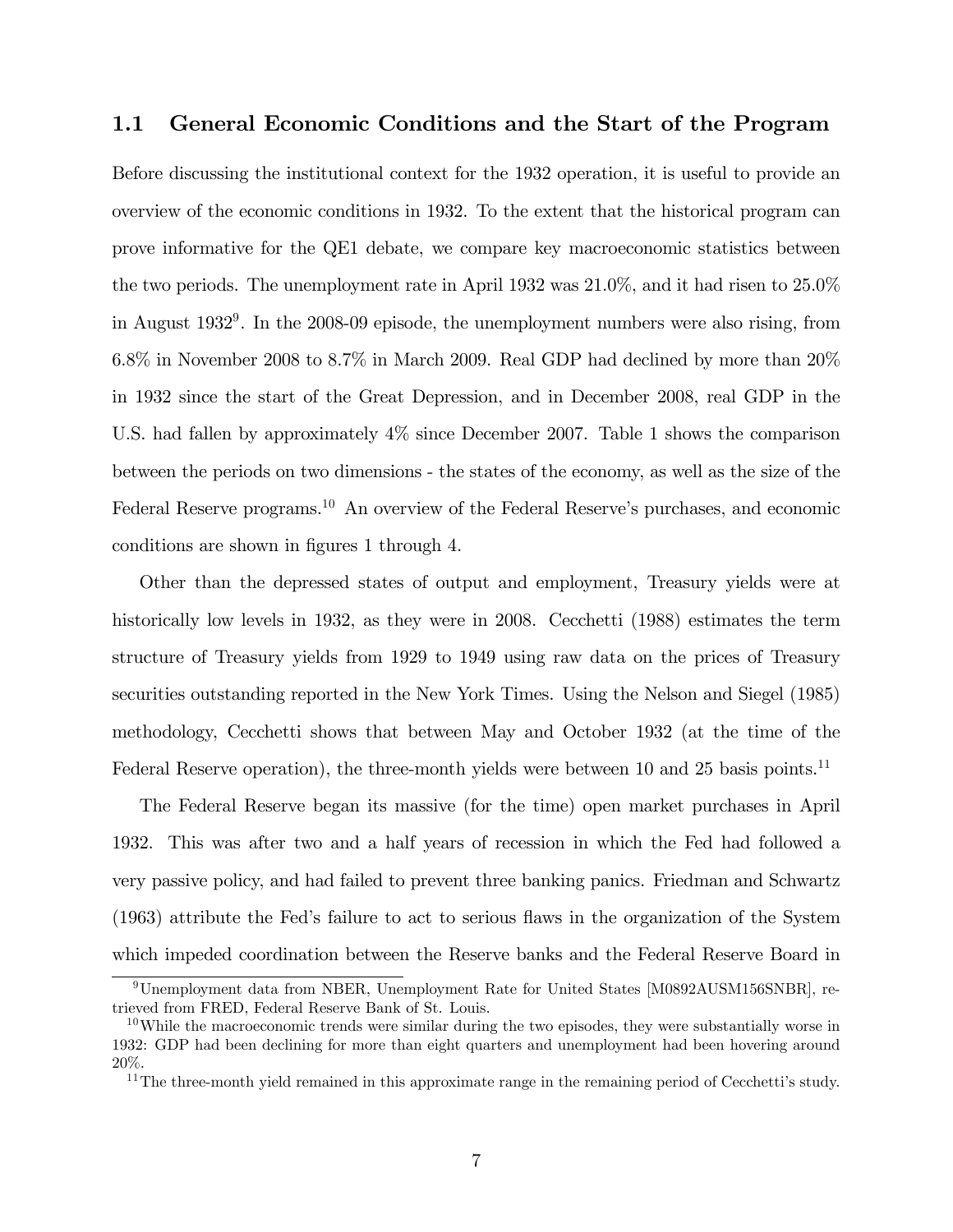Washington DC, especially after the death of Benjamin Strong in 1928. Meltzer (2003) largely attributes it to adherence to a flawed policy doctrine - the Burgess Rieffler Strong doctrine (a variant of the real bills doctrine) that relied on nominal interest rates and the level of discount window borrowing as policy guides. Others attribute it to adherence to the gold standard and the absence of a clear lender of last resort policy (Bordo and Wheelock 2013).

According to Friedman and Schwartz,<sup>12</sup> the Fed, under the leadership of Governor Harrison of the New York Federal Reserve voted to begin purchases of government securities on April 13, 1932 in the amount of \$100 million per week for 5 weeks. Then on May 17, another \$500 million was voted on.

Friedman and Schwartz argue that the Fed adopted this dramatic change in policy to forestall several radical pieces of legislation in the Congress including the Thomas bill which would have created \$2.4 billion dollars in greenbacks and a veterans bonus. Meltzer (pp. 360) posits that the open market purchases would have been consistent with the Burgess Rieffler Strong doctrine since member bank borrowing was high as were short-term interest rates. He also states that the passage of the Glass Steagall Act of 1932 and the beginning of Reconstruction Finance lending to troubled banks in February encouraged the Fed to act.<sup>13</sup> However, we note that in the first year of its operation, the effects of Reconstruction Finance were very limited, and only became more effective after the Emergency Banking Act of 1933 was passed (Mason and Mitchener, 2010). Thus, the Fed's 1932 operation was the most significant intervention at the time which was affecting Treasury yields.

The policy was short lived. By July 1932 mounting opposition within the Federal Reserve System to continued purchases overwhelmed Harrison's pleas to continue. Many Fed officials, following real bills thinking, were worried that continued purchases would be inflationary and

<sup>12</sup>See pps 385-389.

<sup>&</sup>lt;sup>13</sup>The Glass-Steagall Act of 1932 allowed the Fed to rediscount from member banks using government securities as collateral. This alleviated the "free gold" constraint, which in 1930 and 1931 had constrained the willingness of the Fed to conduct expansionary policy (Meltzer, 2003 and Bordo, Choudhri and Schwartz, 2002).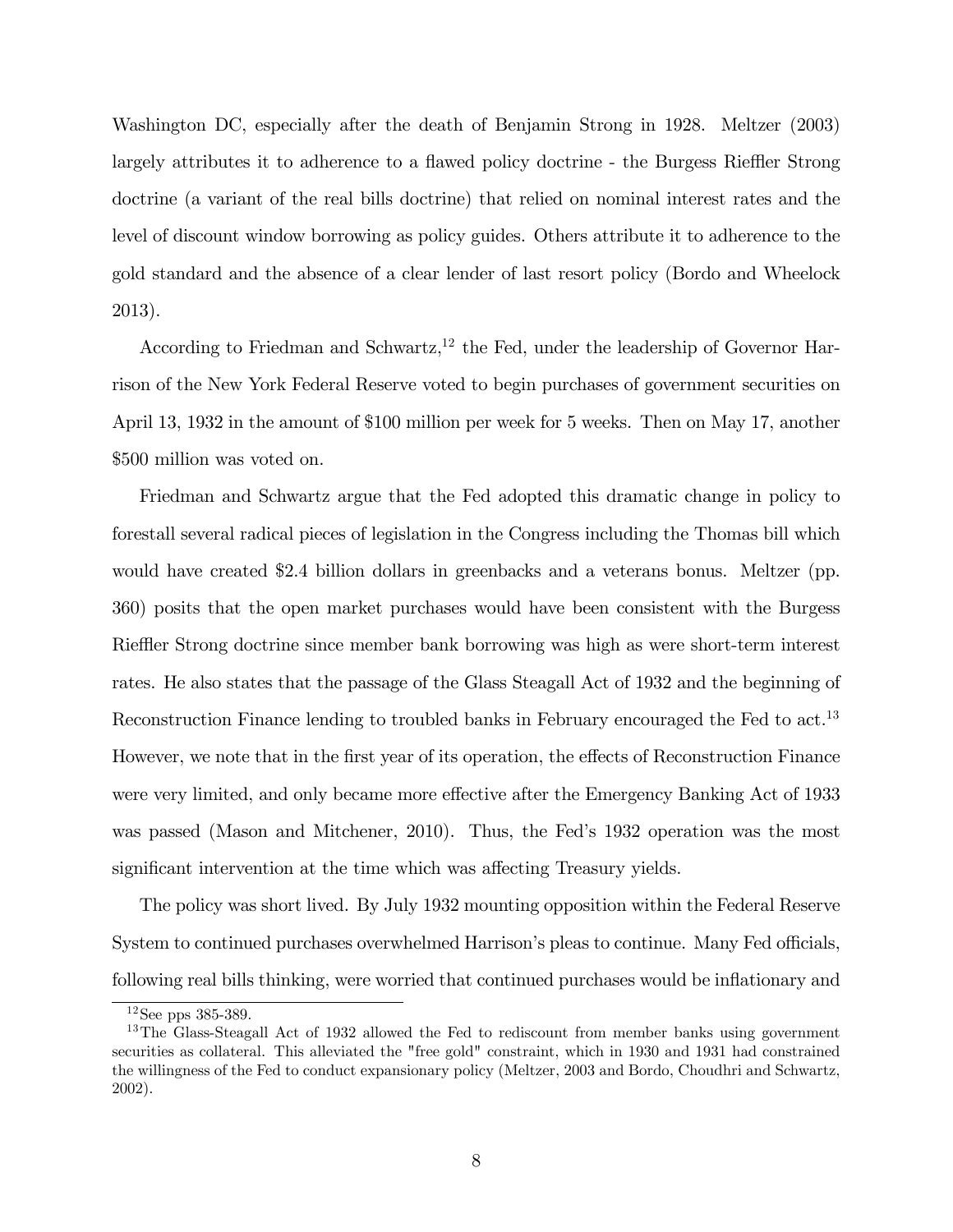would stimulate an asset boom. They believed that the purchases had not encouraged the banks to lend as intended but instead they were just accumulating as excess reserves (Hetzel  $2012$  p.31).<sup>14</sup> Others worried that further purchases would severely reduce the System's holding of free gold and threaten the U.S. adherence to the gold standard. When the Congress recessed for the summer in July, the Fed stopped the program.

Some of the institutional background and consequences of the 1932 open market operation for the economy have been explored elsewhere in the literature. Friedman and Schwartz (1963) highlighted the 1932 operation as the best policy the Federal Reserve undertook in combating the economic slump. Meltzer (2003) discusses the economic and political context of the operation. Both Friedman and Schwartz and Meltzer provide evidence that the expansionary policy led to a turnaround in the economy<sup>15</sup>. They posit that had the Fed continued the policy that the Great Depression would have ended significantly earlier than it did. Hsieh and Romer  $(2006)$  examine the effects of the operation on expectations of devaluation, and whether the Fed could have continued the operation without a loss of credibility and commitment to the gold standard. Bordo, Choudhri and Schwartz (2002) argue that since the United States was a large open economy in 1932, and had vast gold reserves, the expansionary open market operations would not have caused an outflow of gold, even under the extreme assumption of perfect capital mobility. However, to our knowledge, this is the first paper to analyze the effects of the purchase operation on the full term structure of daily yields and on the real economy in terms of output growth. We also provide estimates of the effects on corporate bond price changes.<sup>16</sup>

<sup>14</sup>Starting in February 1932, banks began reducing their borrowed reserves and increasing their excess reserves which grew from \$44 million to \$526 million in December 1932. Given that the banks had just experienced two years of liquidity panics, the build up of excess reserves was understandable (Hetzel 2012 p 31.).

<sup>&</sup>lt;sup>15</sup>M2 stopped declining and flattened out; Federal Reserve Credit picked up as did bank credit. Industrial production and real GDP began expanding after a lag. Interest rates reversed their rise and dropped precipitously. See Bordo 2013.

<sup>&</sup>lt;sup>16</sup>Some other recent analyses compare the Fed's operations in the recent financial crisis with the historical period pre-war period. For example, Carlson and Duygan-Bump (2018) compare the Fedís operations in the 1920s (1923-29) with those undertaken in the 2007.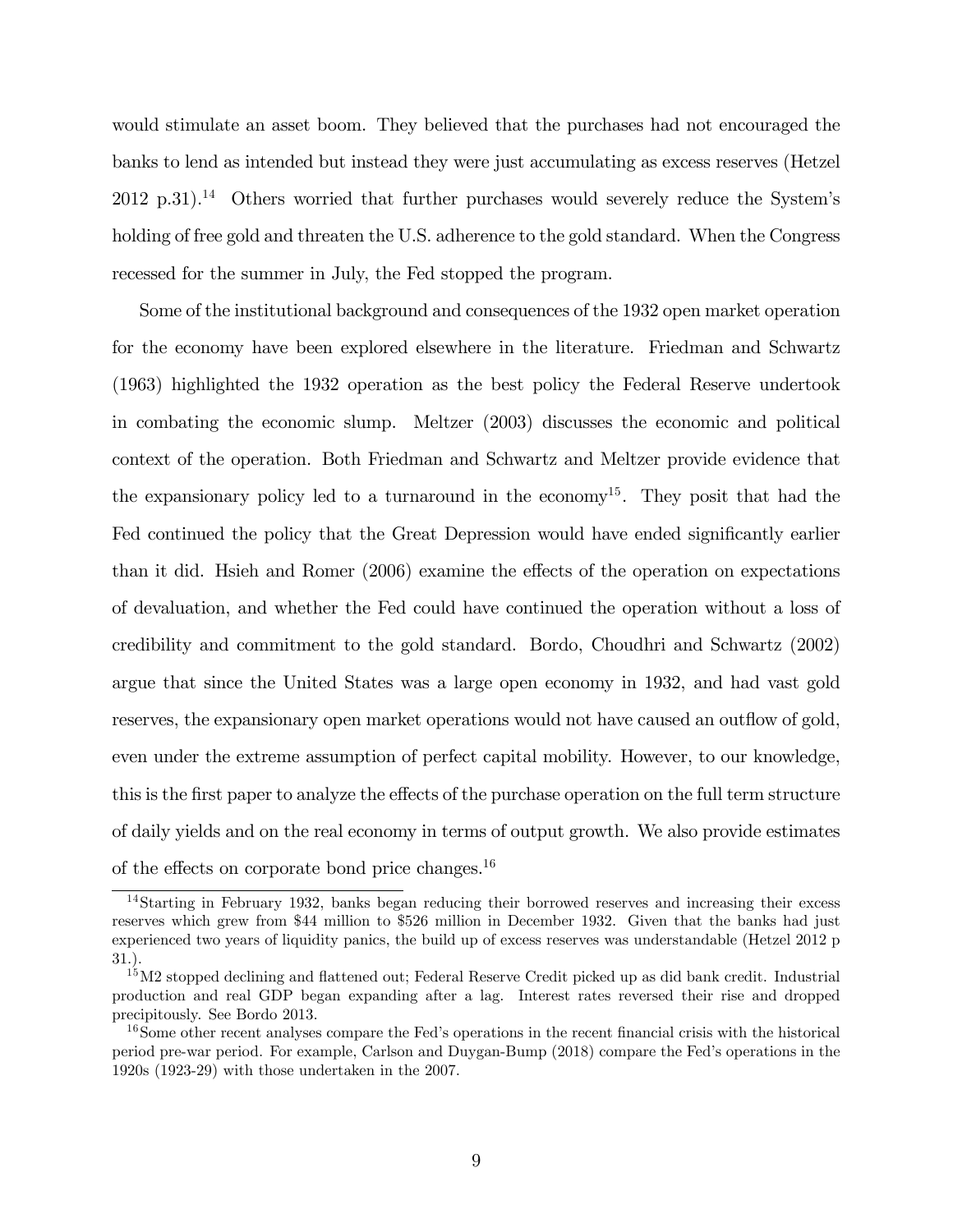### 1.2 Institutional Context of the Operation

Our main hypothesis is that the 1932 operation provides a unique historical perspective for examining the open market purchases of the first Quantitative Easing program. Before undertaking the analysis, we identify the key similarities between the two episodes, as well as discuss the implications of the main differences in the institutional setups.

Both episodes were conducted in the midst of severely depressed economic activity. These were large scale open market operations, and the magnitude of the bond purchase programs were unprecedented relative to past bond purchase programs in both cases. The programs were initiated to boost the economy, and were not planned to continue indefinitely.

The key institutional differences between the implementation of the two programs were: (a) the operation of the Gold Standard in  $1932$  instead of a floating exchange rate, (b) the announcement of the size and duration of the program during the first QE episode in 2008-2009 and (c) the use of other unconventional policy tools in 2008-2009. While these aspects were important, we hypothesize that they do not make the comparison between the 1932 and 2008-2009 operations invalid.

The U.S. remained on the Gold Standard throughout the operation of the bond buying program, but there was considerable concern among Federal Reserve officials that the bond purchases would affect the commitment of the Fed to the Gold Standard. However, the program did not threaten the credibility of the Federal Reserve or cause expectations of a devaluation. According to Bordo, Choudhri and Schwartz (2002), since the U.S. was a large open economy, with vast gold reserves, the expansionary monetary program would not cause markets to question the Federal Reserve's commitment to the Gold Standard. Hsieh and Romer (2006) find that there were no significant expectations of devaluation of the U.S. dollar (as measured by forward and spot exchange rates) in the spring of 1932. Thus, although there was disagreement among the Federal Reserve officials about the conduct of the program, it did not cause the Fed to lose any credibility in terms of its commitment to the Gold Standard.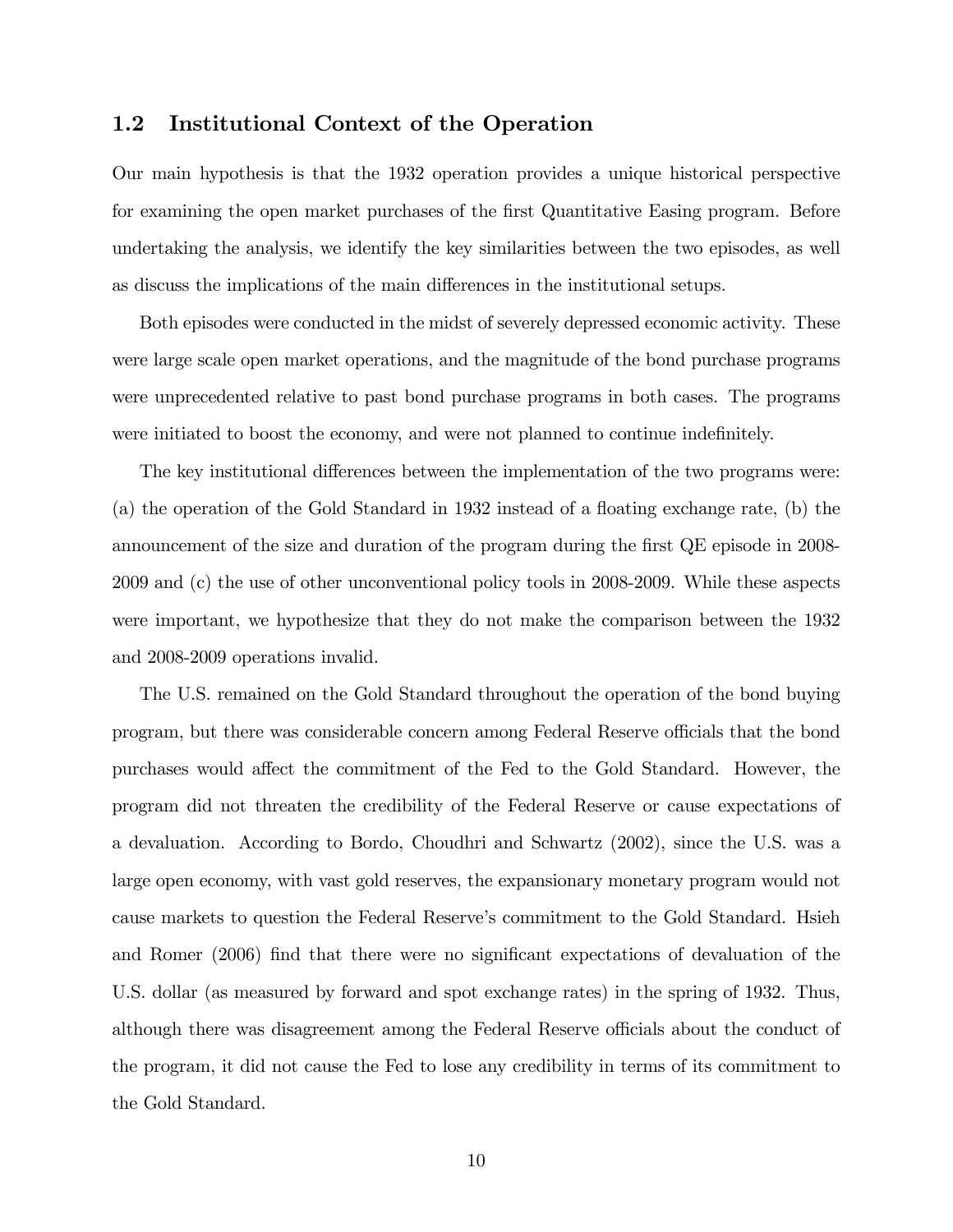The second difference between the programs is the provision of forward guidance in 2008-2009. While the size of the bond purchases was discussed in the Open Market Policy Conference (the precursor of the Federal Open Markets Committee), these discussions were not made public. Thus, the size and duration of the program was not publicly announced. However, it did not go completely unnoticed. We construct a narrative record using reports from the New York Times (section 2) which indicates that financial markets were aware of the program, as well as its potential implications for liquidity in the system and the economy. Hsieh and Romer (2006) also discuss narrative accounts from different news sources, which reported the weekly balance sheet of the Federal Reserve. They find that business analysts were able to discern that the Federal Reserve was buying bonds at an accelerated pace, and that this program could help in stemming the deflationary spiral. Thus, financial markets understood that the program was ongoing in the second quarter of 1932. Although the press was aware of the Fed's actions in 1932, because the Fed did not attempt to directly shape public expectations or make commitments about future interest rates, interest rates in 1932 were not also affected by forward guidance. This is in contrast to the QE undertaken during and after 2008-2009.

Finally, the recent QE1 operation included the purchase of other assets (mortgage-backed securities). The Federal Reserve was also transitioning to the payment of an interest rate on excess reserves held by banks in 2008. Neither of these aspects were present during the Fed's 1932 operation. We are, therefore, only analyzing the Treasury bond-buying purchase programs of the Fed in 1932, and the effects of these operations on the economy.

# 1.3 Portfolio Balance Channel for the Effects of the 1932 Operation

The primary channel through which the 1932 open market purchases by the Federal Reserve are hypothesized to affect the economy is the portfolio balance channel. The main thesis of the channel is that assets of different maturities are not perfect substitutes. The portfolio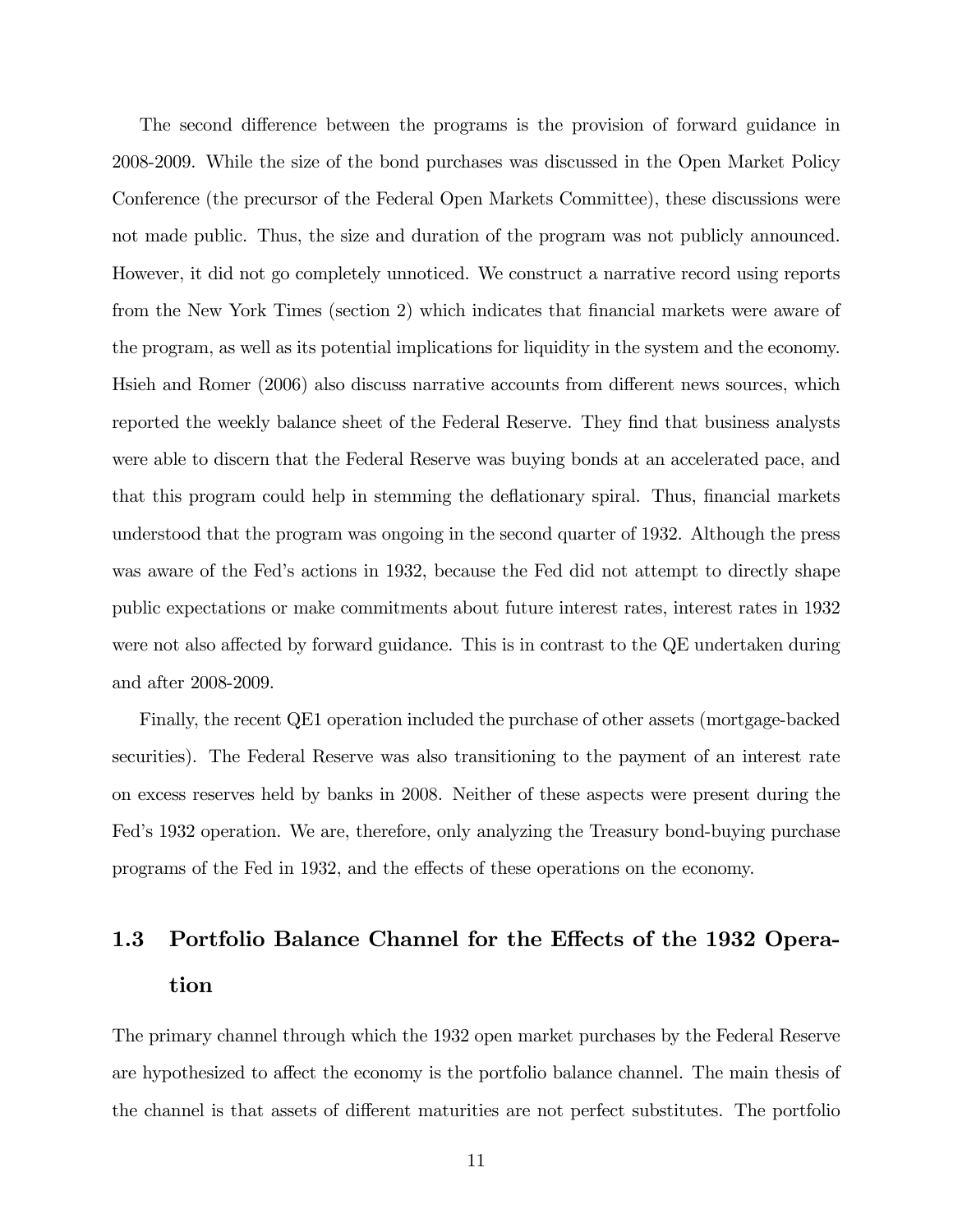balance channel for a similar era (1934-39) has been investigated by Hanes (2019). He shows how the rapid trend high-powered money growth between 1934 through December 1936 was accompanied by substantial declines in medium- and long-term nominal yields, consistent with a portfolio effect of high-powered money growth on term premiums. Gagnon et. al. (2011) and Bauer and Rudebusch (2014) note, in the context of the QE operations, that the purchases of medium- and long-term securities by the Federal Reserve altered the supply of these bonds available to these private investors. As the holdings of the risk-free short-term bank reserves by the private investors increased, the yields on the bonds being purchased by the Federal Reserve would fall, to ensure that private investors are willing to make an adjustment in their holdings. Thus, the term premia (the largest component of risk premia) will be lowered, as the assets of longer duration are removed from the supply available to private investors. In contrast, in a frictionless asset pricing model, a change in the supply of long-term or short-term bonds will not have an effect on Treasury bond yields. In this case, the term premia will be a function of the riskiness of the bonds, and the risk aversion of investors. Both these characteristics are unaffected by changes in the supply of bonds.

In order to examine the operation of the portfolio balance channel in the 1932 episode, we first analyze the holdings of U.S. Treasury bills, notes and bonds by the Federal Reserve, as a fraction of its total holdings. As figure 3 shows, the fraction of the Federal Reserve's holdings of U.S. Treasury Notes increased from 10% of total holdings to more than 20%, between April and August 1932. The fraction of Bill holdings stayed fairly constant, fluctuating between 54% and 63%, and the fraction of Bond holdings decreased from 36% to 23%. Therefore, the largest change in the Federal Reserveís portfolio during this operation was an increase in the fraction of Note holdings. In contrast, during the 2008-2009 episode, the Federal Reserve's holdings of Notes (with 1 to 5 years to maturity), as a percentage of its total holdings, increased from 36% to 39% approximately. The fraction of Bond holdings (with maturity 15 years or more) increased from 20% to 21% between July 2008 and March 2009. Thus, the operation by the Federal Reserve in 1932 was more significant on the medium-term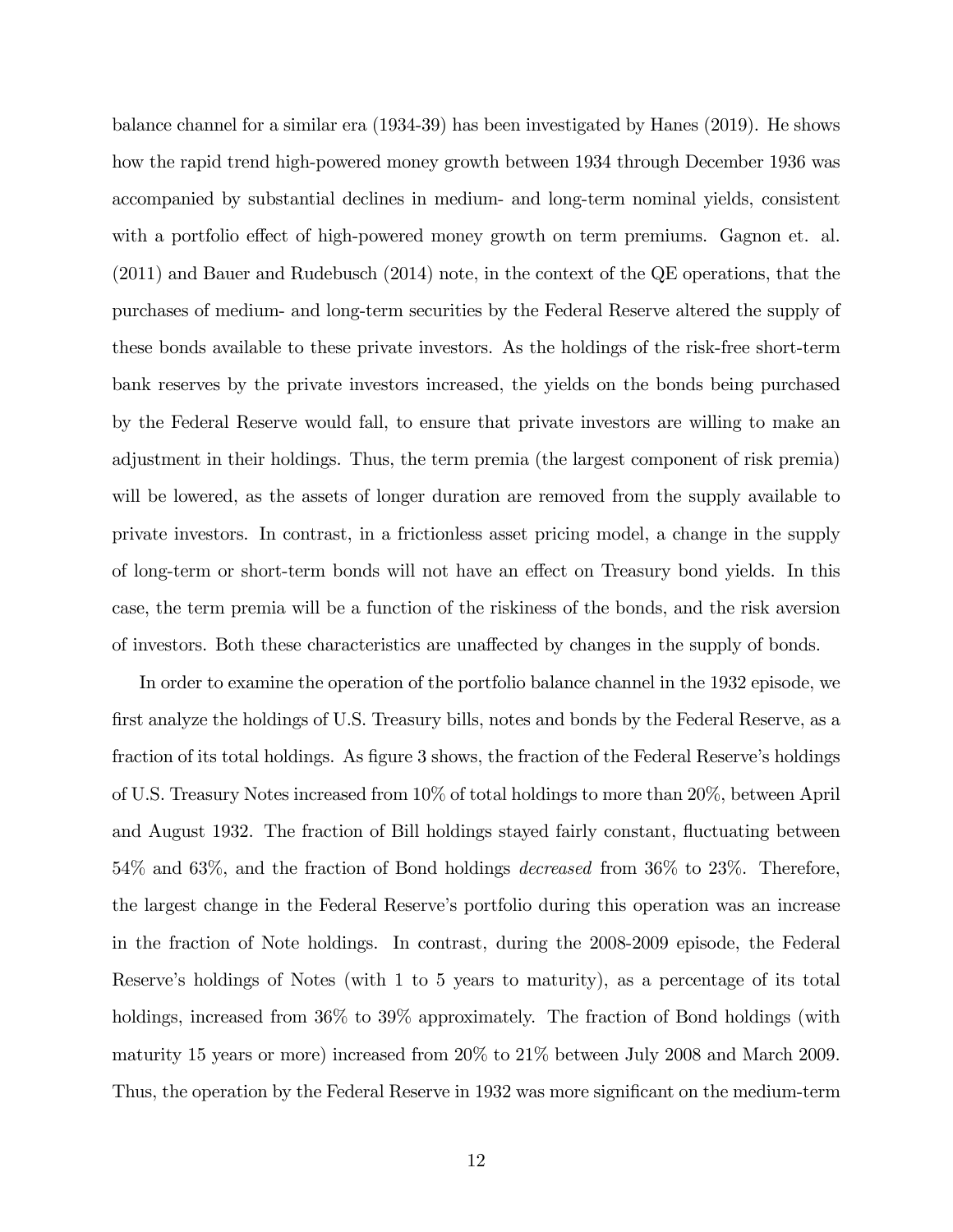securities, relative to the long-term operation, unlike the more recent 2008 operation. Both operations caused a compositional difference in the Fed's portfolio of securities.<sup>17</sup>

# 2 Evidence from the Narrative Record and Event Study

In this section, we first present the evidence from the narrative record, and then examine the effects on Treasury yields.

### 2.1 Narrative Evidence

Our strategy for estimating the effects of the Federal Reserve's actions on yields is similar to the analyses of QE1 by Krishnamurthy and Vissing-Jorgensen (2011) and Swanson (2011): we estimate the changes in Treasury yields around announcements by the Federal Reserve. In the case of the 1932 operation, no public announcements were made by the Federal Reserve regarding these purchases. Therefore, we construct the narrative record of the period preceding and during the purchase operations from the New York Times. The results of the event study methodology suggest that the 1932 operation had a significant effect on yields.These are reports from the New York Times, in the section "Topics in Wall Street: News, Comment and Incidents on the Stock Exchange and In the Financial Markets".<sup>18</sup> On each of the following dates, there was some new information or speculation being reported about the open-market purchase program.

<sup>&</sup>lt;sup>17</sup>To analyze the changes in the overall supply of these Treasury securities to the rest of the economy, it is also useful to consider the holdings of the Federal Reserve as a fraction of the total marketable debt outstanding from the Treasury. In the 1932 operation, the Fedís holdings of Treasury Notes averaged 13% of the total marketable debt issued in Notes, and Bond holdings were approximately 7% of the total debt issued in Bonds. We also find that the Treasury was issuing more debt than before in the Great Depression: between December 1930 and December 1932, the issuances of notes and bonds increased by approximately 41% and 17.5% respectively. In contrast, in the 2008-09 episode, the Fedís holdings of Notes and Bonds were  $6\%$  and  $33\%$  of the total. Thus, the Federal Reserve's holdings of Bonds during the latter episode were more than four times its holdings in the 1932 operation. These numbers are based on the bills, notes and bonds issued as public debt, recorded in the Statement of Monthly Statement of Public Debt obtained from Treasury Direct.

<sup>&</sup>lt;sup>18</sup>We also read the "Bond Market Comment" section published in the Wall Street Journal to corroborate the narrative record from the New York Times.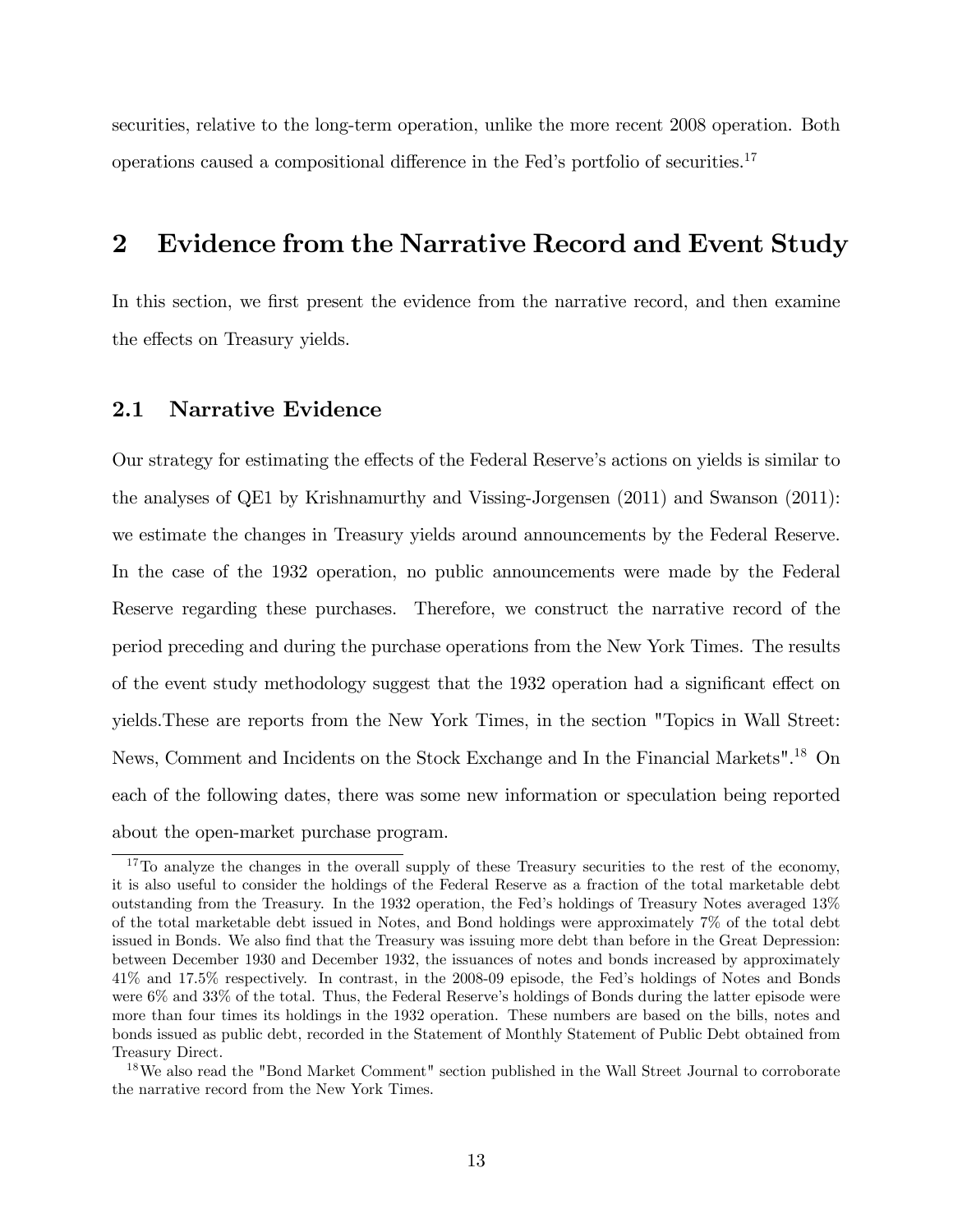Even before the Federal Reserve began its operations, the media began to note a change in the inclinations of financial markets and the Federal Reserve towards conducting open market operations. On February 17, 1932, the Times reported:

There is much conjecture in Wall Street whether the Federal Reserve authorities will utilize the excess reserves, to be liberated by the Glass-Steagall bill [...], to increase their holdings of "governments."

About two weeks later, on February 28, 1932, the Times noted the willingness of the Federal Reserve to carry out a credit expansion program, which was initiated by a change in the bank rate:

Now that the Federal Reserve has given unmistakable signs, by the reduction of the New York bank rate of its intentions to relax credit, the chief interest of the Önancial community is centered upon speculating as to how far the central banking system is likely to go. [...] Under present conditions, open market buying of government securities appears to be the only effective means whereby the Federal Reserve can pump out credit.

On March 11, 1932, the first inklings of a purchase operation by the Federal Reserve were observed, and it was considered to be encouraging news for Önancial markets:

The open market operations to expand credit, begun a week ago, were pursued with increased vigor. Holdings of United States Government securities rose [...].

By April 1, 1932, the increases in the Federal Reserve holdings of government securities were noted to be the highest on record,

The week's bank report displayed the same trend in evidence since the end of February. Holdings of United States Government securities rose \$36,620,000 to \$871,618,000, the largest on record.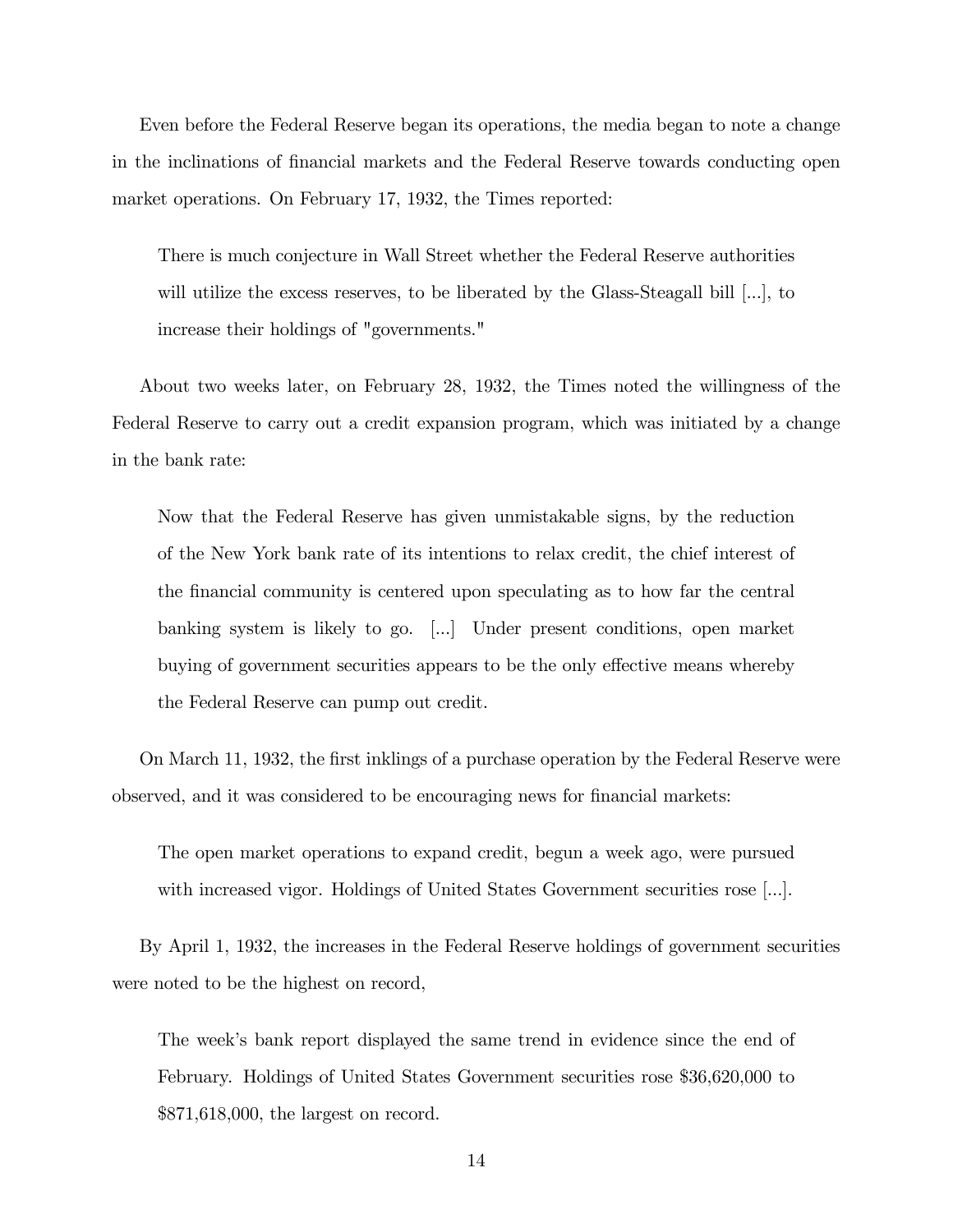and on April 8, 1932, the Times reported that

The weekly Federal Reserve statement shows no let-up in the open-market purchases of government securities [...]. The Reserve System has been adding to its holdings of United States securities at the rate of \$25,000,000 a week since the end of February.

Despite the purchases being conducted by the Federal Reserve, there was a growing momentum among financial markets that a larger open market operation was needed, as noted on April 13, 1932:

The Federal Reserve system has been engaged [...] in an easy-money campaign carried out through the medium of purchases of United States Government securities [...]. The question has arisen, accordingly, whether the time is not now ripe for the Federal Reserve to enlarge its campaign by stepping up the rate of weekly purchases of "governments" to say \$75,000,000.

On April 14, 1932, the Times noted the rise in projected purchases of the Federal Reserve,

[T]here was evident in banking circles yesterday marked hopefulness for the outcome of the effort newly undertaken by the Federal Reserve System.  $\left| \ldots \right|$  The Federal Reserve's projected purchases of "governments" at a rate as high as \$100,000,000 a week [...].

and on April 15, 1932, the balance sheet of the Federal Reserve was noted to rise to a high record:

Interest in the weekly bank statement converged upon the single item of United States Government securities which showed a rise of \$100,010,000, lifting the system's holdings to a high record at \$985,024,000.

While there were concerns about "...whether the banks, under the pressure of mounting excess reserves, can be persuaded to forego their passion for liquidity above all else $19$ , the

 $19$ April 16, 1932, New York Times.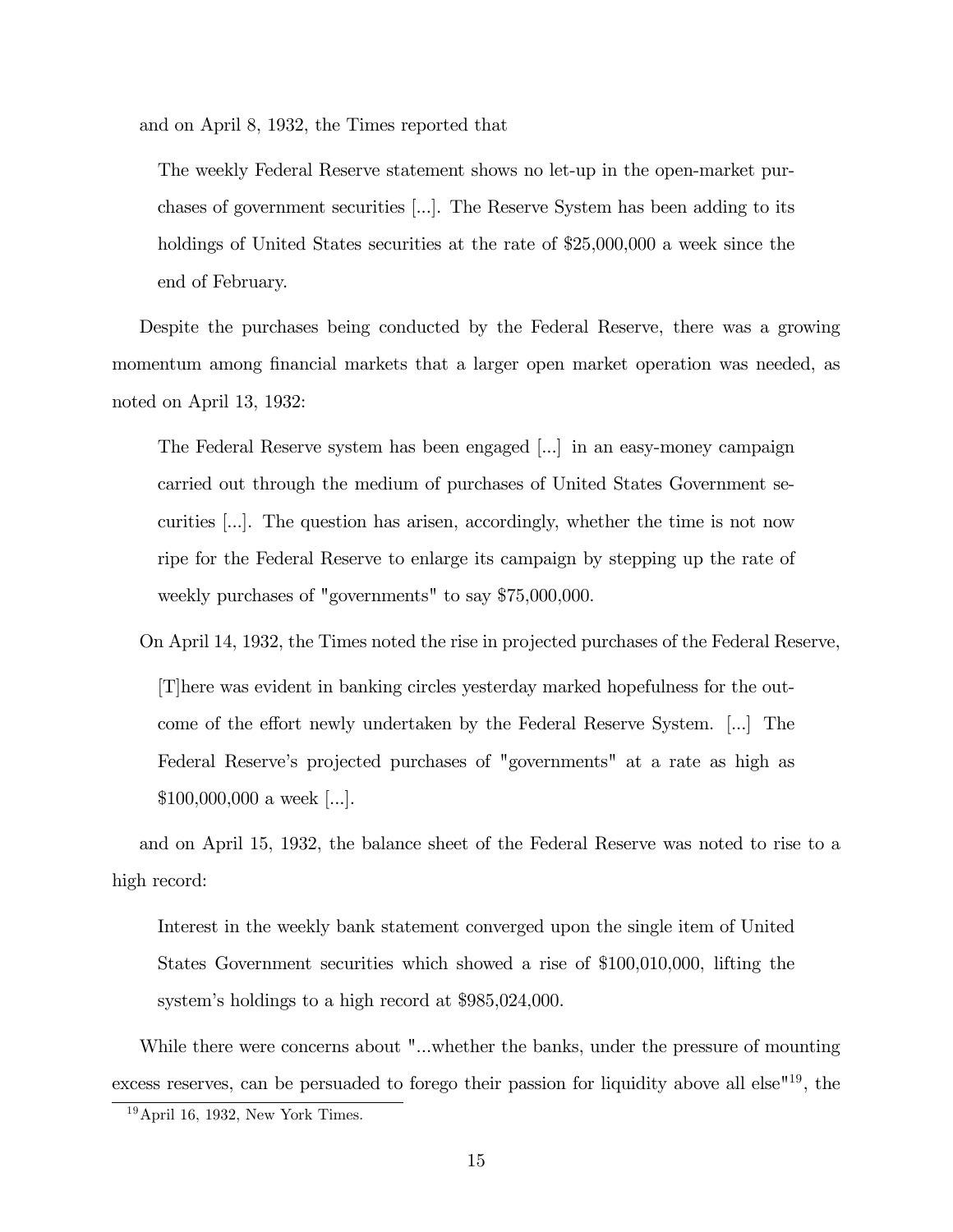change in loans and investments was considered encouraging. On April 22, 1932, the Times noted that the decline in loans and investments had been stemmed.

In the remaining weeks of April 1932, and in early May 1932, the financial markets were reported to fully support the purchase operation. Starting in the second week of June 1932, financial markets begin to note the slackening in the Federal Reserve's purchases, and by mid July 1932, the easy-money policy of the Federal Reserve was perceived to be coming to an end<sup>20</sup>. By August 13, 1932, the Times reported that "...there appears to be no further need for continued purchases of United States Government securities by the Federal Reserve Banks.". On August 19, 1932, the purchase operation was considered to be at an end:

Open market purchases of United States Government securities by the Federal Reserve Banks, which had been an uninterrupted weekly occurrence since Feb. 24, came to the expected end this week.  $[\dots]$  The current holdings' of \$1,851,000,000 are \$1,110,000,000 above where they stood when the passage of the Glass Steagall bill gave the signal for the start of the credit expansion program.

The narrative record indicates that although there were no specific announcement effects, Önancial markets were aware of the purchase program being conducted. The markets also perceived (to some degree) that the program was being used by the Federal Reserve to deal with deflation.

Given the above discussion, we identify eight dates from the narrative record, regarding the start of the open market operation in 1932: February  $17^{th}$  and  $28^{th}$ , March  $11^{th}$ , April  $1^{st}$ ,  $8^{th}$ ,  $13^{th}$ ,  $14^{th}$  and  $15^{th}$ . The effects of the reports in August, about the end of the

 $^{20}$ On July 19, 1932, the Times reported: "The adjournment of Congress has recalled the prediction in some quarters that when this event occurred the Federal Reserve System would terminate its policy of keeping money easy through the purchase of United States Government securities. There are indications that this may prove to be the case. It is generally admitted that it has been rather difficult to persuade bankers outside of large money centres that any great benefit can accrue from such a policy. Since early in April the System has increased its holdings of government securities by \$936,000,000, of which \$310,444,000 has been bought by the New York Reserve Bank and the remainder by the eleven other regional banks."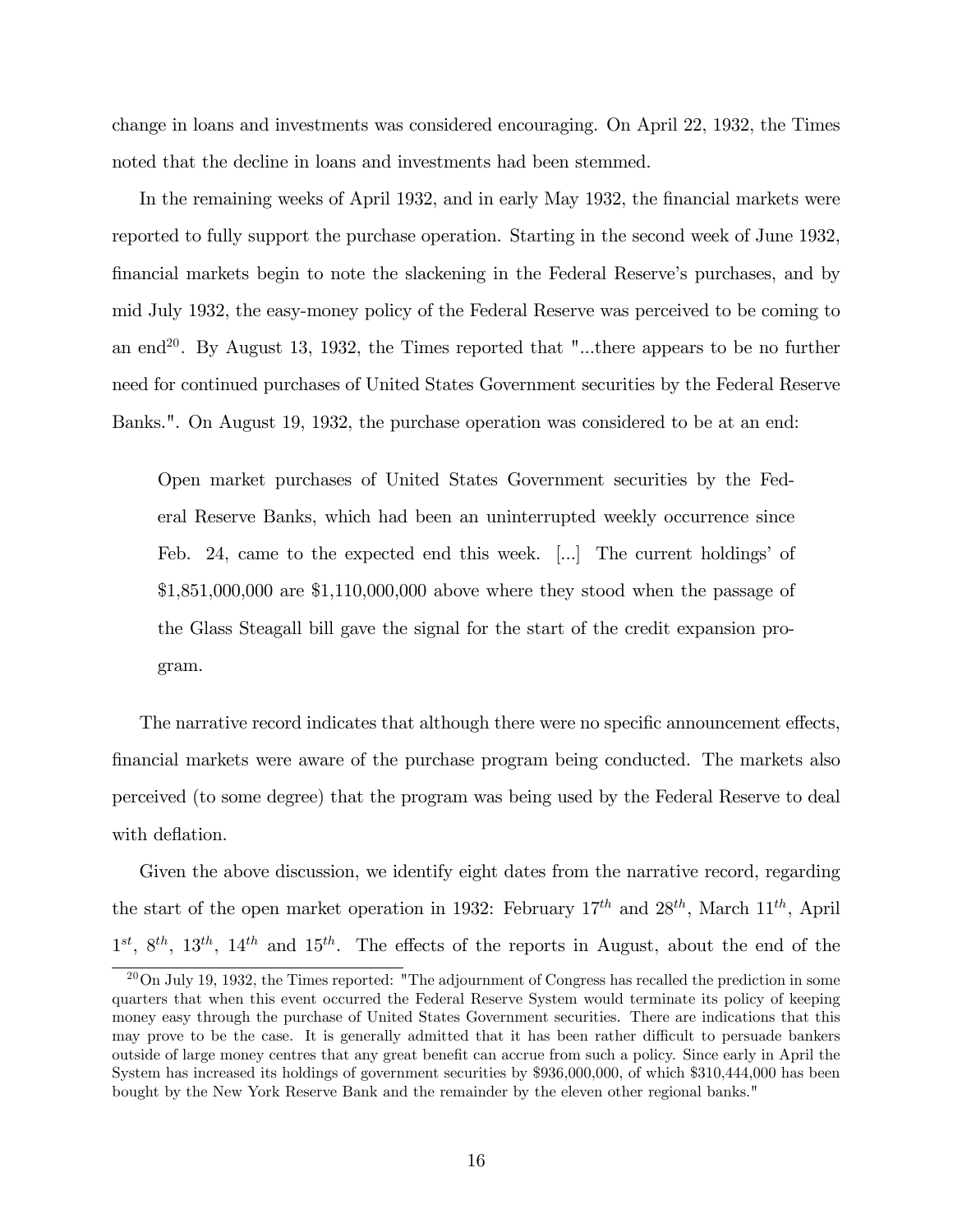program, are considered separately. The event study methodology below uses these dates to estimate the effects of the operation on the term structure of yields.

### 2.2 Effects of the 1932 Operation: Event Study Methodology

We use the event study methodology to examine the effects of the Federal Reserve operations on the term structure of Treasury yields and corporate bond prices. To our knowledge, the 1932 operation has not been analyzed from this perspective before. We conduct the analysis at a daily frequency. Studies such as Gagnon et al. (2011) and Swanson (2011) determine key dates on which the Federal Reserve announcements were made, and examine the effect on yields in one- and two-day windows around the announcements. These dates correspond to announcements about the size of the program, and explicit indications about the Federal Reserve's expectations about how long the operation would continue. However, in the 1932 episode, there was no equivalent forward guidance about the program, its size or the duration from the Federal Reserve. Therefore, to analyze the effects of the operation, we use the dates from the narrative record about the purchase operation.

To conduct the analysis, we construct the series on yields on Treasury bills, notes and certificates and bonds reported in daily newspapers. The first two series are obtained from the Wall Street Journal, and the bond yields are taken from the New York Times. During the course of the operation, the maturity of these Treasury assets were as follows: bills were of 3-month maturity, most of the certificates of indebtedness issued were of 1-year maturity, Treasury notes were for a 4-5 year maturity and the maturity of the bonds ranged from 18 to 30 years<sup>21</sup>.

One-day changes in the yields on these assets, around the dates from the narrative record identified above, are presented in tables  $2, 3$  and  $4$ . These changes are the differences between the closing yields reported for the respective securities the trading day before the news report, and the day of the report. The cumulative decline in Treasury Bills ranged from 20 to 90 basis

<sup>&</sup>lt;sup>21</sup>This data is obtained from the Monthly Statement of Public Debt.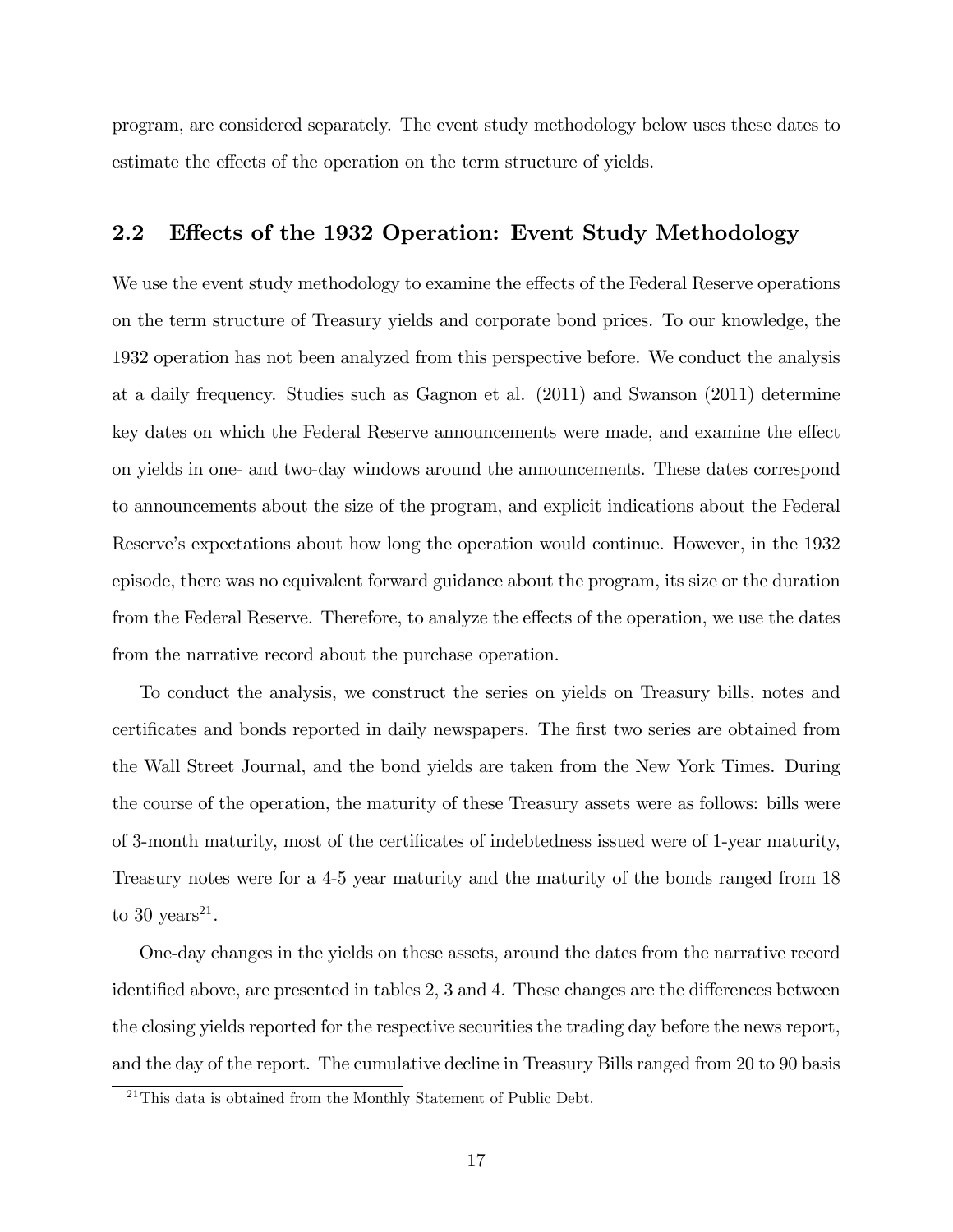points<sup>22</sup>. For Treasury Certificates and Notes, the decline in yields ranged from 79 to 114 basis points; for Treasury bonds, the cumulative decline ranged from 24 to 42 basis points. For the securities considered here, the majority of the changes in yields are concentrated around the April dates.

To further understand the importance of the narrative dates, we compute the daily changes in yields over the mid-February to mid-April period, as well as the changes in yields around the release of the balance sheets of the Federal Reserve. These balance sheets became available to financial markets on Thursdays, and we compute the yield changes between the end-of-day yields on Thursday, and those on Wednesday. These changes are shown in tables 5-7. The yield changes around the narrative dates account for approximately 47% (58%) of the decline in yields on notes and certificates<sup>23</sup> (bonds) over this period. Once the changes around the balance sheets are excluded, the narrative record still accounts for 42% of the yield changes for notes and certificates, and  $26\%$  of the change in bonds.

An additional concern that we address is the following: was the reporting on the actions of the Federal Reserve driven by large changes in yields? Or were the yield changes in response to the newspaper reports? To examine this, we first identify the dates on which the daily changes in yields exceeded 5 b.p. (in either direction), for two or more of the series being considered, for each asset. Then we examine if there were any reports in the New York Times or the Wall Street Journal around these dates. The most frequent movement in yields is found for Treasury notes and certificates. Between mid-February and mid-April, there are 24 dates on which the yields changed by  $\pm 5$  b.p.<sup>24</sup>; of these dates only 5 dates coincide with any report of the Federal Reserve purchases. Thus, we conclude that the narrative dates identified above are dates of true news.

Finally, we examine the August dates, which reported the end of the program. In terms of the Federal Reserveís balance sheet, holdings of bills began to decline, and by September

<sup>22</sup>For the Bills for which a majority of yields were reported in the newspaper.

 $^{23}$ We have averaged the changes across the different notes and certificates, as well as for bonds.

 $^{24}$ These are other than the narrative dates identified above, and dates on which the weekly Federal Reserve balance sheets were released.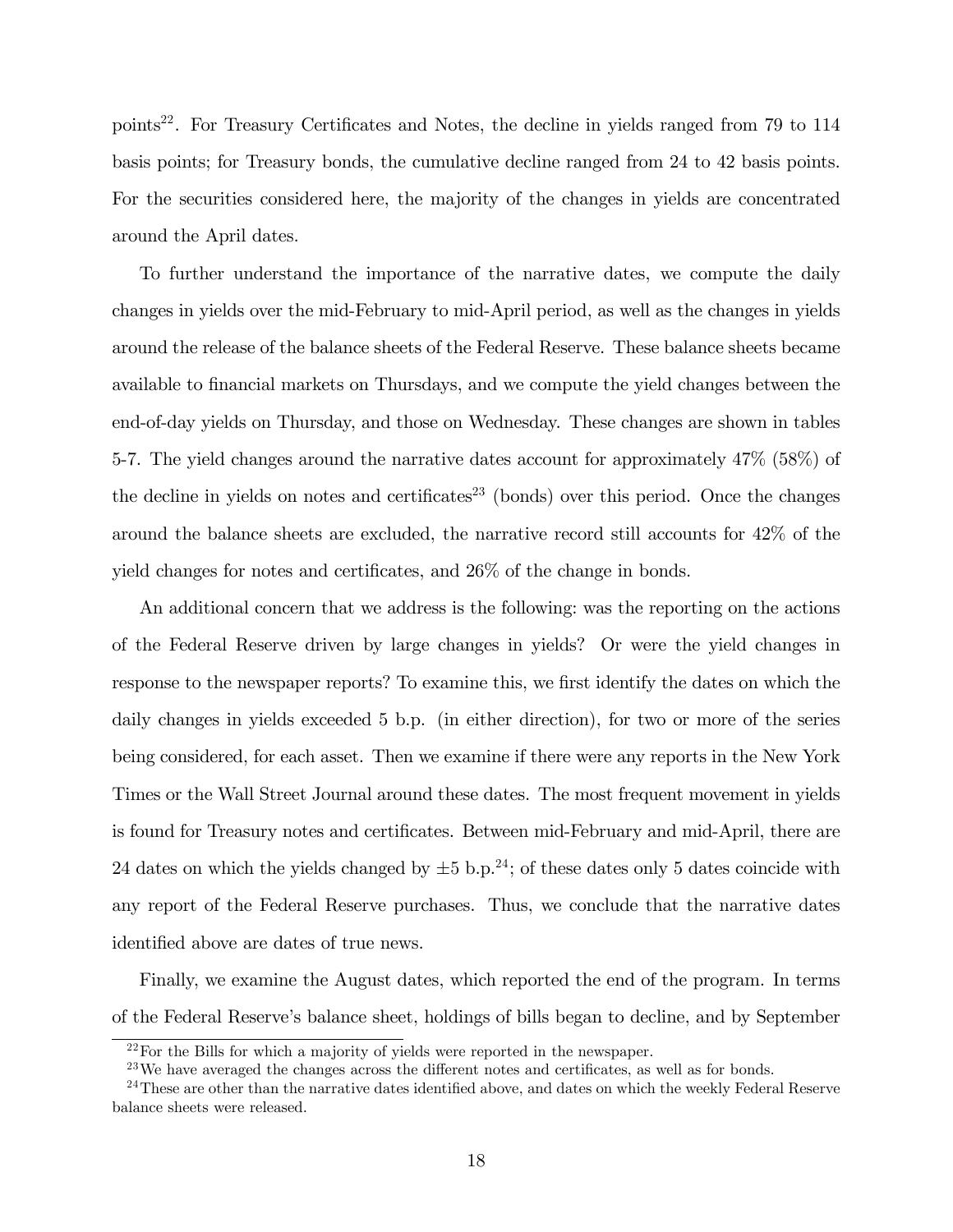21st, the holdings had declined by 2.5% (relative to the levels on August 24th). For notes, the increases in purchases slowed down in the month after August 19th, and by October 19th, the holdings had declined by 7.5%. The holdings of bonds remained largely unchanged in the two months after the August 19th report. The movement in yields around August 13th and 19th are reported in table  $8^{25}$ . We note that many of the yields on these securities rose when the end of the operation was reported.

The evidence above suggests that the portfolio composition channel was operating during the 1932 episode. The reduction in supply of medium term securities to the domestic economy, as the holdings of the Bank increased, lowered yields in successive weeks. For the majority of the Certificates and Notes, the cumulative decline in these yields exceeded the decline in the Bill yields.<sup>26</sup>

Our results are qualitatively similar to the analyses of Krishnamurthy and Vissing-Jorgensen (2011) and Swanson (2011). However, we do not conduct a more extended analysis as the one done by Greenlaw, Hamilton, Harrison and West (2018). In this investigation, the authors find the effects of the LSAP operations were much more muted as they expand the scope of dates considered, by using other information sources as well. The tamped-down effects are attributed to factors such as the markets correcting the initial over-reaction and the possibility of the Treasury undercutting the Fedís operations. A similar analysis for the 1932 episode is left to further research.

We note here that while the corporate bond market was important, it experienced a reduction in size and significance during the Great Depression. Thus, in modeling the effects of the Fedís operation on the real economy, we focus on the channel via the holdings of government debt. In the appendix, we discuss the effects of the operations on the corporate

<sup>&</sup>lt;sup>25</sup>Since the full series of Bills is unavailable, we only report results for Treasury Notes and Bonds.

 $^{26}$ Other channels may also be applicable. For the more recent QE programs, the signaling channel has been estimated by Bauer and Rudebusch (2014). The authors Önd that the purchases lowered future expected short term rates. Other channels are also found to operate during the 2008 crisis: D'Amico and King (2013) quantify the magnitudes of the scarcity and duration risk channels. McLaren, Banerjee and Latto (2014) also estimate the supply effects of QE, by considering the effects of the Bank of England's announcements on the remaining stock of gilts in the market. Relatively scarce data availability for the 1932 episode, however, limit our investigation of these other channels.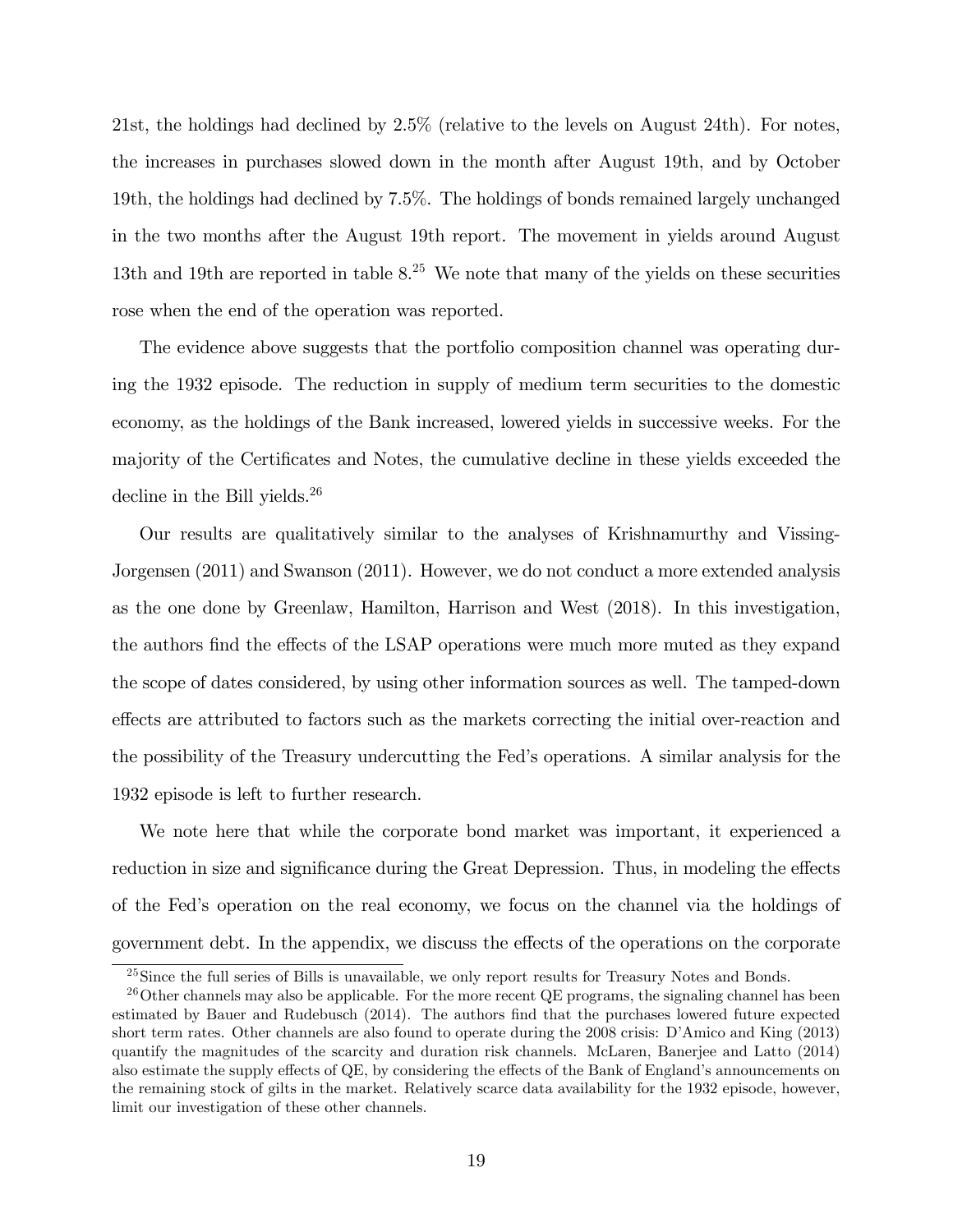bond market.

## 3 Consequences for the Real Economy in 1932

The event study methodology above presents evidence that the two purchase operations had significant effects on Treasury yields. In the present section, we are interested in estimating the effects of the purchase operation on the real economy.

An upturn in economic activity was observed between the second and fourth quarters of 1932. Between 1932 Q2 and Q3, real GNP recovered by 0.38% (on an annual basis) after declining for several straight quarters. This was also the period during which the Federal Reserve operation was conducted. The purpose of the modeling framework is to better understand to what extent the Fed's purchase operation could have affected real output growth and stimulated the economy. The Friedman and Schwartz (1963) and Meltzer (2003) hypotheses are that the Fedís purchases stimulated the economy, and had they lasted longer the upward trend in output growth would have continued. In this section, we use the segmented markets model to understand the recovery in output growth.

Our analysis uses a general equilibrium model, and a number of papers have modeled the Great Depression using general equilibrium. Cole and Ohanian (2004) model the wage bargaining between workers and Örms, and generate a slow recovering economy in 1933 resulting from the excessive labor market power of workers. The authors abstract from monetary and Önancial factors. Eggertsson (2012) reconsiders the impact of the National Industrial Recovery Act (NIRA) in a New Keynesian DSGE model without capital. Nominal rigidities are introduced via Calvo (1983) price setting in wages and prices of intermediate firms, and the zero lower bound is considered in the nominal interest rate path. One of the main results of the analysis is that NIRA raised output in the Great Depression by allowing firms and workers to collude and raise mark-ups. Bordo, Erceg and Evans (2000) and Christiano, Motto and Rostagno (2003) incorporate monetary shocks in DSGE models calibrated for the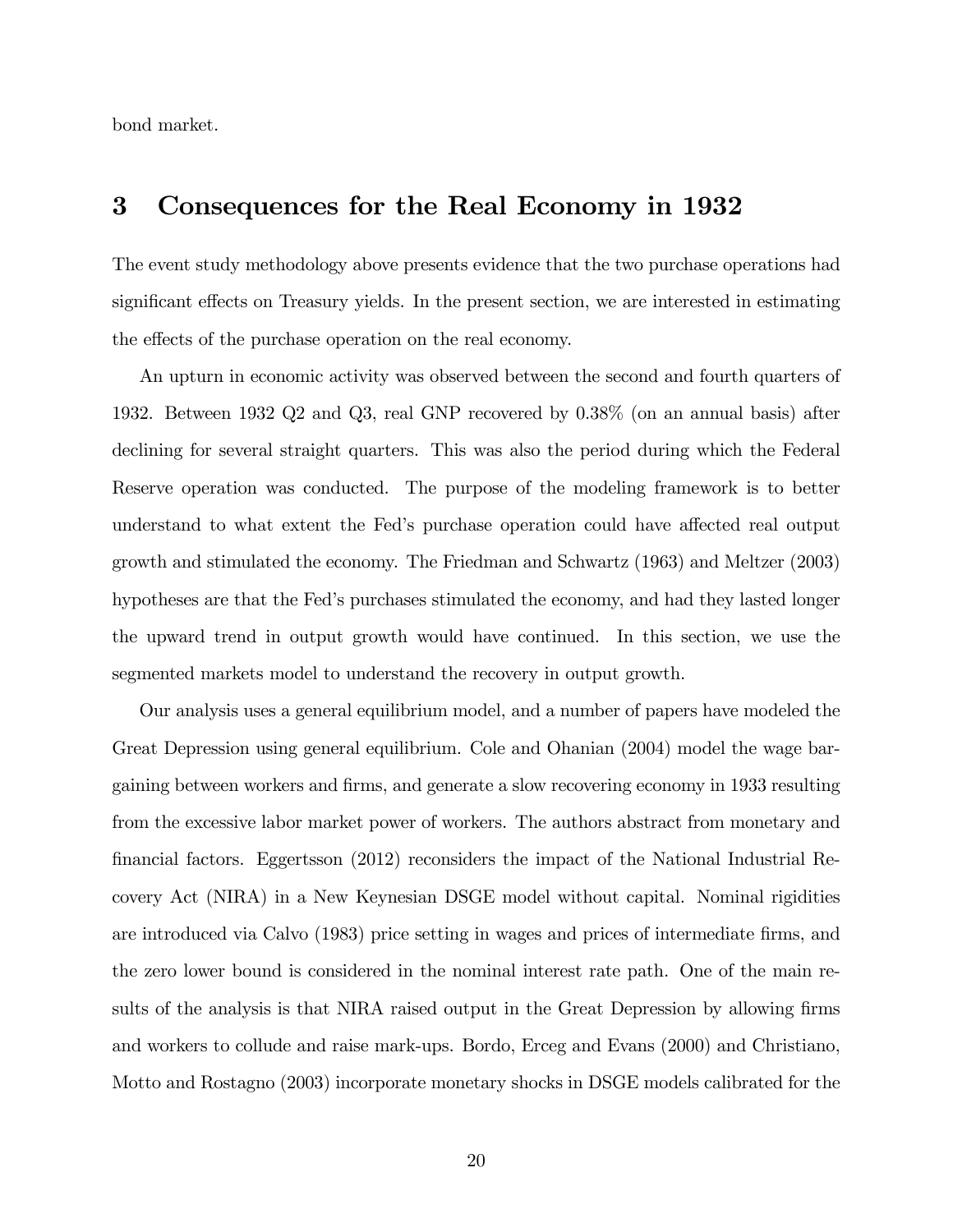Great Depression, and the results confirm the Friedman-Schwartz hypothesis that monetary tightness and banking failures drove Great Depression. In both these analyses, rigidity in wage-setting is central.

The above analyses are mostly successful in simulating the dynamics of macro variables during the Great Depression. The focus of the present analysis is to investigate how the Federal Reserve's purchases of Treasury securities of different maturities would have affected the consumption and savings decisions of optimizing agents. Therefore, in contrast to the above analyses, we incorporate government bonds of different maturities in the budget constraints of the households. The government bonds of different maturities are assumed to be imperfectly substitutable (holding the longer-term bond incurs a transaction cost), and the set of optimizing households are heterogeneous in the assets they hold. We also explicitly model the supply of long-term and short-term bonds by the government, as well as its budget constraint. The presence of segmented asset markets implies that changes in holdings of long- versus short-term debt will have consequences for the real economy.

Our framework is the medium-scale DSGE model of Smets and Wouters (2007) and Christiano, Eichenbaum and Evans (2005), augmented with the segmented markets features of Andrés, López-Salido, Nelson (2004) and Chen, Cúrdia and Ferrero (2012).<sup>27</sup> In our view, this is a plausible way to model the Önancial markets of the Depression era since several features of the data suggest significant segmentation in these markets. As shown in table 9, the modal denominations of Liberty Bonds was \$1000, which was large relative to per capita income<sup>28</sup>. Goldsmith and Lipsey  $(1963)$  construct the asset portfolios for different investors in the economy. Non-farm households held very little debt (short- or long-term), and it was held largely by the Finance sector (table 10). These households also had much

 $27$ The approach of using segmented markets as a channel for analyzing the effects of open-market operations have been widely used in the literature. Occhino (2004) develops a model in which households are permanently excluded from the market in government securities, and he is able to replicate the persistent decrease in money growth and increase in real interest rates following an unexpected increase in the nominal interest rate. Alvarez, Atkeson and Kehoe (2002) introduce endogenous market segmentation by introducing a fixed cost which agents must pay to exchange bonds and money.

<sup>&</sup>lt;sup>28</sup>Data from the April 1932 Monthly statement of Public Debt indicates that the average maturity of Liberty Bonds (computed as the difference between payable date and date of issue) was 30 years.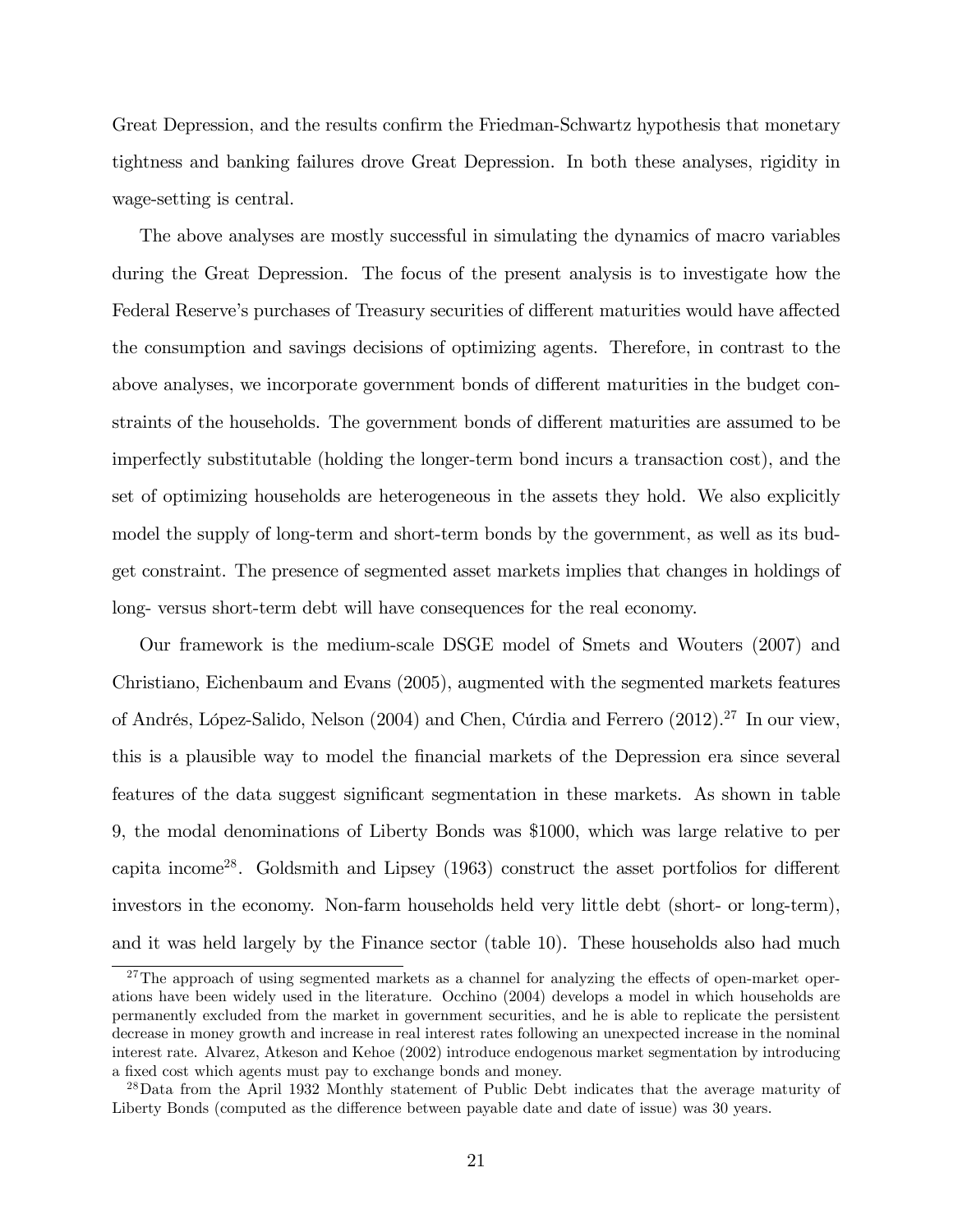smaller holdings of bonds relative to the Finance sector, but they were more heavily invested in stocks. This suggests that a large percentage of the long-term debt was bought, and held by, wealthy investors.

Table 11 shows data from the 1932 Statistics of Income, published by the Internal Revenue Service. The lower-income households report having no income from "interest on government obligations that are not wholly tax-exempt". As reported in this publication, only federal government bonds were categorized as wholly or partially tax-exempt.<sup>29</sup> As noted above, the average maturity of these government bonds was 18-30 years. Therefore, the IRS statistics suggest that the lower income households were not holding long-term federal bonds<sup>30</sup>.

Before presenting the model, we provide a brief overview here: we augment a New-Keynesian general equilibrium framework with two types of investors: the households who can trade in an unrestricted way in long and short bonds, and the institutional investors, who only trade in long-term bonds. The unrestricted households are required to pay a transaction cost for every long bond purchased. This transaction cost for long bonds gives rise to a risk premium, which has two components: the first arises because the households face a portfolio adjustment cost (this is modeled as a function of the relative quantity of the short and long bonds), and the second component is an exogenous error. The assumptions of the transactions cost, as well as the heterogeneity among households in holding assets, are both central to our framework. We first present the optimization decisions and policy rules of the households, firms, central bank and the government. In the model simulation, we allow for the short-term interest rate being at the zero-lower bound for several periods, as was observed in the 1932 data. We use the framework to analyze the effects of the purchase operation on the economy, and perform counterfactual analyses.

Our analysis of the open market operations in 1932 is conducted in an economic environment with very low policy interest rates. While we focus on the portfolio composition

<sup>&</sup>lt;sup>29</sup>This is reported in the Statistics of Income, in the table titled "Estate tax returns of resident decdents, by net estate classes", pg. 50-52. The document was retrieved from the IRS website: https://www.irs.gov/pub/irs-soi/31soirepar.pdf.

 $30\,\text{We thank Gary Richardson for helping us identify these two measures of asset market segmentation.}$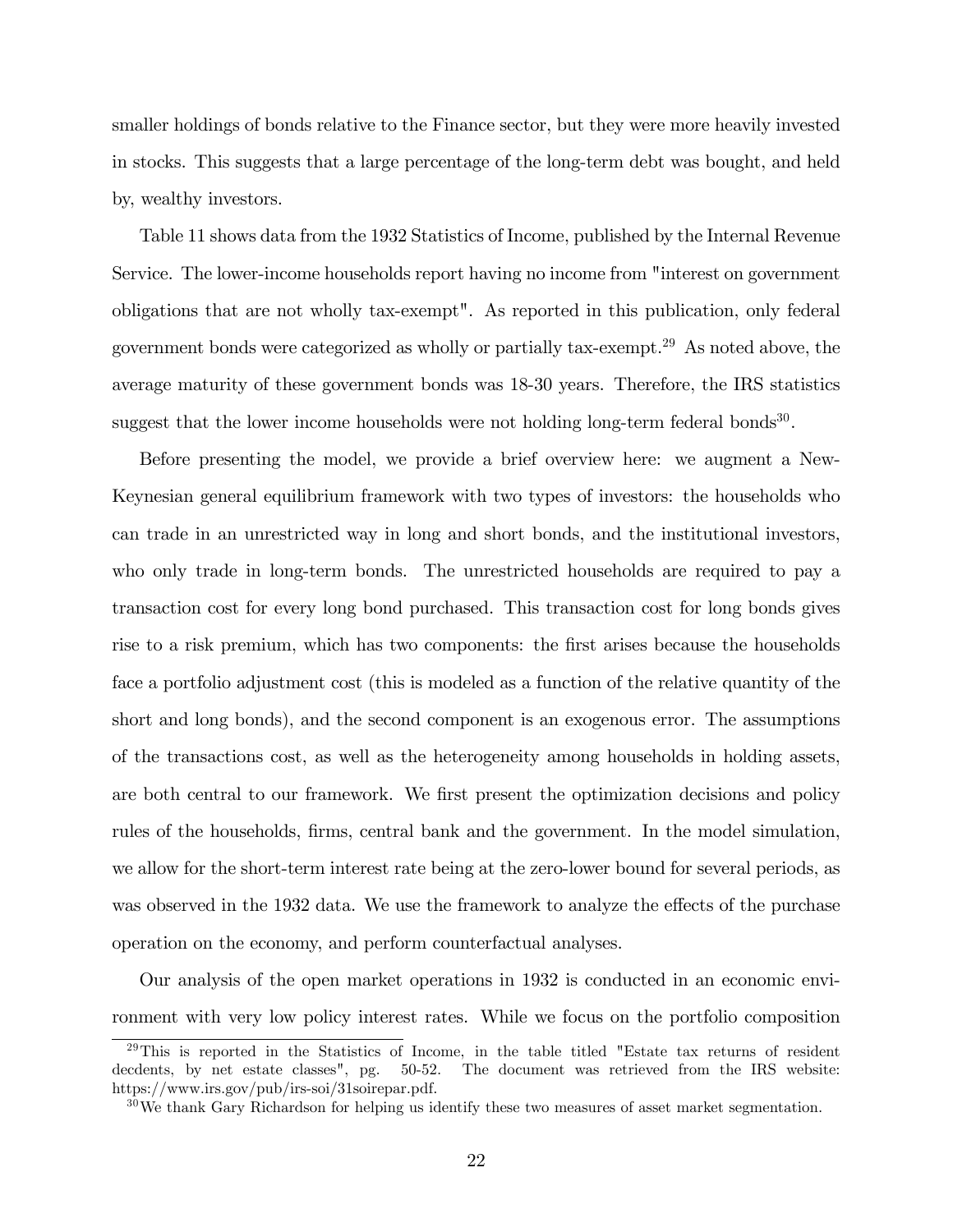effects of the purchase operation, a number of papers have analyzed the transmission effects of open market operations and other monetary policy actions in economies with low interest rates. Bernanke and Reinhart (2004) present an overview of strategies that can be used to stimulate economic activity when interest rates are very low: managing interest rate expectations, changing the composition of the central bank's securities portfolio and expanding the size of the bankís balance sheet. Grossman and Weiss (1983) use a transactions cost based framework to show that open market purchases of bonds lower nominal and real interest rates and lead to a positive response of prices. In the context of Japan, Auerbach and Obstfeld (2005) show how these bond purchases can generate substantial welfare effects by reducing the real value of public debt, and are able to counter deflationary price paths.

#### 3.1 Model

#### 3.1.1 Households

There is a continuum of households of measure one, and households  $i \in \{u, r\}$  have identical preferences. Household *i* consumes  $C_t^i$ , and gets disutility from supplying labor  $L_t^i$ . These households supply differentiated labor inputs, and the utility for the  $i - th$  household is:

$$
E_t \sum_{j=0}^{\infty} \beta_i^j b_{t+j}^i \left[ \frac{1}{1 - \sigma_i} \left( \frac{C_{t+j}^i}{Z_{t+j}} - h \frac{C_{t+j-1}^i}{Z_{t+j-1}} \right)^{1 - \sigma_i} - \frac{\varphi_{t+j}^i \left( L_{t+j}^i \left( k \right) \right)^{1+\nu}}{1+\nu} \right]. \tag{1}
$$

Here  $\beta_i^j$  $i_i$  is the discount factor of household i,  $b_i^i$  is the preference shock,  $\sigma_i$  is the coefficient of relative risk aversion, h is the habit formation parameter,  $\varphi_t^i$  is the labor supply shock and  $\nu$  is the inverse of the labor supply elasticity.<sup>31</sup>

Households have access to long and short-term bonds. Short-term bonds are one-period, and a security purchased in t pays a return of  $R_{s,t}$  in the next period. Following Woodford (2001), long-term bonds are perpetuities, which cost  $P_{L,t}$  in time t, and pay exponentially decaying coupon  $\kappa^j$  in time  $t + j + 1$ , for  $\kappa \in (0, 1]$ . In this case, the gross yield to maturity

 $31$ Utility is a function of detrended consumption following Chen, Cúrdia and Ferrero (2012), to ensure the existence of a balanced growth path with the CRRA preferences.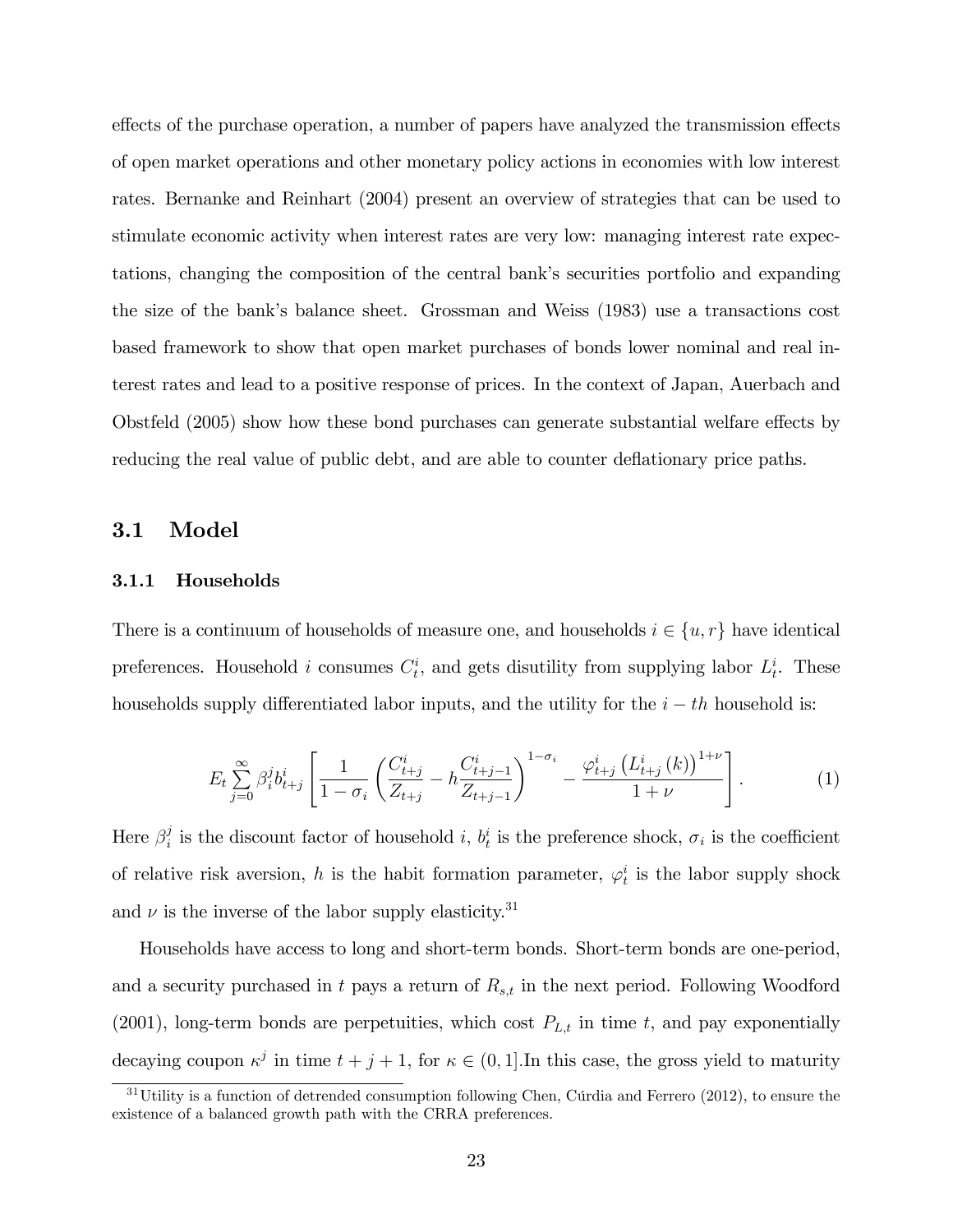is  $R_{L,t} = \frac{1}{P_t}$  $\frac{1}{P_{L,t}} + \kappa$ , and the duration of the bond is  $\frac{R_{L,t}}{R_{L,t} - \kappa}$ 32 :

Asset market segmentation is introduced by assuming there are two types of households: households and the institutional investors. Although both these households have identical preferences as shown above, a fraction  $\omega_u$  of households trade in both short and long term government bonds. These are considered to be "unrestricted". They must, however, pay a transaction cost of  $\zeta_t$  per unit of the long bond purchased (it costs them  $1 + \zeta_t$  dollars per unit, instead of 1 dollar). For these households, short- and long-term bonds are imperfectly substitutable. The remaining investors  $1 - \omega_u = \omega_r$  only trade in long term bonds but pay no transaction costs (these are "restricted"). Both types of households are identical in all respects, other than their access to financial markets.

The budget constraint of the unrestricted household is:

$$
P_{t}C_{t}^{u} + B_{S,t}^{u} + (1 + \zeta_{t}) P_{L,t}B_{L,t}^{u} \leq R_{S,t-1}B_{S,t-1}^{u} + \sum_{j=1}^{\infty} \kappa^{j-1} B_{L,t-j}^{u} + W_{t}^{u}(k) L_{t}^{u}(k) + \mathbf{P}_{t} - T_{t}^{u}.
$$
 (2)

Here  $P_t$  is the price of the consumption good,  $B_{S,t}^u$  are the holdings of the one-period (short) bond,  $\zeta_t$  is the transaction cost paid by the unrestricted household to purchase the long bond,  $B_{L,t}^u$  is the stock of the long-term bond,  $W_t^u$  is the wage paid by firm k,  $P_t$  is the sum of profits accruing to the household from ownership of final, intermediate and capital producers. The household pays lumpsum taxes  $T_t^u$ . The constraint of the restricted household does not include the transaction cost  $\zeta_t$  for the purchase of long-term bonds, along with their corresponding choices of consumption, bond holdings, labor supply and tax burden. The households optimally choose consumption, holdings of long and short-term bonds and labor supply. The Euler equations are central to the effects of the financial market segmentation, and are shown here. The remaining optimizing conditions are shown in the appendix. For

<sup>&</sup>lt;sup>32</sup>Also, the price of a bond issued j periods before is  $P_{L,t}(j) = \kappa^j P_{L,t}$ . Then flow budget constraints will be written as a function of stock of total long-term debt  $B_{L,t}$ , instead of the purchases of long-term debt in period t.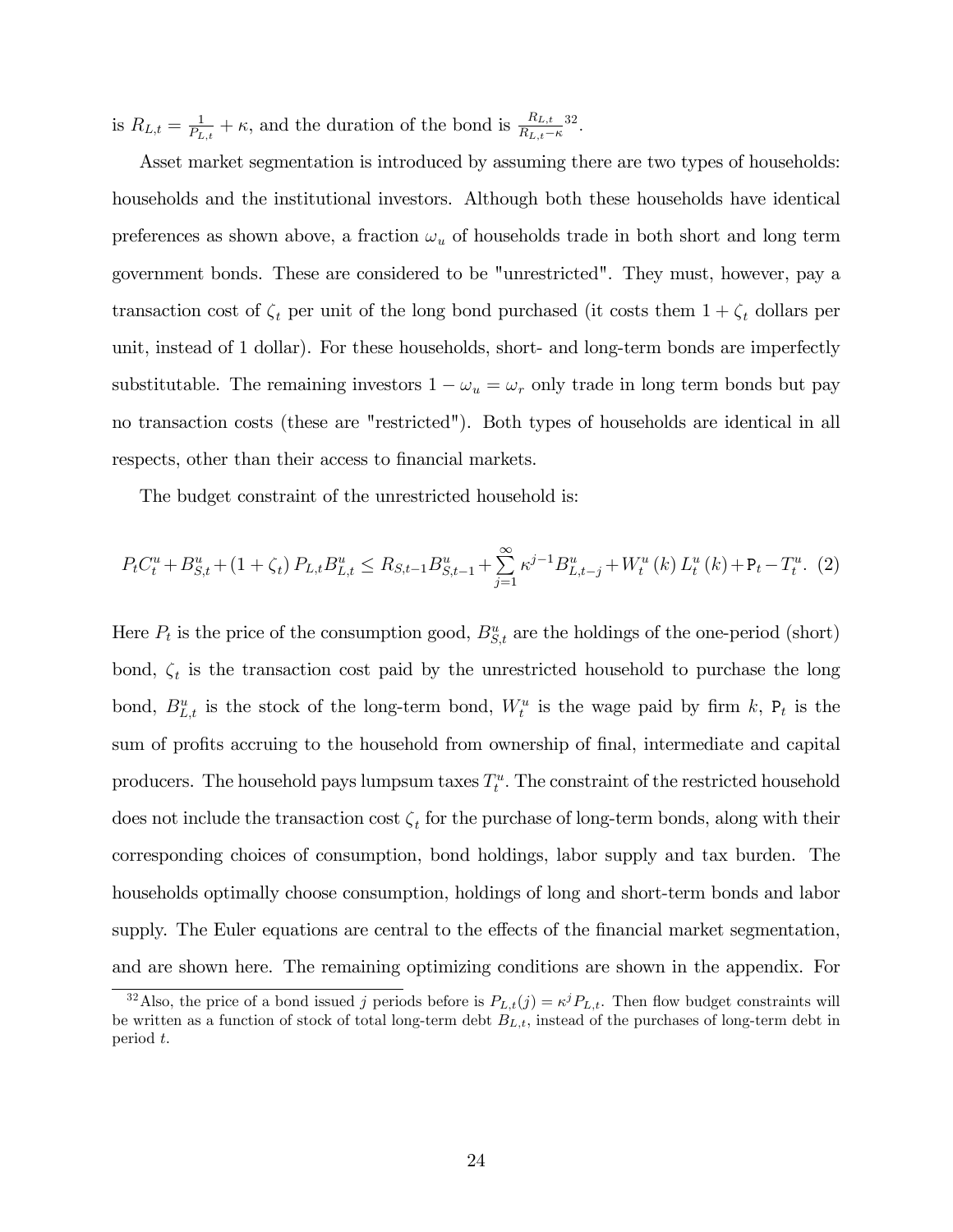the short-term bond, the Euler equation is:

$$
1 = \beta_u E_t \left[ \frac{M U_{t+1}^u}{M U_t^u} \frac{R_{S,t}}{\Pi_{t+1}} e^{-\gamma - z_{t+1}} \right],
$$
\n(3)

where  $MU_t^u$  is the marginal utility of detrended consumption in real terms, and  $e^{-\gamma - z_{t+1}}$ accounts for growth in productivity. Also,  $\Pi_{t+1} = P_{t+1}/P_t$ . For the long bond, the presence of transaction costs for the unrestricted households modifies the Euler equation to:

$$
1 + \zeta_t = \beta_u E_t \left[ \frac{M U_{t+1}^u}{M U_t^u} \frac{R_{L,t}}{\Pi_{t+1}} \frac{P_{L,t+1}}{P_{L,t}} e^{-\gamma - z_{t+1}} \right]. \tag{4}
$$

Finally, the pricing equation for the institutional investors is given by:

$$
1 = \beta_r E_t \left[ \frac{M U_{t+1}^r}{M U_t^r} \frac{R_{L,t}}{\Pi_{t+1}} \frac{P_{L,t+1}}{P_{L,t}} e^{-\gamma - z_{t+1}} \right]. \tag{5}
$$

The transaction cost  $\zeta_t$  generates a risk premium, and can be quantified in terms of the difference between the long-term yield with and without the transactions  $\cos t^{33}$ . Chen, Cutria and Ferrero  $(2012)$  show that the difference between these long-term yields is the present discounted value of the current and future expected transactions costs. Following Andrés, López-Salido, Nelson (2004) and Chen, Cúrdia and Ferrero (2012), the transaction cost is modeled as a function of the ratio of long and short-term debt held by the public, and an exogenous error term:

$$
\zeta_t = \zeta \left[ \frac{P_{L,t} B_{L,t}}{B_{S,t}}, \varepsilon_{\zeta,t} \right]. \tag{6}
$$

Assuming that the function  $\zeta$  and its first derivative are positive, a reduction in the outstanding debt held by the public will result in a fall in the yield on long-term bonds. This is the mechanism through which asset purchases by the central bank will affect the term structure of yields: a change in the holdings of outstanding debt will affect the savings decisions of

 $33$ This requires the marginal utility of consumption to be held constant. In the first-order approximation,  $\hat{R}_{L,t} - \hat{R}^{EH}_{L,t} = \frac{1}{D_L} \sum_{j=1}^{\infty} \left[ \frac{D_L - 1}{D_L} \right]$  $E_t \zeta_{t+j}$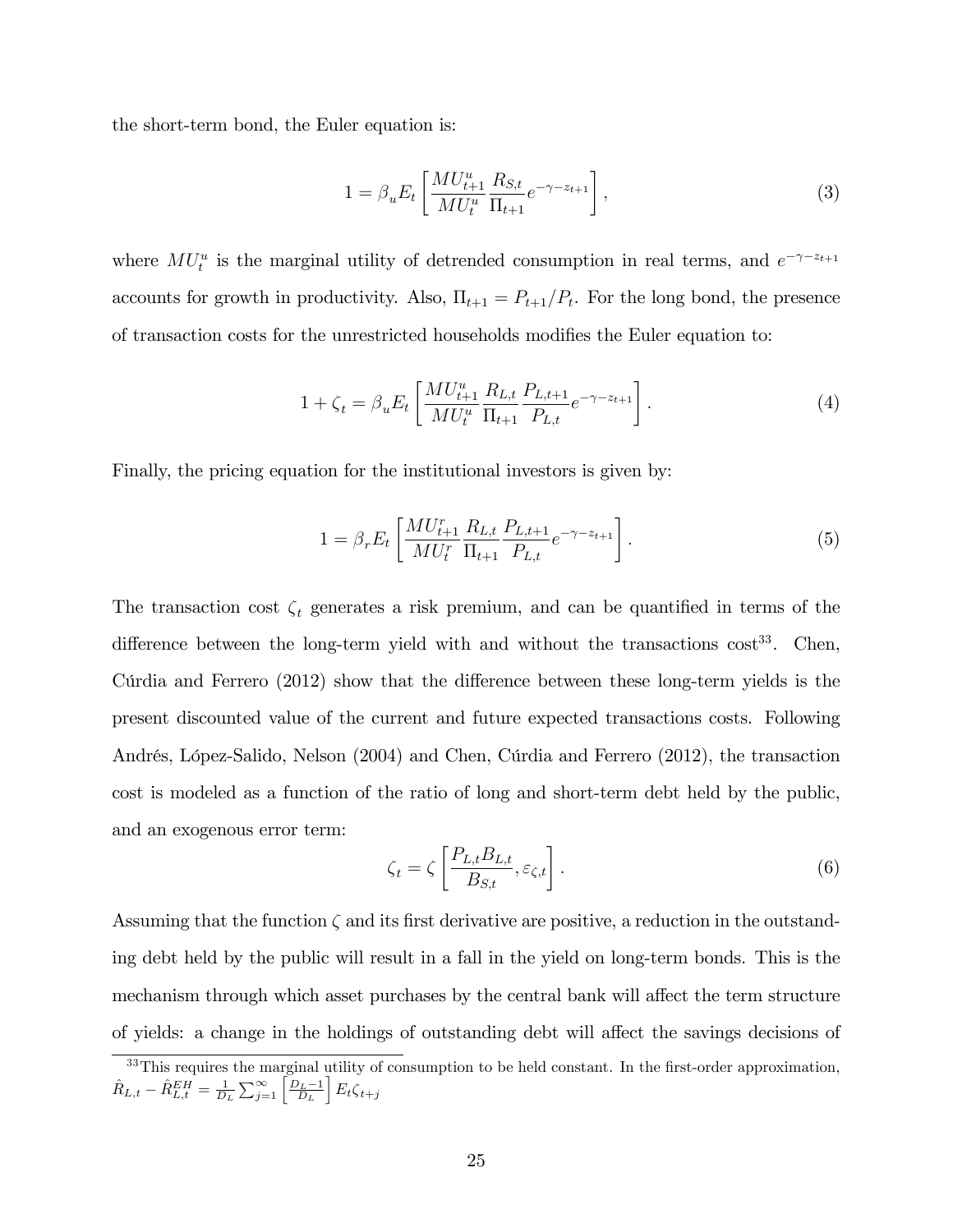the institutional investors through a change in the long-term yield, and consequently, output and inflation in general equilibrium.

The presence of transaction cost, and the heterogeneity among the households and institutional investors in holding the assets are both central to the results of the model. If there is no heterogeneity (that is, all types of investors have access to short- and long-term bonds, and pay  $\zeta_t$  for the longer-term bond), then the households could conduct all their savings decisions using just the short-term asset. With no transactions cost, and homogeneous households, the aggregate demand would be determined by the real short-term interest rate, and output. In the present case, the long-term interest rate and risk premium implied by the transaction cost are also relevant. Andrés, López-Salido, Nelson (2004) note that these features imply that the central bank open market purchases affect aggregate demand, and the real economy via two channels: the traditional channel of affecting the current and expected future short-term interest rate, and also by altering the risk premium generated by  $\zeta_t$ .

Both households and investors set their wages on a Calvo staggered basis (wages are reset with probability  $1 - \zeta_w$ , and this decision is based on the demand for their specific labor input  $L_t(i)$ . This is supplied to perfectly competitive labor agents, which aggregate the labor inputs into  $L_t$ . The details of the wage setting decisions are contained in the online appendix.

#### 3.1.2 Firms

There are three types of firms in the economy: capital goods producers, which are competitive and make investment decisions. These firms rent capital to intermediate goods producers, and the amount of capital rented is determined by the utilization rate chosen by the capital goods producer. The intermediate goods producers combine labor hired from households and the rented capital to produce output using the Cobb-Douglas production function. In the production of intermediate goods, technology is assumed to be labor augmenting. Prices of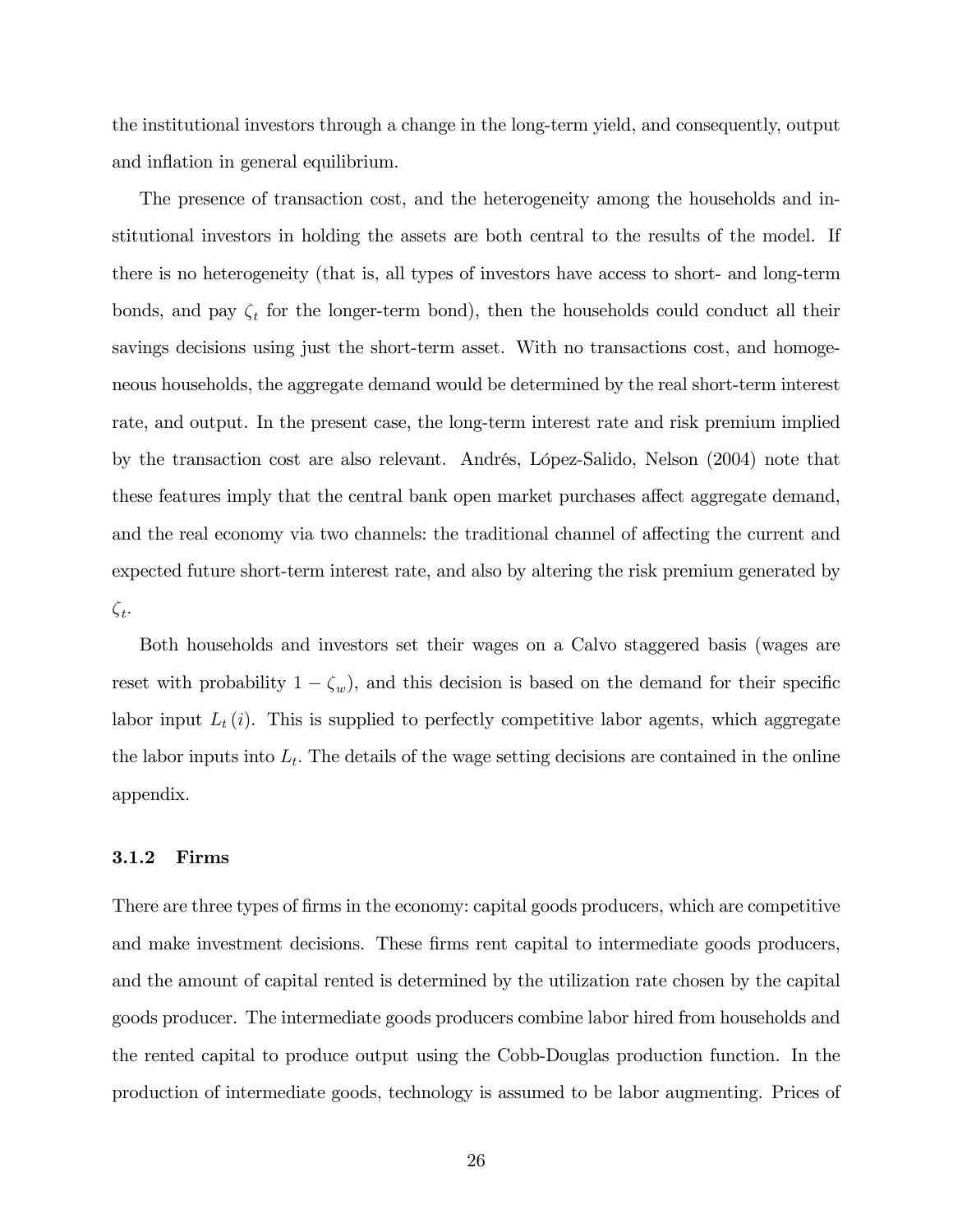intermediate goods are set using the Calvo staggered price mechanism. The last type of firms are the perfectly competitive final goods producers: these combine differentiated intermediate goods into a homogeneous product, with a price markup. The firms' optimizations are presented in the appendix.

#### 3.1.3 Central Bank

Orphanides (2003) analyzes the historical behavior of the interest rates of the Federal Reserve, and finds that for the 1920s, the interest rate rule could be well approximated using the Taylor rule. Taylor (1999) further discusses how during the international gold standard era, the interest rate would react positively to change in ináation and real output. Therefore, the central bank is assumed to set the interest as:

$$
\frac{R_{S,t}}{R_S} = \left(\frac{R_{S,t}}{R_S}\right)^{\rho_m} \left[ \left(\frac{\Pi_t}{\Pi}\right)^{\phi_\pi} \left(\frac{Y_t/Y_{t-4}}{e^{4\gamma}}\right)^{\phi_y} \right]^{1-\rho_m} e^{\varepsilon_{m,t}}.
$$
\n(7)

The Taylor parameters are  $\phi_{\pi} > 1$ , and  $\phi_{y} \geq 0$ . The interest rate smoothing parameter  $\rho_m \in (0, 1)^{34}.$ 

#### 3.1.4 Government

The government finances its purchases by collecting lump-sum taxes and issuing long and short-term bonds:

$$
B_{S,t} + P_{L,t}B_{L,t} = R_{S,t-1}B_{S,t-1} + (1 + \kappa P_{L,t})B_{L,t-1} + P_tG_t - T_t.
$$
\n
$$
(8)
$$

Long-term debt is issued in non-zero supply, and the real value of this debt assumed to evolve as:

$$
\frac{P_{L,t}B_{L,t}}{P_tZ_t} = S \left( \frac{P_{L,t-1}B_{L,t-1}}{P_{t-1}Z_{t-1}} \right)^{\rho_B} e^{\varepsilon_{B,t}}.
$$

<sup>34</sup>According to Orphanides (2003), "...the 1920s, [...] appear to be consistent with the key aspects of Taylor's framework for interest-rate-based policy analysis." Thus, our framework is not at odds with Meltzer's  $(2003)$  hypothesis of the Fed's adherence to the Burgess Rieffler Strong doctrine.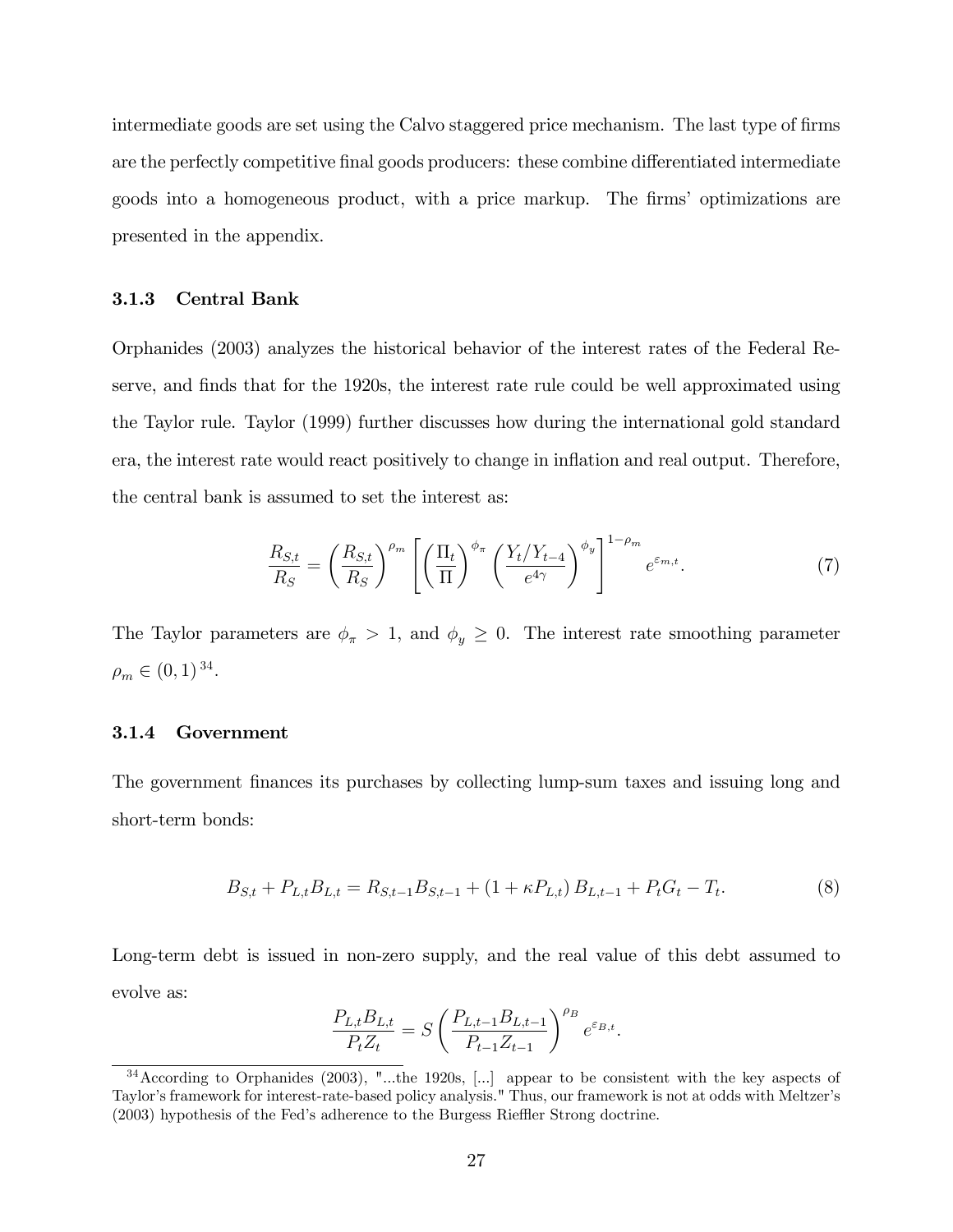The issuance of long-term debt is financed according to the following fiscal policy rule:

$$
\frac{T_t}{P_t Z_t} - \frac{G_t}{Z_t} \equiv \Phi_{z,t} = \Phi \left( \frac{P_{L,t-1} B_{L,t-1} + B_{S,t-1}}{P_t B_{L,t} + B_{S,t}} \right)^{\phi_T} e^{\varepsilon_{T,t}}.
$$
\n(9)

Following Davig and Leeper (2006), the fiscal parameter  $\phi_T > 0$ .  $\varepsilon_{T,t}$  follows the stationary AR(1) process,  $B_{Z,t} \equiv B_t/P_tZ_t$  and  $B_{LZ,t} \equiv B_{L,t}/P_tZ_t^{35}$ 

### 3.2 Equilibrium strategy and Model Comparison

In equilibrium, the households and firms maximize utilities and profits respectively, subject to the corresponding budget constraints. The full set of equilibrium relations are noted in the accompanying appendix.

Before presenting the numerical solution of the model, it is useful to take stock of the model structure, and compare it with the existing analyses. The present model applies an essentially post-war model structure to analyze the effects of the Federal Reserve's operation. It captures the segmented asset markets during this period, as well the fiscal financing decisions of the government. Several of the underlying model assumptions used here have been applied elsewhere. For example, price-setting follows the Calvo structure. While this structure is also used in Christiano et al. (2003) and Eggertsson (2012), it is plausible that the price-setting mechanism was different during this period. Our parameters will imply that fiscal policy is "passive" $36$ , as is implicitly assumed in the Christiano et al. (2003) framework. However, we abstract from a banking sector and other financial frictions. This abstraction imply that the present model will be limited in generating the dynamics obtained by the other analyses, and the framework does not capture the banking panics of the era. Further modifications, such as introducing a liquidity preference shock for the households, which increases their preference for the short-term bond, would alter their savings decision<sup>37</sup>.

<sup>&</sup>lt;sup>35</sup>The online appendix discusses the constant S in the long-term debt equation.

 $36$ In the terminology used by Leeper (1991).

 $37$ Christiano et al. (2003) find the liquidity preference shock to be extremely important. In their model, households increase their holding of currency relative to demand deposits. These deposits are used by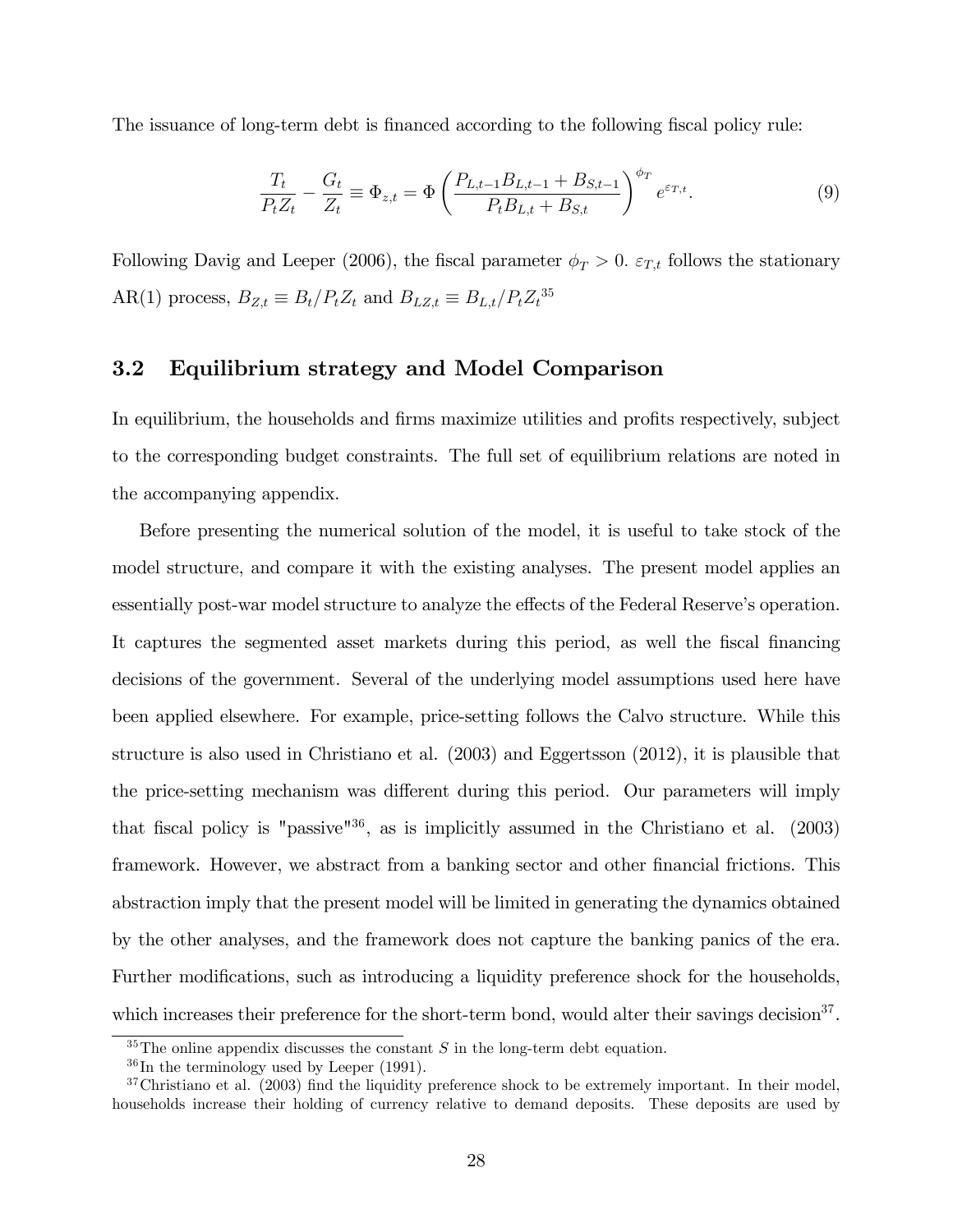Allowing for a time-varying increase in the workers' labor market power would also alter the general equilibrium implications of our model.

### 3.3 Numerical Solution

The first-order log linearized model is estimated using Bayesian methods, following the strategy of Chen, Cúrdia and Ferrero (2012). Details of the estimation strategy are provided in the online appendix.

#### 3.3.1 Data

In order to estimate the model, the relevant macroeconomic time series are constructed for January 1920 to December 1934. Balke and Gordon's (1986) Real GNP and GNP deflator series are used for the output and inflation measure<sup>38</sup>. Population numbers are taken from the U.S. Census Bureau. The construction of the number of labor hours supplied entails two different data sources. From Beney's (1936) study, the series of average hours worked per week per worker in manufacturing is used to construct average actual hours per quarter per wage earner. This is multiplied with the average number of workers in manufacturing, available from the Bureau of Labor Statistics. Yields on bonds and notes are taken from the Banking and Monetary Statistics for 1914-1941 publication of the Federal Reserve, and the Federal Reserveís holdings of Treasury debt is constructed from the tables on Factors a§ecting bank reserves and condition statement of the Federal Reserve Banks.

#### 3.3.2 Parameters

We use the period 1920Q2 to 1932Q1 for estimation. In the numerical simulations for the 1932 episode, the prior on output growth in steady state is assumed at  $1\%$ , on inflation it is 1%, and the standard deviation is 0.5. The degree of segmentation is assumed at 0.7, with a

entrepreneurs who operate the capital stock.

<sup>38</sup>We have also conducted our estimation exercise with the Gordon and Krenn (2014) dataset, and the results are consistent with those presented here.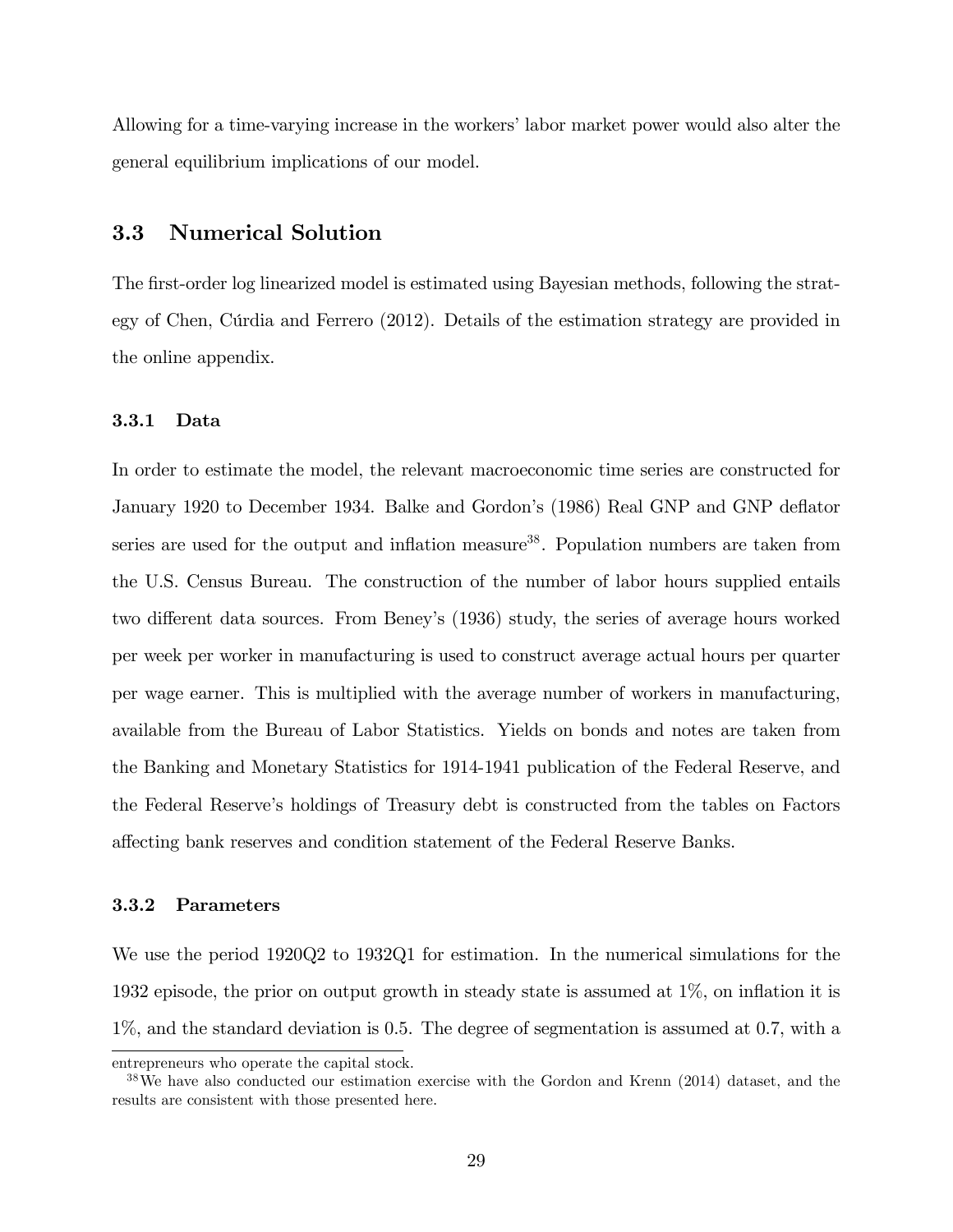standard error of 0.2. Using the data on the Federal Reserve's holdings of Treasury securities, the average duration of debt is found to be approximately 15 quarters, and the steady state level of debt is 15% of GDP. The priors on the remaining parameters are shown in table 12. An expanded discussion of the remaining priors and posteriors obtained is presented in the appendix.

We obtain mean posterior estimates of market segmentation of  $0.76^{39}$ . Table 13 shows the posterior estimates obtained from our exercise. This degree of segmentation confirms our original hypothesis of a large degree of financial segmentation during the 1920s. Chen, Curdia and Ferrero  $(2012)$  estimate the market segmentation parameter to be 0.94, and find significantly smaller effects of the asset purchase program of the Federal Reserve in the posterior distribution. However, our estimates of the degree of relative risk aversion are much lower than those estimated for the 2008 crisis ( $\sigma_u$  and  $\sigma_r$  are estimated to be 1.64 and 1.08 relative to 3.35 and  $2.08$ <sup>40</sup>. This would attenuate the responses of consumption and savings to the monetary policy operation. Another important parameter to note is  $\zeta'$ , the elasticity of the risk premium to changes in the market value of long debt. Our mean posterior estimate for this is  $0.36/100$ . If this elasticity were zero, the Fed's Treasury purchases would leave the risk premium, and therefore the real economy, unaffected. The 90% interval around our estimate is (0.24, 0.48), implying that the elasticity is low relative to the literature.

How do our estimated parameters compare with other analyses of the Great Depression? Christiano, Motto and Rostagno (2003; CMR henceforth) are successful in generating the dynamics during the Great Depression, and since the optimization by households and firms is follows a similar strategy, we use comparable parameters from that exercise to examine our estimated parameters. The form of nominal rigidities are similar across both analyses;

 $39$ Following Chen et al. (2012), the posterior distribution is obtained in the following way: after obtaining the posterior mode, the normal approximation around the mode is used to form a jump distribution. This is used to generate a sample of parameter vector draws representative of the posterior, based on the Metropolis random walk MCMC simulation process.

 $40$  In our view, the lower risk aversion estimates for this period are unsurprising. The economy had already experienced World War I and the 1918 Spanish Flu. This may have contributed to a lower concern among households about the lack of a social safety net.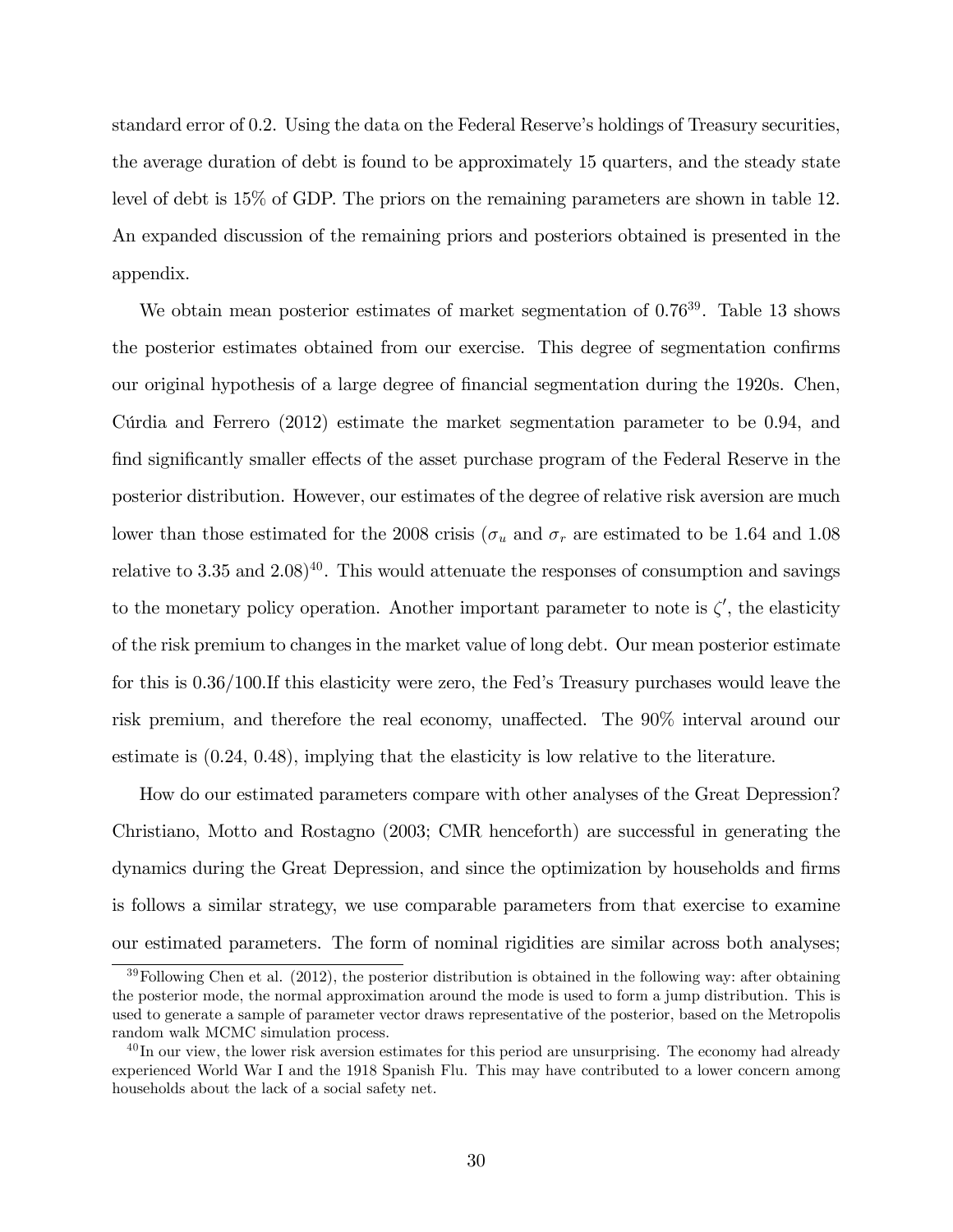wage stickiness (the fraction of households do not reoptimize wages in a given quarter) is found to be 0.77 in our analysis, and 0.7 is used by CMR. Our estimate of price stickiness (fraction of firms that do not reoptimize prices in a quarter) is higher at  $0.80$  than  $0.5$  from CMR. The curvature on the investment adjustment cost function is very similar (7 in our estimates versus 7.69 used by CMR), while the habit persistence parameter is estimated to be somewhat higher (0.87 versus 0.63 in the CMR paper).

We present more detailed model diagnostics in the appendix. Here, we note that the model is able to generate approximately 63% of the unconditional variance of the output growth series, and 48% of the unconditional variance for the short rate.

#### 3.4 Simulations

First, we consider the effects of the 1932 purchase on the economy, using the timelines from the actual operation itself. In our benchmark simulation, presented in figure 5, we consider an increase of \$1 billion of medium- and long-term Treasury security holdings of the Federal Reserve. This was the initial increase in the Federal Reserve's holdings, and we first analyze the case of the effect on the economy if the purchases had stopped there.

Although the Fed did not explicitly follow a policy of setting the Federal Funds Rate at the zero-lower bound, as noted in section 2.2 above, the Treasury yields were effectively at this bound. Our assumption is that economic agents, on observing the low policy rates and the state of the economy, would not have expected these rates to rise in the immediate future. Thus, we assume that the zero-lower bound (ZLB) was active for two years after the start of the operation. The ZLB constraint is implemented here as follows: in the benchmark simulation, the ZLB is assumed to bind for 8 quarters. After this period, the economy is in the normal state. The solution algorithm starts in the last ZLB period and iterates backwards to the initial period to find the rational expectations equilibrium (REE) perfect foresight solution matrices. For the normal periods, the REE matrices are solved recursively.

Consistent with the historical experience, the purchase operation is only assumed to last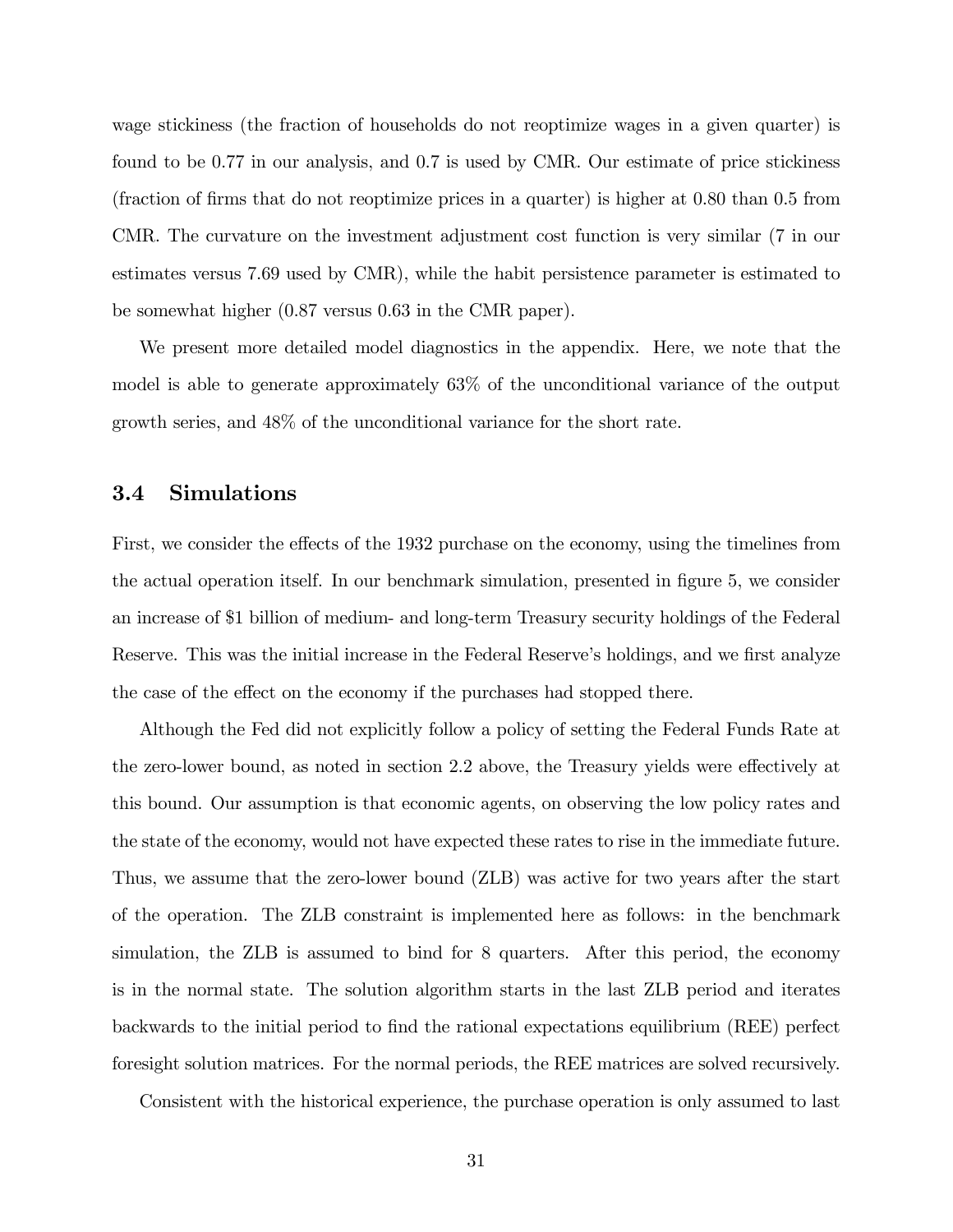for two quarters. The Fed is assumed to purchase assets in the first quarter, and it then divests these in the second quarter. Given the unexpected nature of the operation, and no indications that it would continue, we assume that agents only expect the operation to last for this period. In this simulation, the Fed is assumed to not hold the assets on its balance sheets. Following an increase in the Federal Reserve's holdings of the long-term securities, we observe approximately a 0.07% increase in output growth, and a decline of 12 b.p. in the long-term yield. Thus, our benchmark simulation is able to explain about 19% of the recovery in output that was observed between the second and third quarters of 1932. We attribute the timing of these effects (approximately  $1/5$ th of the output recovery following the Fed operation in the first quarter of 1932) to the unanticipated nature and size of the operation which surprised Önancial markets. The model framework assumes that the optimizing households and Örms have perfect foresight and rational expectations. Therefore, they adjust their consumption and investment behaviors over the decision horizon accordingly, as soon as the program is announced. Also, since banking disruptions which the economy was experiencing are not modeled here, the effects generated by the model occur in the same quarter.

The intuition for the effects of the purchase operation operates through the effect of the purchase on the long-term yield on the risk premium  $\zeta$ ; as  $\zeta$  falls, the return on the longterm bond declines. The institutional investors are not able to arbitrage away the difference between the returns on the long and short term bonds (unlike the households). If there were no segmentation, then all households would be able to adjust their portfolios so that the expected returns would adjust until these are equal again, and the discount factor remains unaffected. Therefore, even though the long-term yield with the transactions cost would be different, there will be no real effects on the economy. With segmentation, however, as the long-term yield falls, the expected return for the institutional investors changes. As their discount factor adjusts, their consumption rises, altering their intertemporal consumption path. In general equilibrium, the pricing decisions of intermediate firms and investment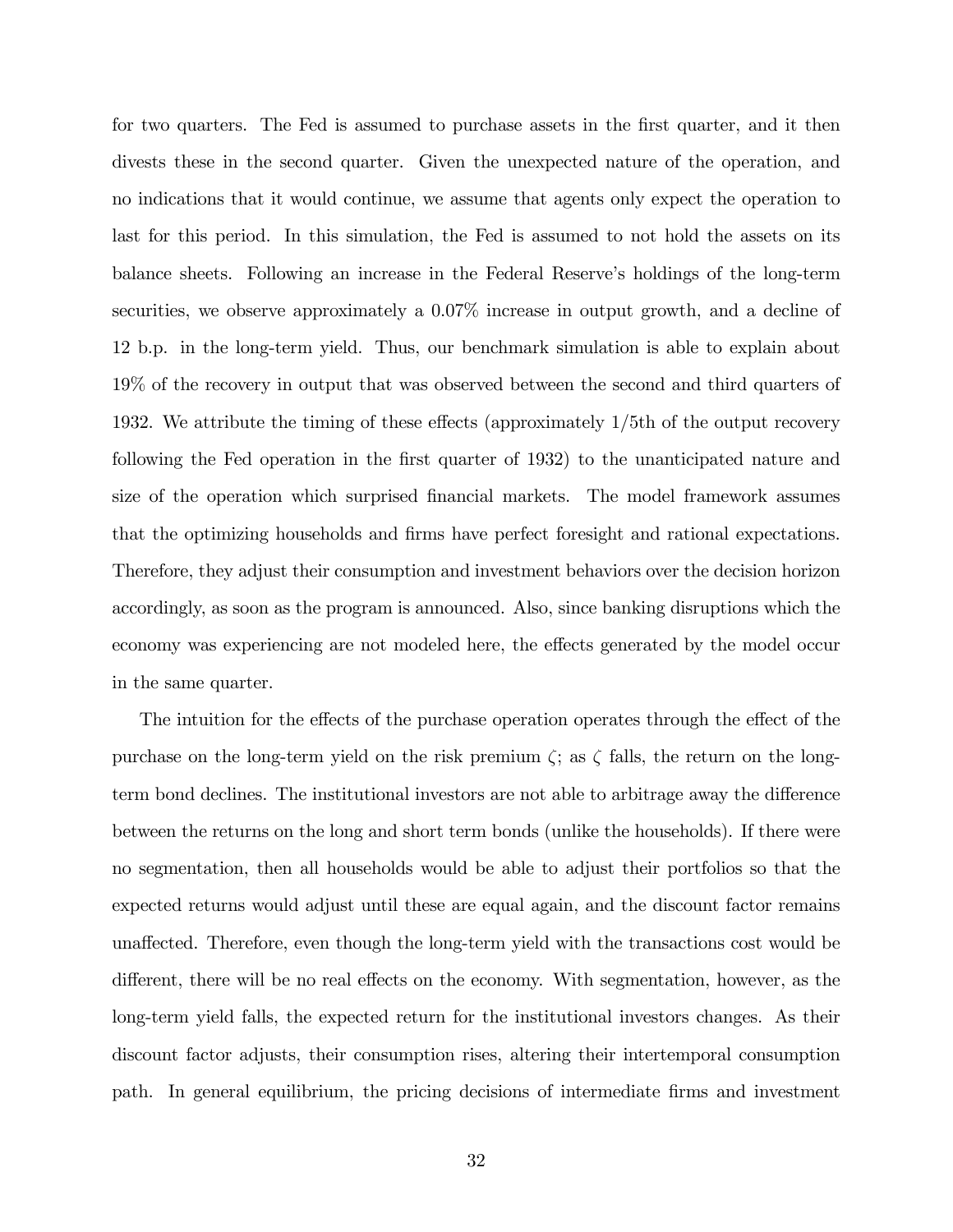decisions of capital goods producers change, and aggregate consumption and investment are affected.

We consider the predictions of the benchmark model in terms of output growth to be a lower bound on the effects of the Fed's purchases on the economy. In the current framework, the portfolio rebalancing by the Fed interacts with the segmented financial markets to generate real effects. However, as we do not model the banking sector, the framework does not account for the stimulatory effect that the purchases had on overall liquidity, and on limiting further banking suspensions.

Our next simulation considers the following counterfactual: suppose the Federal Reserve had kept the size of the intervention same, but purchased assets over two quarters, held onto these on its balance sheet for another two, and then divested its holdings over the remaining two quarters. That is, it had announced the size and extended duration of the purchase, and agents believed that the perfectly credible central bank would carry out the entire operation. This is similar to the announcement structure followed during the QE1 operation. We find that the real effects are significantly larger: as shown in figure 6, output growth increases by 0.5%, and the long-term yield declines by 23 b.p. In this case, the model-implied upturn in output would be approximately 30% larger than what was observed in the data. To provide context with the recent period, for the LSAP program conducted by the Federal Reserve during the crisis of  $2008$ , Chen, Cúrdia and Ferrero  $(2012)$  find that the effect on output growth was approximately 0.13%, which is smaller than what the Federal Reserve could have achieved in 1932 if it had used forward guidance and held on to the purchased securities for a longer period.

Under this counterfactual simulation, the agents in the economy are assumed to fully understand the path of purchases announced by the central bank. When the Federal Reserve is assumed to hold on to the Treasury assets, instead of divesting them in the next quarter, the risk premium responds more strongly, and this is evident by the much larger response of the long-term yield. This leads to a stronger response of the channel discussed above: via the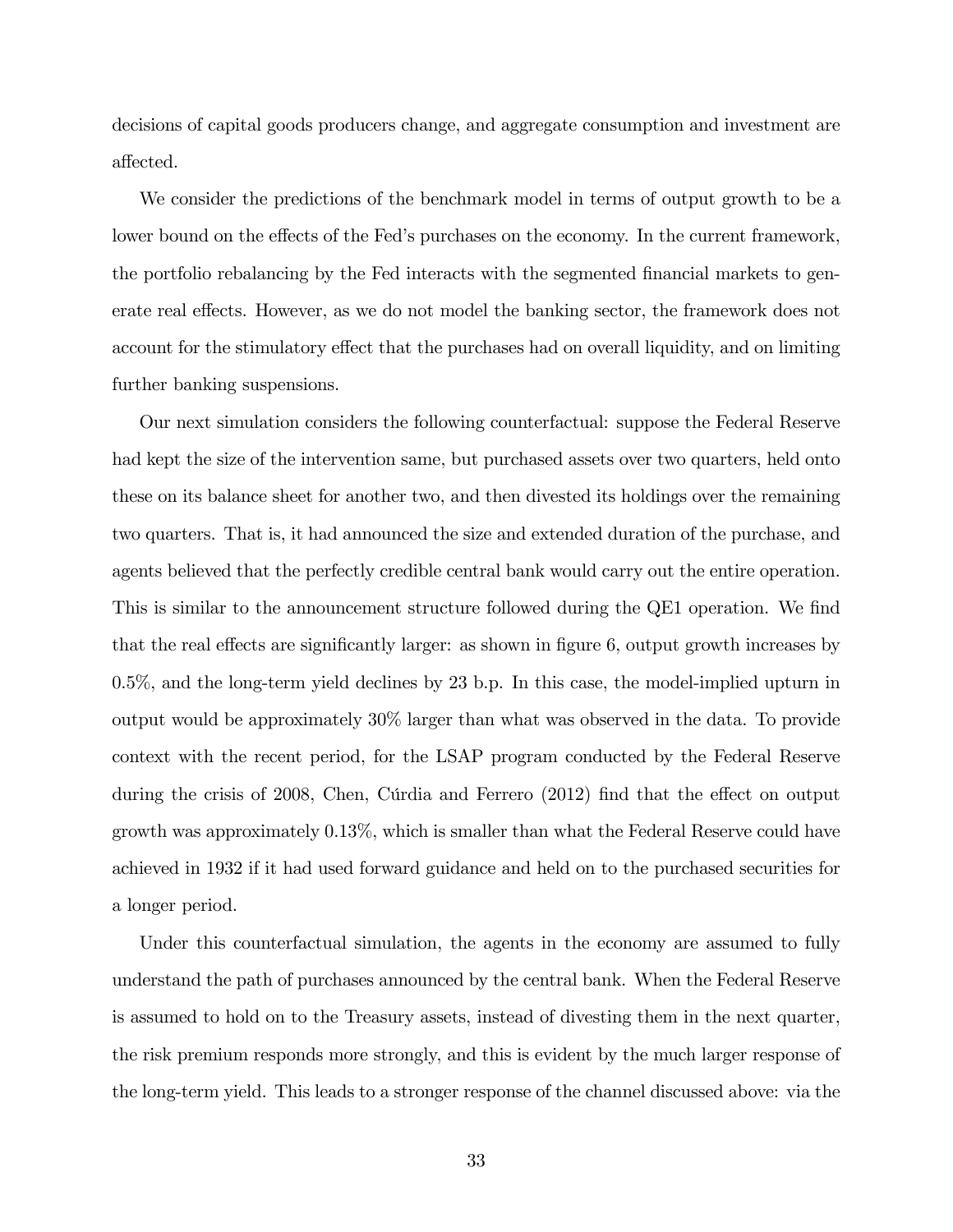change in expected returns of the institutional investors, the mechanism leads to magnified responses of output and inflation. <sup>41</sup>

We can also use our model framework to investigate the comparison between the Fedís 1932 QE operation, and the Örst QE undertaken during the 2007-09 crisis. We Örst ask the following question: what would be the effects of the 1932 operation, if it was comparable to the 2009 QE operation? To do this, we consider a similar sized shock for long-term debt as used by Chen, C˙rdia and Ferrero (2012). If we use this size of the shock for the 1932 episode, then the uptick in output is 0.148%. Thus, if the Fed in 1932 had used a QE1-sized operation, the effect on output growth would have been approximately twice as large as was generated by the actual Fed operation undertaken in 1932.

The next question we investigate is how large an operation would have been needed in 1932 to get back to the output growth of 3%? To do this, we compute the size of the shock that would be needed to generate an annual output growth of 3.5%. This simulation leads to a purchase operation which is approximately ten times as large as the one used to simulate the actual 1932 operation. Thus we conclude that if the economy had responded fully to a shock as large as this, the Fed operation could have led to an economic turnaround. However, it is unclear whether the size of the Treasury market could have tolerated such as large purchase of bonds by the Federal Reserve.<sup>42</sup>

Finally, we analyze the variance decomposition for estimating the contribution of the different shocks in the model in the appendix. We find that the technology shock was extremely important for this period for output growth at various forecast horizons. The

<sup>&</sup>lt;sup>41</sup>In the fall of 1932 and spring of 1933, there was a spate of banking activity suspensions. Since our estimation period ends in the first quarter of 1932, we do not capture the effects of these suspensions. However, we hypothesize that if the Federal Reserve had continued its purchase operation, the effects of the suspensions may have been attenuated.

 $^{42}$ The size of U.S. government debt shrank after World War I as debt was written off. Using the Statement of Monthly Public Debt, we construct the series for Total Outstanding Interest Bearing Debt as a percentage of real GNP for 1920-34. The debt/GNP ratio declined substantially. At the time the Fed undertook itís operation, the debt/GNP was just over 7%.

If, however, the Congress had authorized additional deficit-financed spending programs, the Fed could then have purchased additional bonds via open market operations. The coordination between fiscal and monetary policymakers could have played a key role in designing effective stabilization policy during the depression. A similar point was noted in Friedman (1967) while discussing the policy views of Henry Simons.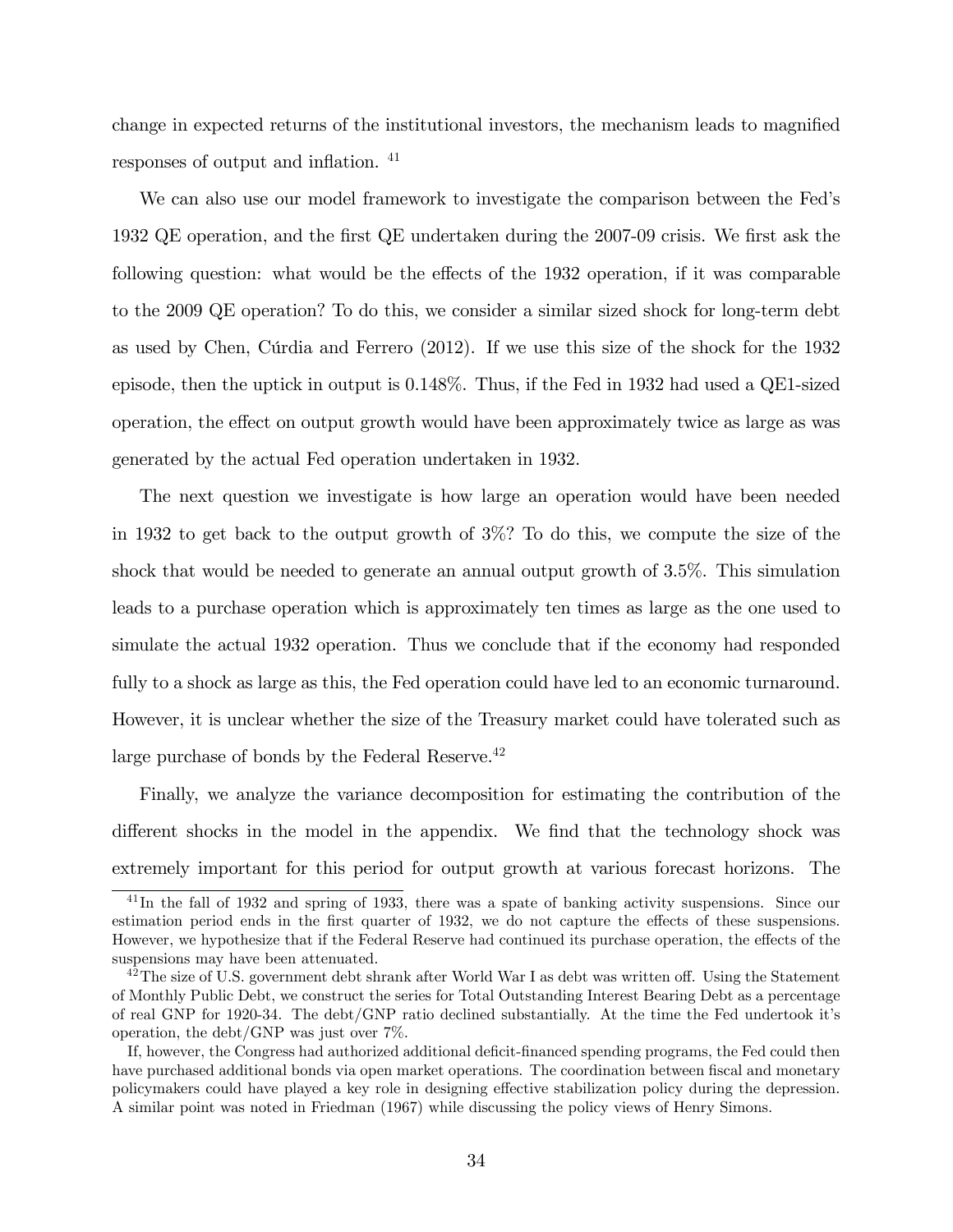importance of technology during the Great Depression has been highlighted in Field (2011) and Bakker, Crafts and Woltjer (2019). The technology shock is also quite important for explaining the long-term interest rate, accounting for approximately 18% of the variation in the long interest rate at the two year horizon.

# 4 Conclusion

The main hypothesis of this paper is that the 1932 open market operation conducted by the Federal Reserve provides a unique historical precedent for analyzing the effects of such purchases during a period of severely depressed economic activity.

We find that the 1932 open market operations were effective in lowering Treasury yields and boosting output growth. The decomposition of the Federal Reserve's balance sheet over the operation shows that the largest increase in the Fedís holdings of Treasury securities at the medium end of the term structure (i.e., for Treasury notes). Our event study analysis indicates significant responses of Note and Bond yields around the dates identified from the narrative record.

Given that output growth experienced an upturn during the period of the Fed's purchases, after several quarters of decline, we estimate the effects of changes in the central bank's asset portfolio composition on the real economy. Since there are several indicators which suggest financial market segmentation during the 1920s and 30s, we use a segmented markets approach to model the effects of changes in portfolio composition. Households in the economy are subject to transactions cost while purchasing the long-term bonds, while the institutional investors are restricted to holding long bonds. Bayesian estimates of the model indicate a significant degree of market segmentation, and we find relatively large responses of output and inflation following the purchase of longer-term securities by the central bank.

Our benchmark simulation generates 19% of the observed recovery in output, and we consider this to be a lower bound of the effects of the purchases as the banking sector effects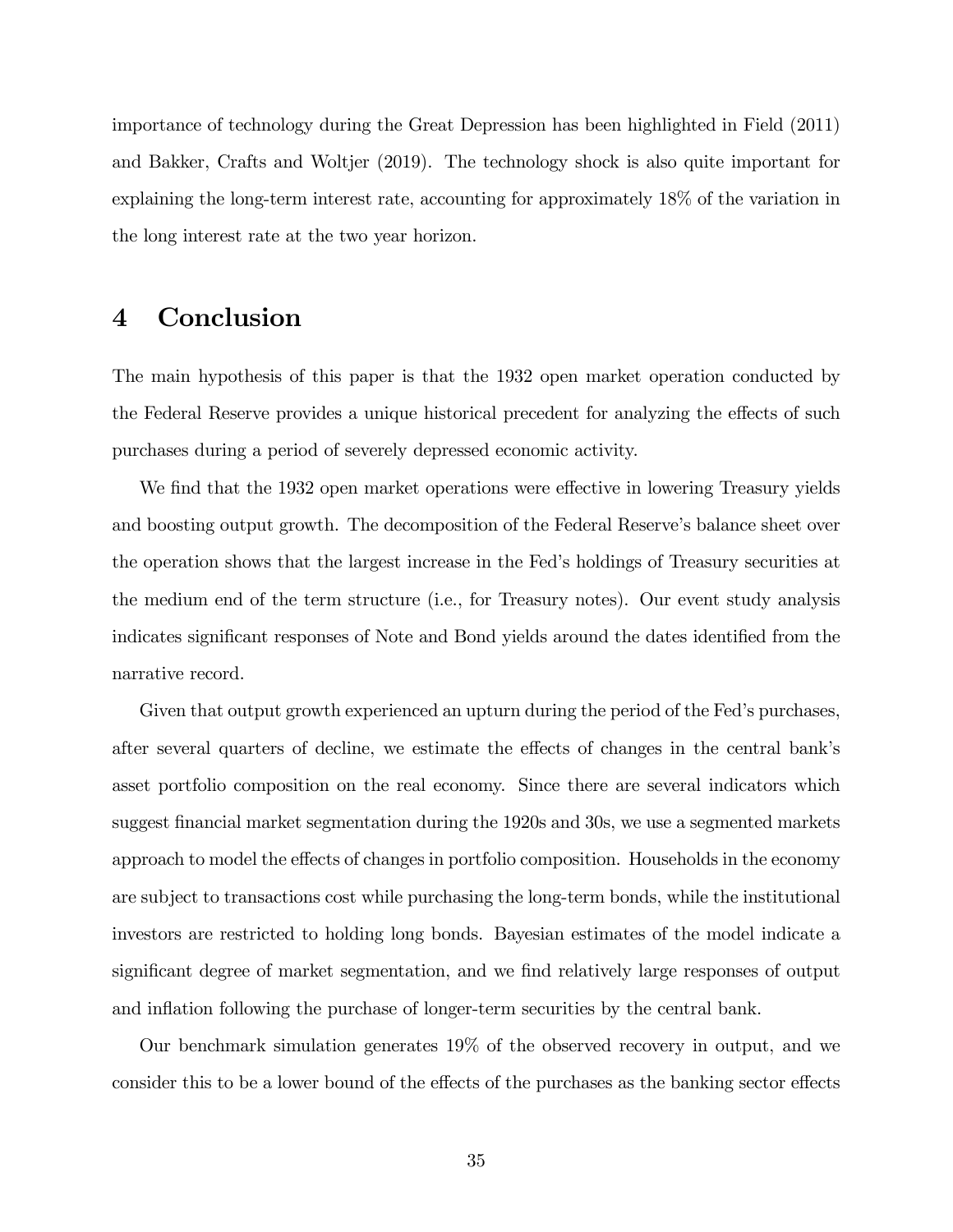are not modeled here. Our main counterfactual simulation suggests that if the Federal Reserve had announced the operation and conducted the operation over a longer period, the effects on the real economy would be magnified, and be larger than the output responses observed. In our forward-looking model, the provision of forward guidance by the Fed leads households to expect the changes in risk premium (resulting from the decline in holdings of the longer-term security) to persist for longer.

The hypothesis that the 1932 purchase operation was important has been discussed in Friedman and Schwartz (1963) and Meltzer (2003). The broad conclusion in the literature has been that the Federal Reserve quit its expansionary program too soon. Our analysis suggests that the segmentation in financial markets of that era allowed the relatively shortlived program to have large real effects. However, had the Federal Reserve expanded its purchase program in duration, and communicated the program scope to financial markets, the effects would have been magnified. In this way, our analysis also contributes to the more general discussion about macroeconomic policy during the Great Depression and the Great Recession.

Our results from the 1932 open market operation suggest that the Fed in 2008-2009 followed a successful strategy not too dissimilar from what it did over eighty years ago but which it had abandoned too soon. Had the early Fed been able to conduct a larger program in a more persistent manner, the Great Contraction would have been attenuated significantly earlier than it did.

# References

- [1] Alvarez, Fernando, Andrew Atkeson and Patrick J. Kehoe. 2002. "Money, Interest Rates and Exchange Rates with Endogenously Segmented Markets." Journal of Political Economy 110 (1): 73-112.
- [2] Andrés, Javier, J. David Lopez-Salido and Edward Nelson. 2004. "Tobin's imperfect asset substitution in optimizing general equilibrium." Journal of Money, Credit and Banking 36 (4): 665-90.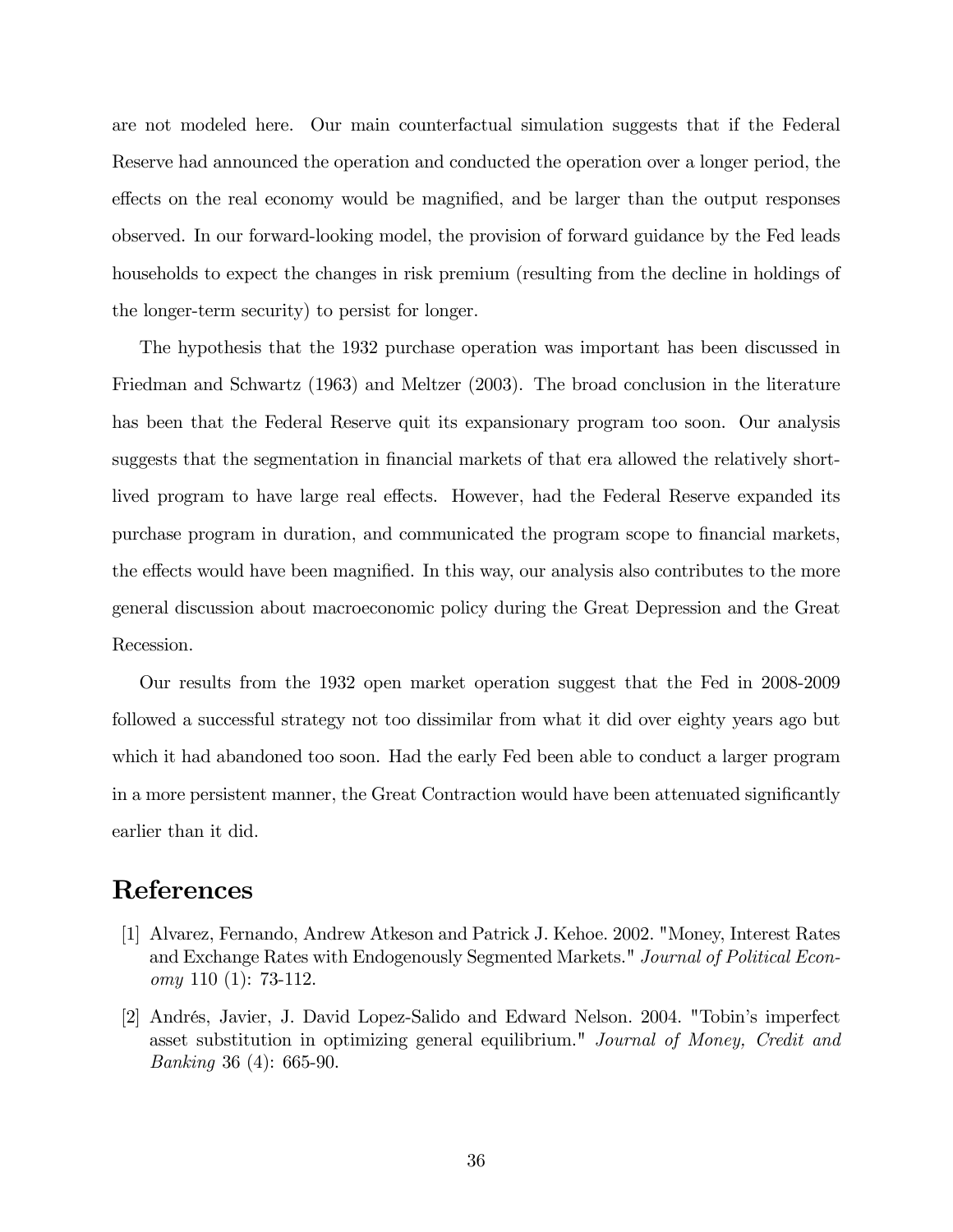- [3] Auerbach, Alan J. and Maurice Obstfeld. 2005. "The Case for Open-Market Purchases in a Liquidity Trap." American Economic Review 95(1): 110-137.
- [4] Bakker, Gerben, Nicholas Crafts and Pieter Woltjer. 2019. "The Sources of Growth in a Technologically Progressive Economy: The United States, 1899–1941." The Economic Journal  $129(622)$ :  $2267-2294$ .
- [5] Balke, Nathan S. and Robert J. Gordon. 1986. Appendix B, Historical Data. In The American Business Cycle: Continuity and Change, edited by Robert J. Gordon, 781- 850. Chicago: University of Chicago Press.
- [6] Bauer, Michael and Glenn D. Rudebusch. 2014. "The Signaling Channel for Federal Reserve Bond Purchases." International Journal of Central Banking 10 (3): 233-289.
- [7] Beney, M. Ada. 1936. Wages, Hours, and Employment in the United States 1914-36. New York: National Industrial Conference Board, Inc.
- [8] Bernanke, Ben S. and Vincent R. Reinhart. 2004. "Conducting Monetary Policy at Very Low Short-Term Interest Rates." American Economic Review 94(2): 85-90.
- [9] Bordo, Michael, D., Christopher J. Erceg, and Charles L. Evans. 2000. "Money, Sticky Wages, and the Great Depression." American Economic Review 90(5): 1447-1463.
- [10] Bordo, Michael D. 2013. "The Federal Reserve's Role: Actions Before, During, and After the 2008 Panic in the Historical Context of the Great Contraction." In Across the Great Divide; New Perspectives on the Financial Crisis, edited by Martin Neil Baily and John B. Taylor. Hoover Institution Press.
- [11] Bordo, Michael D., Ehsan U. Choudhri and Anna J. Schwartz. 2002. "Was Expansionary Monetary Policy Feasible during the Great Contraction? An Examination of the Gold Standard Constraint." Explorations in Economic History 39 (1):  $1-28$ .
- [12] Bordo, Michael D. and David Wheelock. 2013. "The Promise and Performance of the Federal Reserve as Lender of Last Resort, 1914-1933." In The Origins, History and Future of the Federal Reserve: A Return to Jekyll Island, edited by Michael D. Bordo and Will Roberds. New York: Cambridge University Press.
- [13] Calvo, Guillermo A. 1983. "Staggered Prices in a Utility-Maximizing Framework."  $Jour$ nal of Monetary Economics  $12(3)$ : 383–98.
- [14] Carlson, Mark and Burcu Duygan-Bump. 2018. ""Unconventional" Monetary Policy as Conventional Monetary Policy: A Perspective from the U.S. in the 1920s." Finance and Economics Discussion Series 2018-019. Washington: Board of Governors of the Federal Reserve System.
- [15] Cecchetti, Stephen J. 1988. "The Case of Negative Nominal Interest Rates: New Estimates of the Term Structure of Interest Rates during the Great Depression." Journal of Political Economy 96 (6): 1111-1141.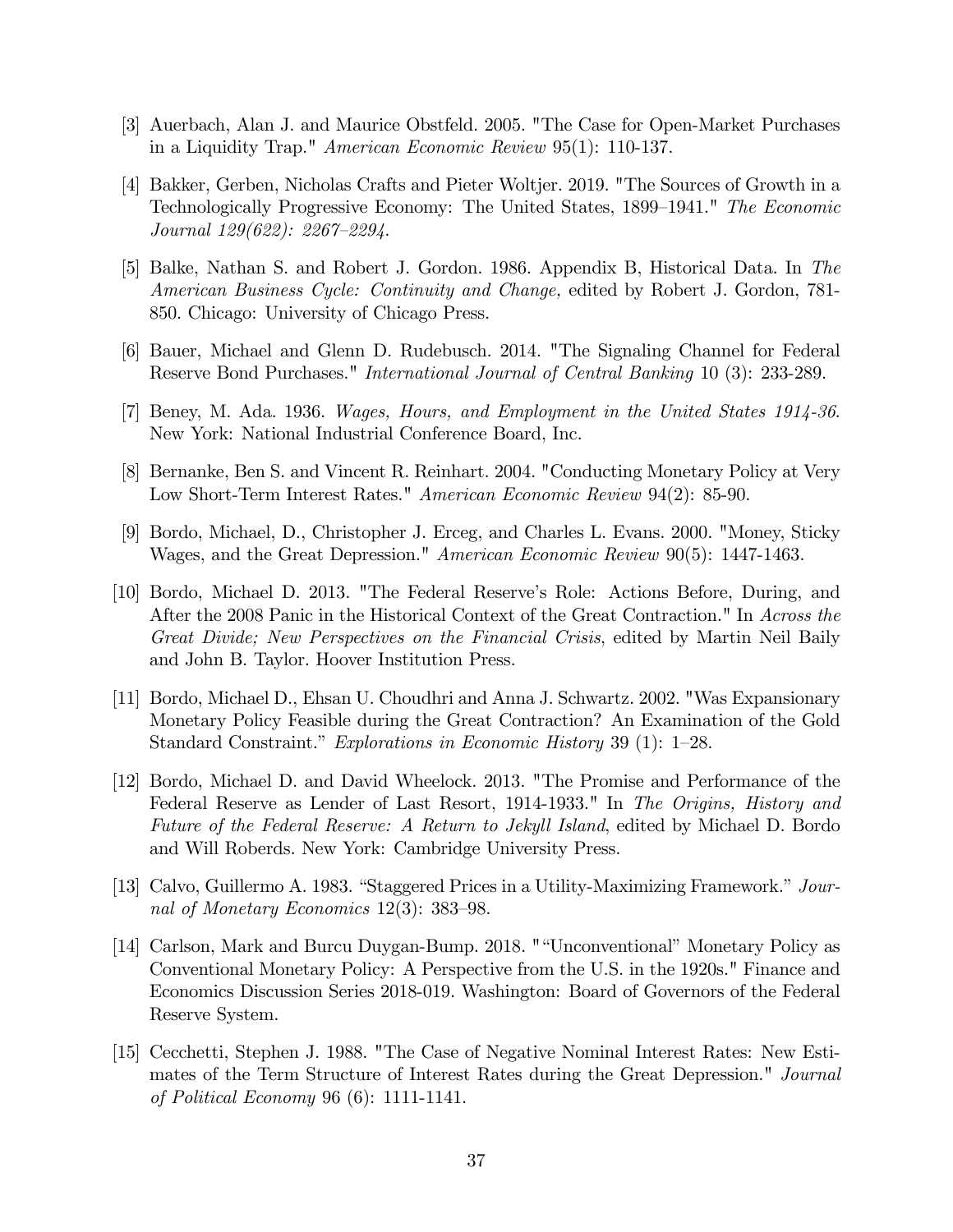- [16] Chen, Han, Vasco Cúrdia and Andrea Ferrero. 2012. "The Macroeconomic Effects of Large-Scale Asset Purchase Programs." Economic Journal 122 (564): F289-F315.
- [17] Christiano, Larry, Martin Eichenbaum, and Charles Evans. 2005. "Nominal rigidities and the dynamic effects of a shock to monetary policy." Journal of Political Economy 113(1): 1-45.
- [18] Christiano, Larry, Roberto Motto and Massimo Rostagno. 2003. "The Great Depression and the Friedman-Schwartz Hypothesis." Journal of Money, Credit and Banking 35(6): 1119-1197.
- [19] Cole, Harold L. and Lee E. Ohanian. 2004. "New Deal Policies and the Persistence of the Great Depression: A General Equilibrium Analysis." Journal of Political Economy 112(4): 779-816.
- [20] D'Amico, Stefania and Thomas B. King. 2013. "Flow and stock effects of large-scale treasury purchases: Evidence on the importance of local supply." Journal of Financial Economics 108 (2):  $425-448$ .
- [21] Davig, Troy and Eric Leeper. 2006. "Fluctuating Macro Policies and the Fiscal Theory." In *NBER Macroeconomics Annual*, edited by Daron Acemoglu, Kenneth Rogoff, and Michael Woodford, 247-98. Cambridge: MIT Press.
- [22] Eggertsson, Gauti B. 2012. "Was the New Deal Contractionary?" American Economic Review 102(1): 524-55.
- [23] Field, Alexander J. 2011. A Great Leap Forward: 1930s Depression and U.S. Economic Growth. New Haven: Yale University Press.
- [24] Friedman, Milton and Anna J. Schwartz. 1963. A Monetary History of the United States: 1867 to 1960. Princeton University Press.
- [25] Friedman, Milton. 1967. "The Monetary Theory and Policy of Henry Simons." The Journal of Law and Economics 10: 10-13.
- [26] Gagnon, Joseph, Matthew Raskin, Julie Remache and Brian Sack. 2011. "The Financial Market Effects of the Federal Reserve's Large-Scale Asset Purchases." International Journal of Central Banking 7 (1): 3-43.
- [27] Garbade, Kenneth D. 2012. Birth of a Market: The U.S. Treasury Securities Market from the Great War to the Great Depression. MIT Press.
- [28] Goldsmith, Raymond W. and Robert E. Lipsey. 1963. Studies in the National Balance Sheet of the United States. Princeton University Press.
- [29] Gordon, Robert J. and Robert Krenn. 2014. "The End of the Great Depression 1939- 41: Fiscal Multipliers, Capacity Constraints, and Policy Contributions." Working paper, Northwestern University.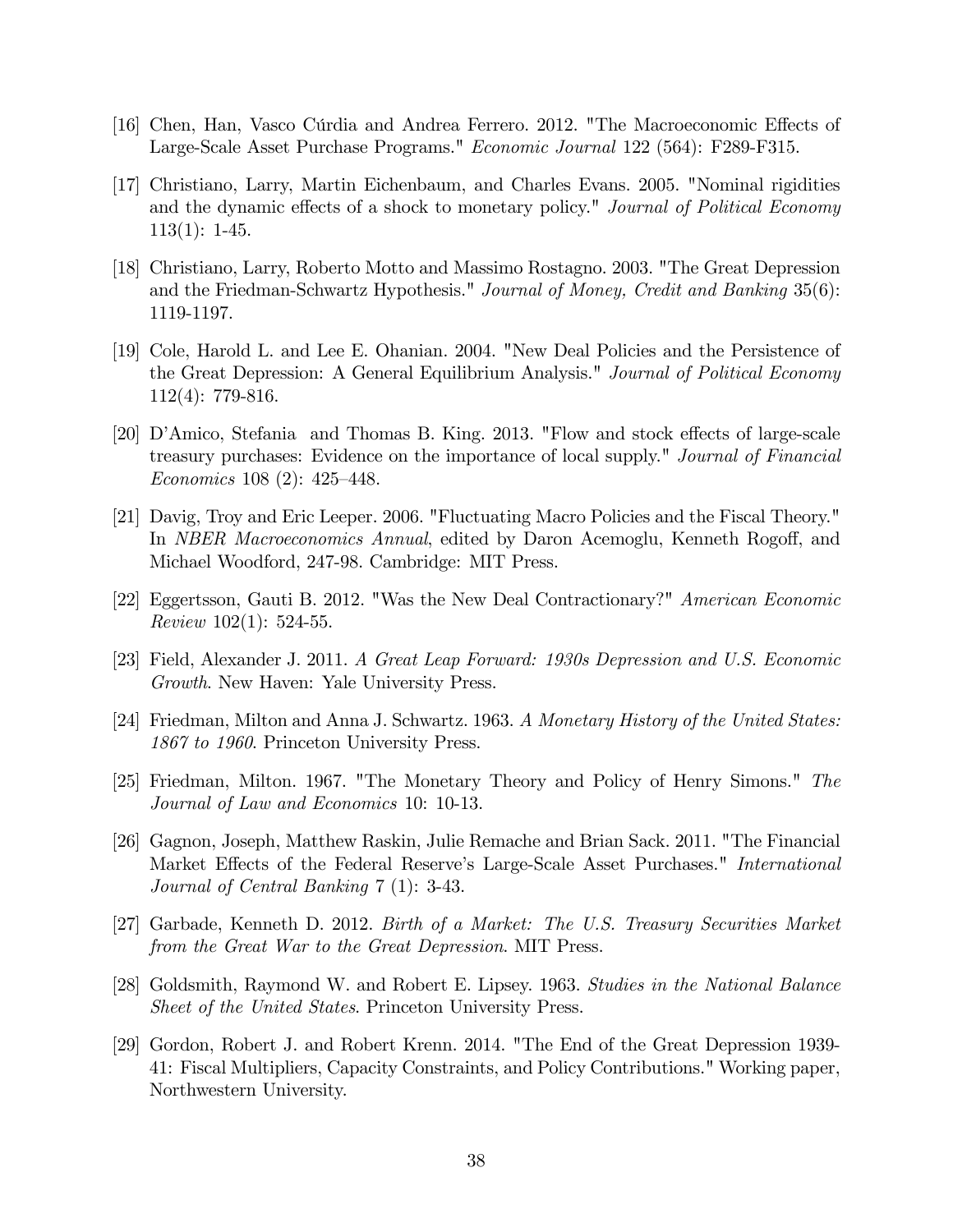- [30] Greenlaw, David, James D. Hamilton, Ethan S. Harris and Kenneth D. West. 2018. "A Skeptical View of the Imapact of the Fedís Balance Sheet." NBER Working Paper No. 24687.
- [31] Grossman, Sanford J. and Laurence Weiss. 1983. "A Transactions Based Model of the Monetary Transmission Mechanism: Part 1." American Economic Review 73 (5): 871- 880
- [32] Hanes, Christopher. 2019. "Quantitative Easing in the 1930s." Journal of Money, Credit and Banking, 51(5): 1169-1207.
- [33] Hetzel, Robert. 2012. The Great Recession: Market Failure or Policy Failure? Cambridge University Press.
- [34] Hsieh, Chiang. and Christina D. Romer. 2006. "Was the Federal Reserve Constrained by the Gold Standard During the Great Depression? Evidence from the 1932 Open Market Purchase Program." Journal of Economic History 66 (1): 140-176.
- [35] Kang, Won S. and Hugh Rockoff. 2015. "Capitalizing patriotism: the Liberty loans of World War I." Financial History Review 22: 45-78.
- [36] Krishnamurthy, Arvind and Annette Vissing-Jorgensen. 2011. "The Effects of Quantitative Easing on Interest Rates: Channels and Implications for Policy." Brookings Papers on Economic Activity: 215-265.
- [37] Leeper, Eric. 1991. "Equilibria Under 'Active' and 'Passive'Monetary and Fiscal Policies." Journal of Monetary Economics 27: 129-147.
- [38] McLaren, Nick, Ryan N. Banerjee, and David Latto. 2014. "Using Changes in Auction Maturity Sectors to Help Identify the Impact of QE on Gilt Yields." Economic Journal 124: 453-479.
- [39] Meltzer, Alan. 2003. A History of the Federal Reserve. Volume 1: 1913-1951. University of Chicago Press
- [40] Mason, Joseph and Kris J. Mitchener. 2010. "ëBlood and treasureí: exiting the Great Depression and lessons for today." Oxford Review of Economic Policy,  $26(3)$ : 510–539.
- [41] Nelson, Charles R. and Andrew F. Siegel. 1985. "Parsimonious Modeling of Yield Curves for U.S. Treasury Bills." National Bureau of Economic Research Working paper 1594.
- [42] Occhino, Filippo. 2004. "Modeling the Response of Money and Interest Rates to Monetary Policy Shocks: A Segmented Markets Approach." Review of Economic Dynamics 7: 181-197.
- [43] Orphanides, Athanasios. 2003. "Historical monetary policy analysis and the Taylor rule." Journal of Monetary Economics 50 (5): 983-1022.
- [44] Perkins, Edwin J. 1999. Wall Street to Main Street: Charles Merrill and Middle-Class Investors. Cambridge University Press.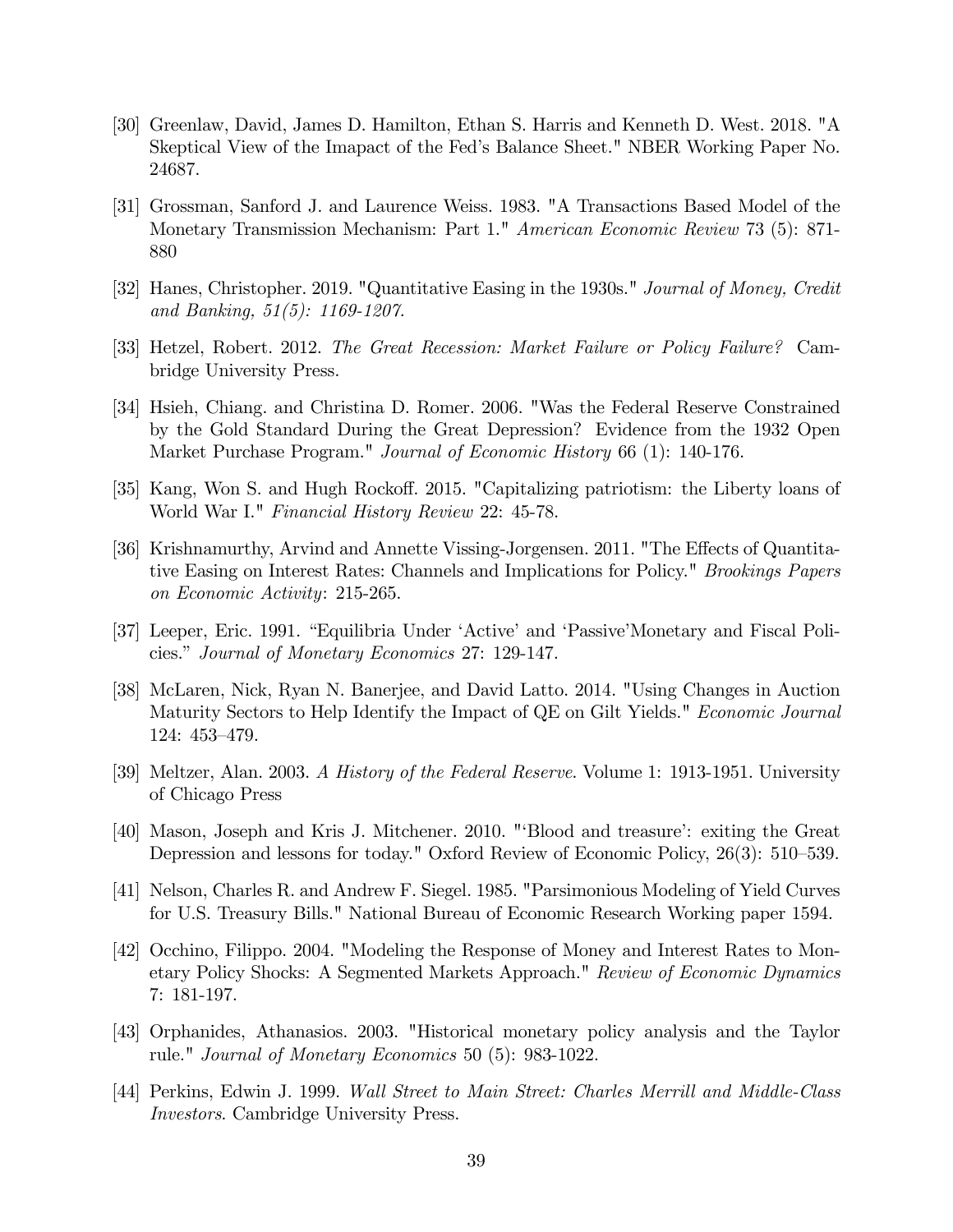- [45] Smets, Frank and Raf Wouters. 2007. "Shocks and frictions in U.S. business cycles: A Bayesian DSGE approach." American Economic Review, 97(3): 586-606.
- [46] Swanson, Eric T. 2011. "Let's Twist Again: A High-Frequency Event-Study Analysis of Operation Twist and Its Implications for QE2." Brooking Papers on Economic Activity: 151-188.
- [47] Taylor, John B. 1999. "A Historical Analysis of Monetary Policy Rules." In Monetary Policy Rules edited by John B. Taylor, Chicago: University of Chicago Press.
- [48] Woodford, Michael. 201. "Fiscal requirements for price stability." Journal of Money, Credit and Banking 33: 669-728.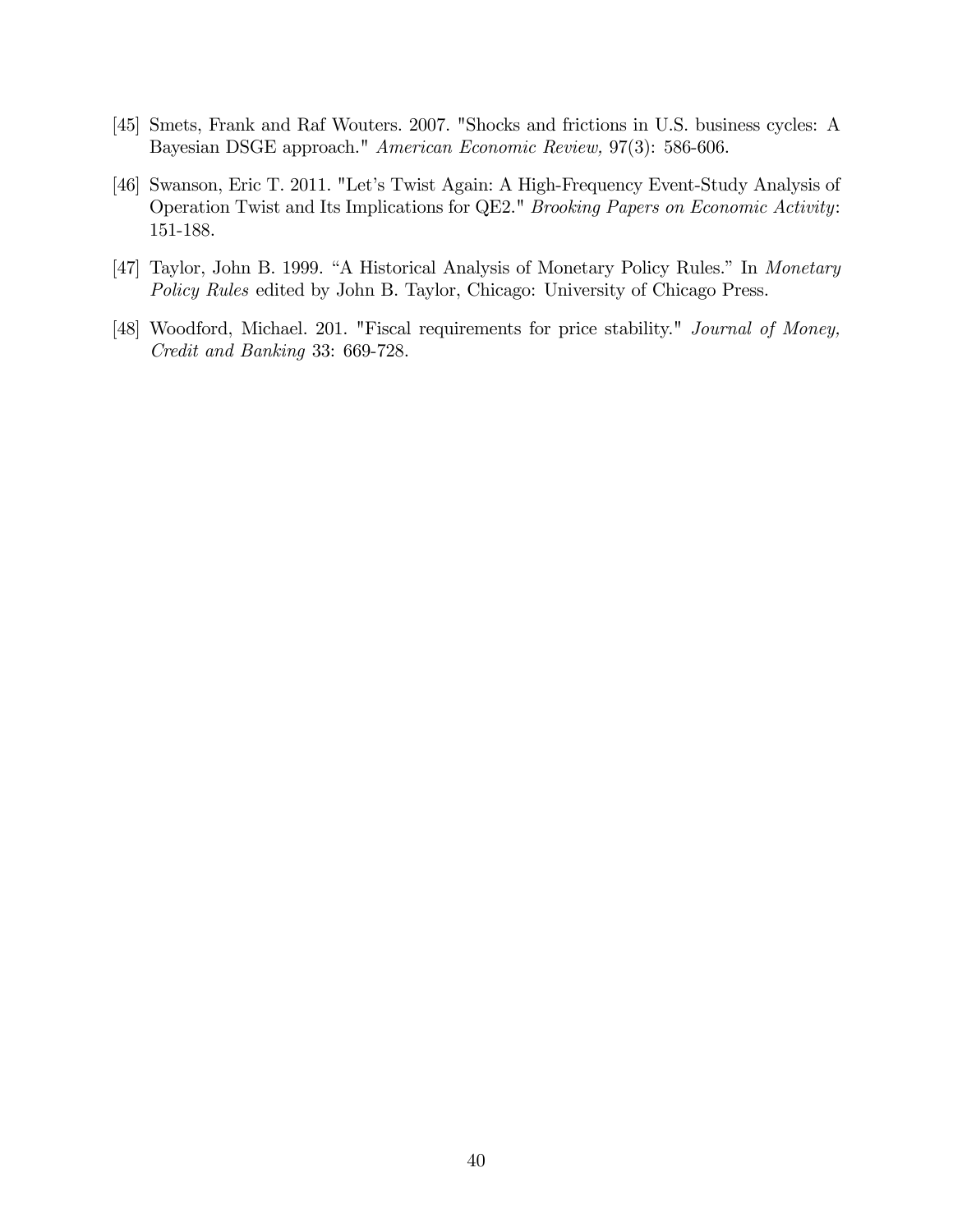| Characteristic                 | 1932              | 2008                   |
|--------------------------------|-------------------|------------------------|
| Real GDP                       | $787,518$ million | $14,833,557$ million   |
| Unemployment                   | 21.03%-25.02%     | $6.8\% - 8.7\%$        |
| Size of the program:           |                   |                        |
| $%$ change in Bills            | 114\%             | $-0.05\%$ <sup>a</sup> |
| $-$ % change in Notes          | 370%              | $7\%$ <sup>b</sup>     |
| $%$ change in Bonds            | 32\%              | $-1.5\%$               |
| As a fraction of               |                   |                        |
| U.S. Treasury Marketable Debt: |                   |                        |
| Short term                     | $32.5\%$          | 2.1%                   |
| - Medium term                  | 67.5%             | 5.8%                   |
| Long term                      | 22.9%             | 7.8%                   |

Table 1: Comparison of the 1932 and 2008 Economies

Notes: The real GDP series is evaluated at 2009 dollars, on an annual basis. The unemployment numbers are monthly and seasonally adjusted.  $a$ : This is the average change in the Federal Reserve's holdings of bills with maturity 15 days or less, 15 to 90 days and 91 days to 1 year; b : this is the change in the Federal Reserve's holdings of Notes of maturity 5 to 10 years. The last row shows the change in the fraction of different Treasury securities of the Federal Reserve, as a fraction of Marketable Debt. Real GDP and unemployment numbers are obtained from the FRED, Federal Reserve Bank of St. Louis.

The series title for Real GDP is GDPMCA1 and for 1932 unemployment is M0892AUSM156SNBR. Federal Reserve holdings of Treasuries are obtained from the H.4.1 release

(Factors affecting bank reserves and condition statement of Federal Reserve Banks).

|             |                  |         | Issue and Maturity dates of Treasury Bills |         |        |         |
|-------------|------------------|---------|--------------------------------------------|---------|--------|---------|
| Dates       | 1/25/32          | 2/8/32  | 2/15/32                                    | 2/24/32 | 3/2/32 | 3/30/32 |
|             | $^{\prime}27/32$ | 5/11/32 | 5/18/32                                    | 5/25/32 | 6/1/32 | 6/29/32 |
| 17/32       |                  |         |                                            |         |        |         |
| /28/32      | $-10$            | $-10$   | -5                                         | $-10$   |        |         |
| /11/32      |                  |         |                                            |         |        |         |
| 4/1/32      |                  |         |                                            |         |        | -5      |
| 4/8/32      | $-10$            | $-10$   |                                            |         |        | $-10$   |
| /13/32      |                  | $-50$   | $-50$                                      | -50     | $-40$  | $-50$   |
| 14/32       |                  |         |                                            |         | $-10$  | $-25$   |
| /15/32      |                  |         |                                            |         |        |         |
| Cumt change |                  |         | $-55$                                      | -60     | -50    |         |

Table 2: Daily Changes in Treasury Bill Yields

Notes: These are the changes in the level of Treasury Bill yields (in basis points) recorded in the Wall Street Journal, around the dates identified from the narrative record.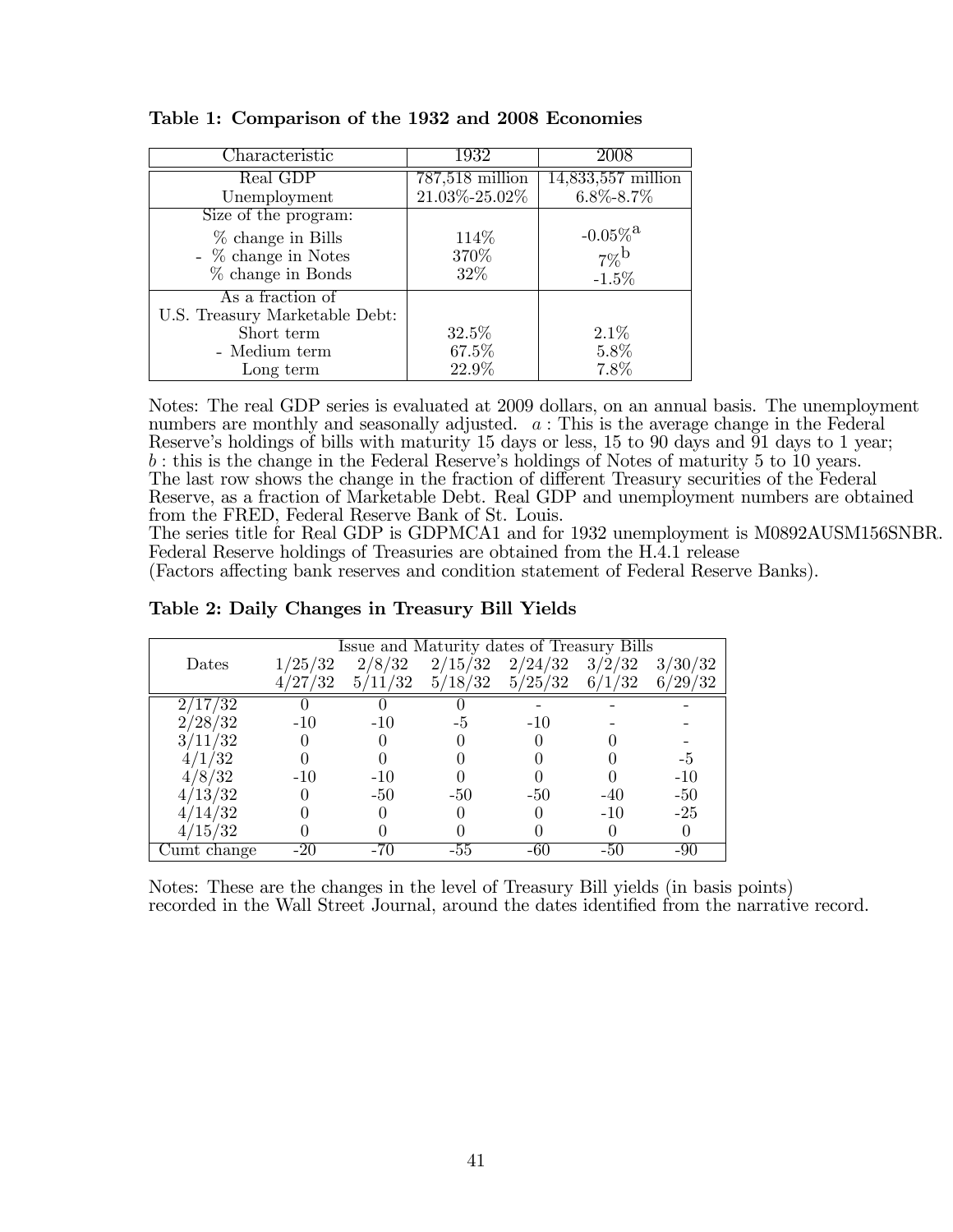| Maturity dates of Treasury Certificates Notes and Corresponding Rates |                  |                  |                  |         |                  |              |
|-----------------------------------------------------------------------|------------------|------------------|------------------|---------|------------------|--------------|
|                                                                       | Cert             | Cert             | Cert             | Cert    | <b>Notes</b>     | Cert         |
| Dates                                                                 | 6/15/32          | 8/1/32           | 9/15/32          | 9/15/32 | 12/15/32         | /33<br>$2$ . |
|                                                                       | $2\frac{3}{4}\%$ | $3\frac{1}{2}\%$ | $1\frac{1}{2}\%$ | $3\%$   | $3\frac{1}{2}\%$ |              |
| 2/17/32                                                               | $-30$            |                  |                  |         | -3               |              |
| 2/28/32                                                               | $-1$             |                  | 12               | 5       | 4                |              |
| 3/11/32                                                               | $-3$             | $-1$             | $-24$            | -6      | $-5$             | -7           |
| 4/1/32                                                                | -6               | $-13$            | -6               | -8      | $-10$            | $-8$         |
| 4/8/32                                                                | $-24$            | $-24$            | $-13$            | $-17$   | $-14$            | $-30$        |
| 4/13/32                                                               | $-7$             | $-32$            | $-29$            | $-23$   | $-16$            | $-22$        |
| 14/32                                                                 |                  | $-13$            | $-8$             | -9      | $-10$            | $-15$        |
| 4/15/32                                                               | $-13$            | $-29$            | $-31$            | $-27$   | $-25$            | $-42$        |
| Cumt change                                                           | -88              |                  | -99              | $-85$   | $-79$            | -114         |

Table 3: Daily Changes in Treasury Certificate and Note Yields

Notes: These are the changes in the level of Treasury Note and Certificate yields (in basis points) recorded in the Wall Street Journal, around the dates identified from the narrative record. Only the Certificates and Notes for which the full data series is available for the period under consideration are shown here.

|                  |                  |                  | Maturity dates of Treasury Bonds and Corresponding Rates |                  |                  |         |
|------------------|------------------|------------------|----------------------------------------------------------|------------------|------------------|---------|
| <b>Dates</b>     | 1946-56          | 1943-47          | 1940-43                                                  | 1941-43          | 1946-49          | 1951-55 |
|                  | $3\frac{3}{4}\%$ | $3\frac{3}{5}\%$ | $3\frac{3}{5}\%$                                         | $3\frac{3}{5}\%$ | $3\frac{1}{5}\%$ | $3\%$   |
| $^{\prime}17/32$ | $-2$             | -3               | -3                                                       | -6               | $-2$             | $-2$    |
| /28/32           |                  |                  |                                                          |                  |                  |         |
| /11/32           |                  |                  |                                                          |                  |                  |         |
| 4/1/32           |                  |                  |                                                          |                  |                  | -3      |
| 4/8/32           |                  | $-14$            | $-10$                                                    | $-11$            |                  | -9      |
| 13/32            |                  | -5               | $-13$                                                    | $-11$            |                  | -5      |
| 14/32            |                  | $-23$            | $-20$                                                    | $-21$            | $-23$            | $-21$   |
| 15/32            |                  | 9                |                                                          |                  |                  | 12      |
| Cumt change      |                  |                  | -38                                                      |                  |                  | -29     |

Table 4: Daily Changes in Treasury Bond Yields

Notes: These are the changes in the level of Treasury Bond yields (in basis points) recorded in the Wall Street Journal, around the dates identified from the narrative record.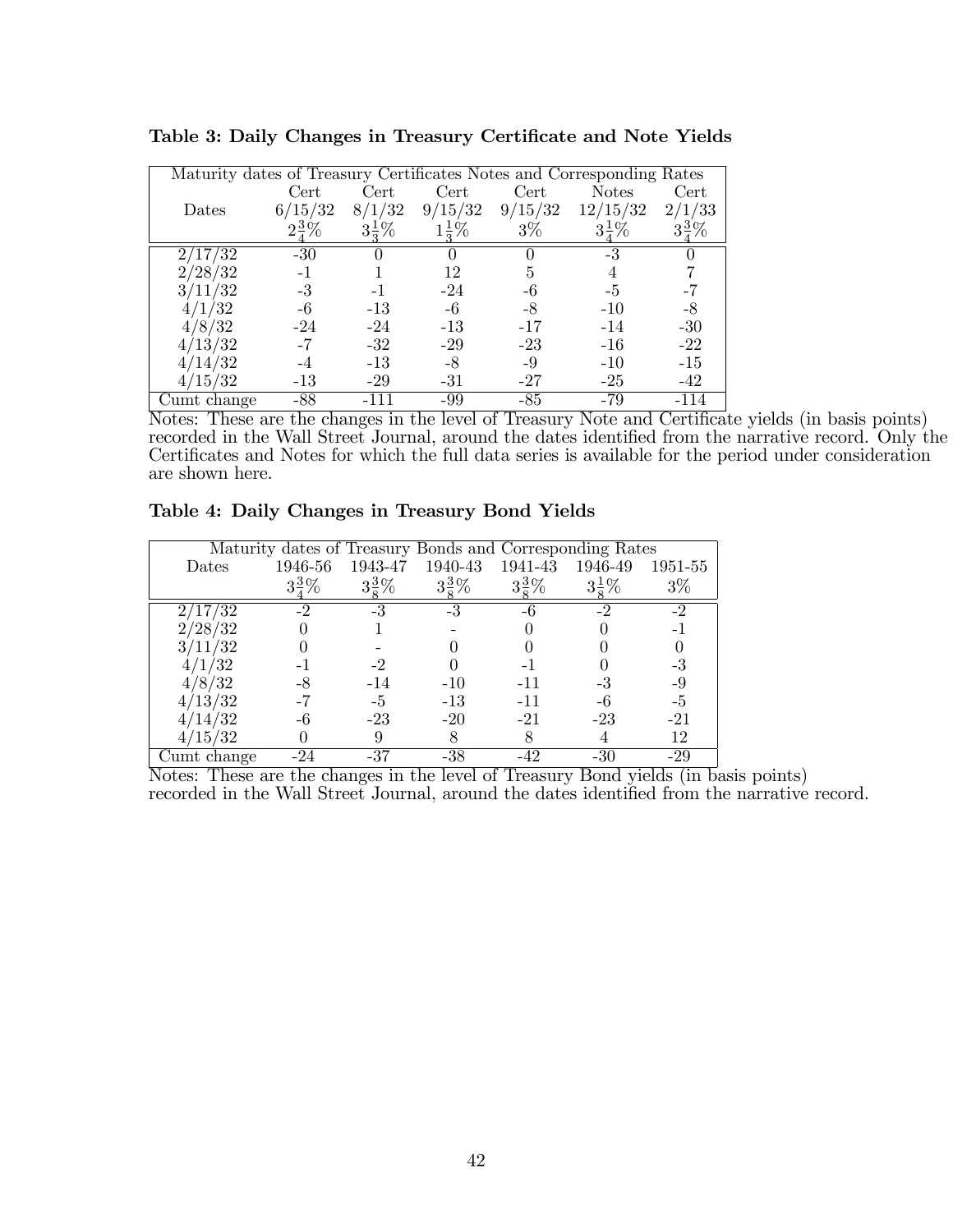| Maturity dates of Treasury Bills             |         |         |         |  |  |  |  |  |
|----------------------------------------------|---------|---------|---------|--|--|--|--|--|
| Dates                                        | 1/25/32 | 2/8/32  | 2/15/32 |  |  |  |  |  |
|                                              | 4/27/32 | 5/11/32 | 5/18/32 |  |  |  |  |  |
| Only narr dates                              | $-20$   | $-20$   | -5      |  |  |  |  |  |
| Only Fed releases                            | $-45$   | -35     | $-45$   |  |  |  |  |  |
| All narr dates<br>(incl Fed releases)        | $-20$   | $-70$   | -55     |  |  |  |  |  |
| Total yield changes<br>$(2/17/32 - 4/15/32)$ | -180    | $-200$  | $-210$  |  |  |  |  |  |

Table 5: Daily Changes in Treasury Bills

Notes: The first row shows the cumulative daily changes in yields (in basis points) on the narrative dates, excluding the overlapping dates on which the Federal Reserve statements were released. The second row shows the cumulative daily yield changes when only the Federal Reserve balance sheets were released. The third row is repeated here from table 3, and the last row shows the total change in yields between February 17, 1932 and April 15, 1932.

Table 6: Daily Changes in Treasury Certificates and Note Yields

| Maturity dates of Treasury Certificates and Notes and Corresponding Rates |         |        |                  |         |                  |        |
|---------------------------------------------------------------------------|---------|--------|------------------|---------|------------------|--------|
|                                                                           | Cert    | Cert   | Cert.            | Cert    | <b>Notes</b>     | Cert   |
| Dates                                                                     | 6/15/32 | 8/1/32 | 9/15/32          | 9/15/32 | 12/15/32         | 2/1/33 |
|                                                                           |         |        | $1\frac{1}{2}\%$ | $3\%$   | $3\frac{1}{7}\%$ |        |
| Only narr dates                                                           | $-80$   | $-80$  | $-71$            | -61     | $-63$            | -96    |
| Only Fed releases                                                         | $-38$   | $-30$  | -63              | $-38$   | $-31$            | $-19$  |
| All narr dates<br>(incl Fed releases)                                     | -88     | $-111$ | -99              | $-85$   | -79              | $-114$ |
| Total yield changes<br>$(2/17/32 - 4/15/32)$                              | $-214$  | $-232$ | $-212$           | $-210$  | -179             | $-193$ |

Notes: The first row shows the cumulative daily changes in yields (in basis points) on the narrative dates, excluding the overlapping dates on which the Federal Reserve statements were released. The second row shows the cumulative daily yield changes when only the Federal Reserve balance sheets were released. The third row is repeated here from table 3, and the last row shows the total change in yields between February 17, 1932 and April 15, 1932.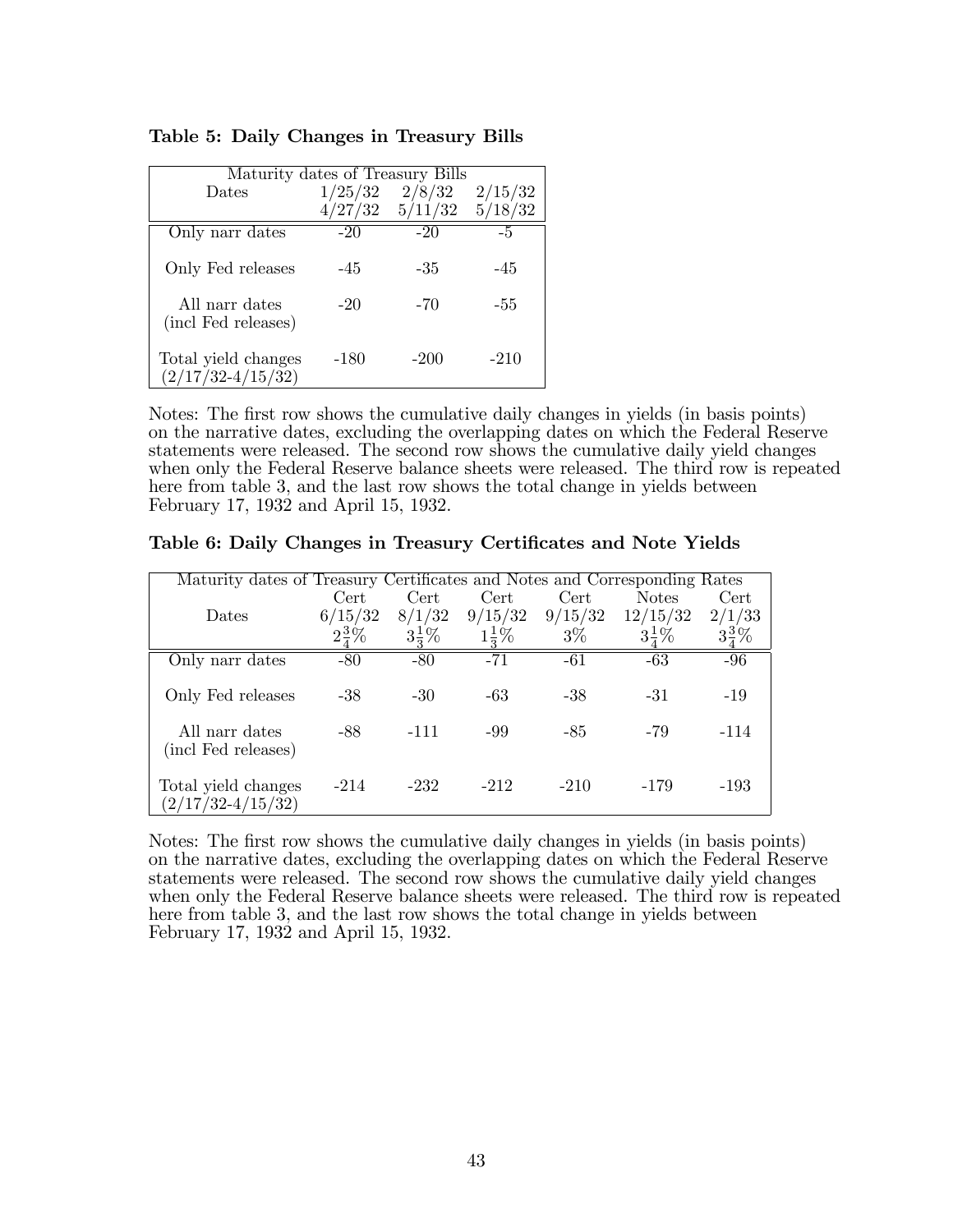| rapic repair, changes in ricasar, bond ricias            |                             |                             |                             |                             |                             |                  |
|----------------------------------------------------------|-----------------------------|-----------------------------|-----------------------------|-----------------------------|-----------------------------|------------------|
| Maturity dates of Treasury Bonds and Corresponding Rates |                             |                             |                             |                             |                             |                  |
| Dates                                                    | 1946-56<br>$3\frac{3}{7}\%$ | 1943-47<br>$3\frac{3}{5}\%$ | 1940-43<br>$3\frac{3}{8}\%$ | 1941-43<br>$3\frac{3}{8}\%$ | 1946-49<br>$3\frac{1}{5}\%$ | 1951-55<br>$3\%$ |
| Only narr dates                                          | -8                          | $-18$                       | $-14$                       | $-18$                       | $-21$                       | -7               |
| Only Fed releases                                        | $-18$                       | $-16$                       | $-35$                       | $-48$                       | $-38$                       | $-49$            |
| All narr dates<br>(incl Fed releases)                    | $-1.5$                      | $-24$                       | $-37$                       | $-38$                       | $-42$                       | $-30$            |
| Total yield changes<br>$(2/17/32 - 4/15/32)$             | $-41$                       | $-37$                       | -56                         | -69                         | $-71$                       | $-51$            |

### Table 7: Daily Changes in Treasury Bond Yields

Notes: The first row shows the cumulative daily changes in yields (in basis points) on the narrative dates, excluding the overlapping dates on which the Federal Reserve statements were released. The second row shows the cumulative daily yield changes when only the Federal Reserve balance sheets were released. The third row is repeated here from table 3, and the last row shows the total change in yields between February 17, 1932 and April 15, 1932.

### Table 8: Yield Changes in August 1932

|                      | Maturity dates of Treasury Certs and Notes and Corresponding Rates |                  |                                                 |                  |                  |       |
|----------------------|--------------------------------------------------------------------|------------------|-------------------------------------------------|------------------|------------------|-------|
| Dates                | Note                                                               | Cert             | $\operatorname{Cert}{}$                         | Cert             | Cert             | Cert  |
|                      | $12/15/32$ $2/1/33$ $3/15/33$                                      |                  |                                                 | 5/33             | 6/33             | 5/34  |
|                      |                                                                    | $3\frac{3}{7}\%$ | $3\frac{3}{7}\%$                                | $2\%$            | $1\frac{1}{2}\%$ | $2\%$ |
| $8/13/\overline{32}$ |                                                                    | $-3$             |                                                 |                  |                  |       |
| 8/19/32              |                                                                    |                  |                                                 |                  |                  |       |
|                      | Maturity dates of Treasury Bonds and Corresponding Rates           |                  |                                                 |                  |                  |       |
| <b>Dates</b>         |                                                                    |                  | 1946-56 1943-47 1940-43 1941-43 1946-49 1951-55 |                  |                  |       |
|                      | $3\frac{3}{7}\%$                                                   | $3\frac{3}{8}\%$ | $3\frac{3}{5}\%$                                | $3\frac{3}{8}\%$ | $3\frac{1}{5}\%$ | $3\%$ |
| $8/13/\overline{32}$ |                                                                    |                  |                                                 |                  |                  |       |
| 8/19/32              |                                                                    |                  |                                                 |                  |                  |       |

Notes: The different panels show the daily change in yields on the respective securities around the dates in August 1932, when the end of the purchase operation was reported.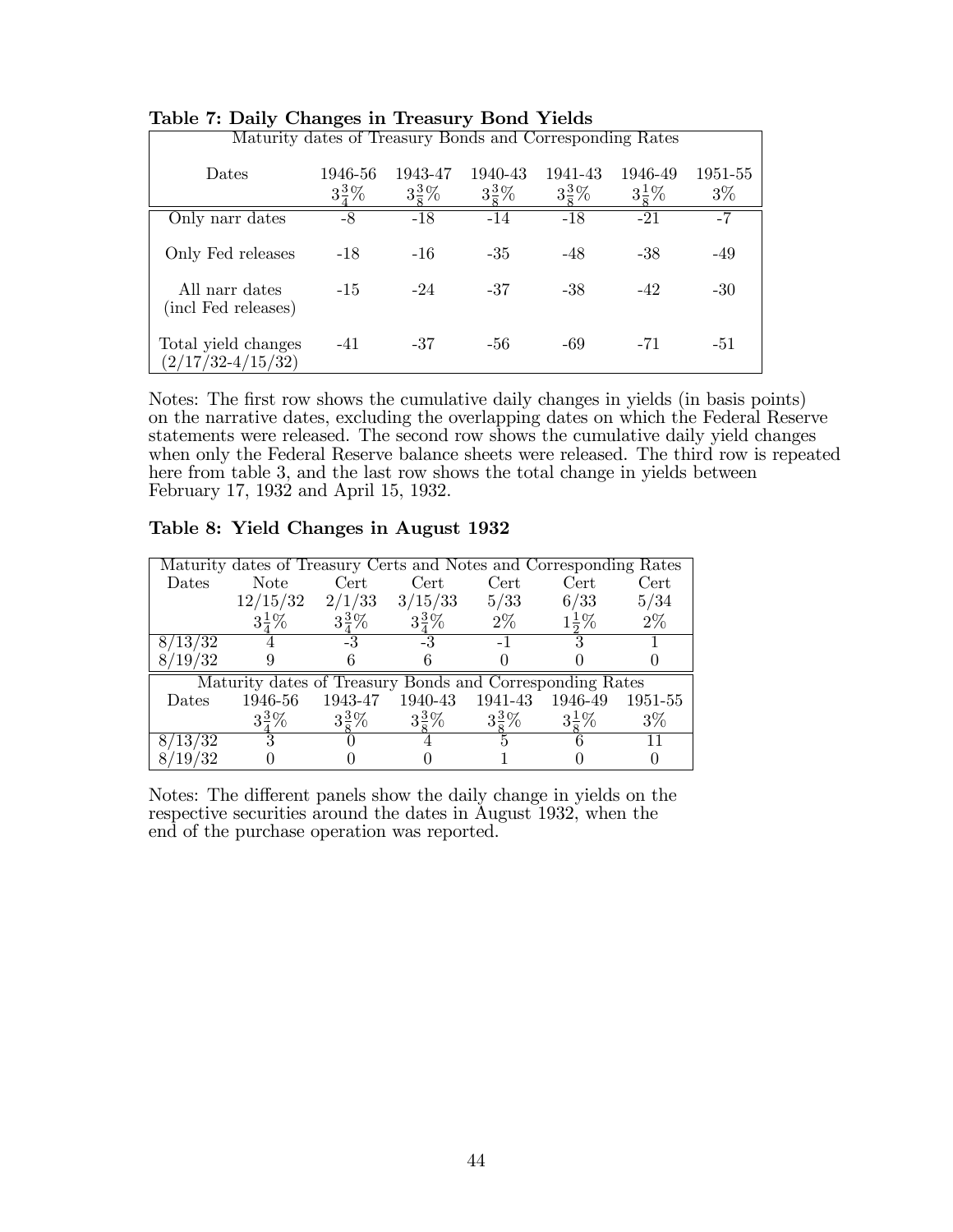| Denominations<br>on.<br>June 20, 1920 | Denominations<br>m<br>2009\$ | % of All Bonds<br>Outstanding |
|---------------------------------------|------------------------------|-------------------------------|
| \$50                                  | 536.34                       | 7.87                          |
| 100                                   | 1072.69                      | 12.11                         |
| 500                                   | 5363.43                      | 9.33                          |
| 1000                                  | 10,726.85                    | 41.49                         |
| 5000                                  | 53,634.25                    | 7.23                          |
| 10,000                                | 107,268.50                   | 16.10                         |
| 50,000                                | 536,342.50                   | 1.32                          |
| 100,000                               | 1,072,685.00                 | 4.54                          |
|                                       |                              |                               |

Table 9: Denominations of Liberty Bonds

Notes: These are taken from Kang and Rockoff (2015).

Table 10: Asset Compositions

|                  | Non-farm households Finance<br>$(\%$ of total assets in 1945) |      |
|------------------|---------------------------------------------------------------|------|
| Financial assets | 67.9                                                          | 99.3 |
| -Bonds           | 13.0                                                          | 58.6 |
| -Stocks          | 17.9                                                          | 2.1  |
| Debt.            | 4.9                                                           | 93.9 |
| -Short-term      | 1.9                                                           | 72.9 |
| $-Long-term$     | 3.0                                                           | 21.0 |
|                  |                                                               |      |

Notes: These are obtained from the National Balance Sheet of the United States, Goldsmith and Lipsey (1963).

#### Table 11: Percentage Distribution of Sources of Income and Deductions, Individual Returns for 1932, by Net Income Classes

| Net income classes<br>(Thousands of | Wages<br>and Salaries | Profits from sale of<br>real estate, | Interest on govt<br>obligations not | Dividends on stock<br>of domestic corp. |
|-------------------------------------|-----------------------|--------------------------------------|-------------------------------------|-----------------------------------------|
| Dollars)                            |                       | stocks, bonds etc.                   | wholly tax-exempt                   |                                         |
| Under 5                             | 67.38                 |                                      |                                     | 4.78                                    |
| $5 - 10$                            | 53.02                 |                                      | 0.36                                | 14.87                                   |
| $10 - 25$                           | 36.97                 | 0.06                                 | 0.74                                | 26.88                                   |
| $25 - 50$                           | 28.27                 | $1.08\,$                             | 0.75                                | 34.57                                   |

Notes: These are obtained from the IRS Statistics of Income 1932 (pp. 11). The remaining income sources are omitted here, and include income from Business, Partnerships, Rents and royalties, Fiduciary, Interest other than tax-exempt and Other sources. These Net income classes represent approximately 99% of the returns filed in 1932 (pp. 6, Statistics of Income).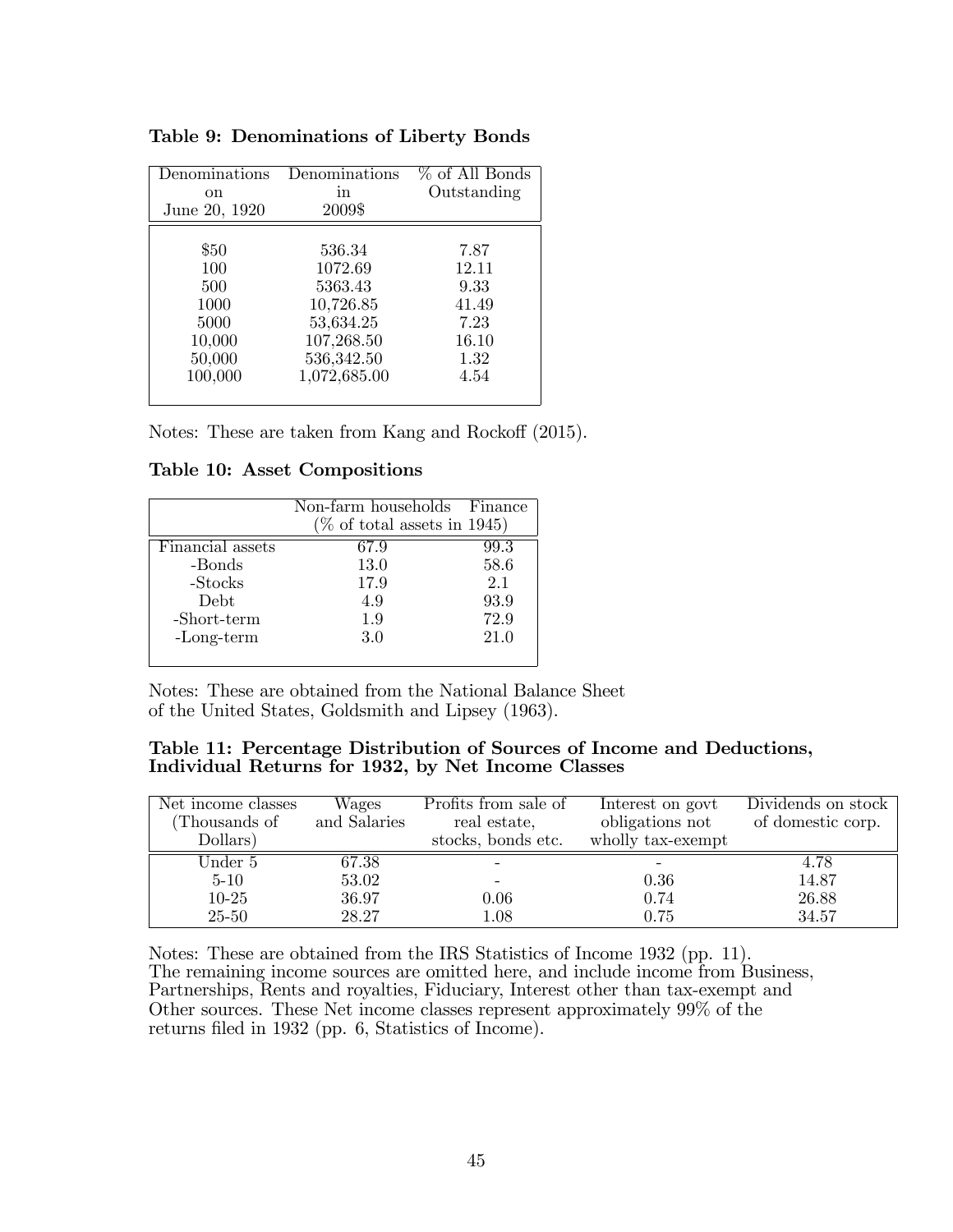| Coeff                     | Dist                    | $5\%$  | Median | $95\%$ | $\overline{\text{Coeff}}$ | Dist                    | $5\%$  | Median | $95\%$ |
|---------------------------|-------------------------|--------|--------|--------|---------------------------|-------------------------|--------|--------|--------|
| $400\gamma$               | $\overline{\mathrm{G}}$ | 0.3416 | 0.9180 | 1.9384 | $\chi_{wu}$               | $\overline{\mathrm{B}}$ | 0.2486 | 0.6143 | 0.9024 |
| $400\pi$                  | G                       | 0.3416 | 0.9180 | 1.9384 | $\nu$                     | G                       | 1.2545 | 1.9585 | 2.8871 |
| $400(\beta_u^{-1}\!-\!1)$ | G                       | 0.6272 | 0.9792 | 1.4436 | $\zeta_w$                 | B                       | 0.3351 | 0.5000 | 0.6649 |
| $400\zeta$                | $\mathbf G$             | 0.2558 | 0.5657 | 1.0614 | $\zeta_p$                 | $\boldsymbol{B}$        | 0.3351 | 0.5000 | 0.6649 |
| $B^{LMV}/B$               | $\mathbf G$             | 0.6953 | 0.9867 | 1.3501 | $\phi_T^{}$               | G                       | 0.7825 | 1.4448 | 2.4058 |
| S''                       | G                       | 2.5090 | 3.9170 | 5.7743 | $\rho_r$                  | Β                       | 0.5242 | 0.7068 | 0.8525 |
| $a^{\prime\prime}$        | G                       | 0.0683 | 0.1836 | 0.3877 | $\phi_{\pi}$              | G                       | 1.0164 | 1.7026 | 2.6453 |
| $\hbar$                   | B                       | 0.4302 | 0.6029 | 0.7597 | $\phi_y$                  | G                       | 0.1366 | 0.3672 | 0.7754 |
| $\sigma_u$                | G                       | 0.6832 | 1.8360 | 3.8768 | $\rho_z$                  | $\boldsymbol{B}$        | 0.0976 | 0.3857 | 0.7514 |
| $\sigma_r$                | $\mathbf G$             | 0.6832 | 1.8360 | 3.8768 | $\rho_\mu$                | $\boldsymbol{B}$        | 0.5701 | 0.7595 | 0.8971 |
| $100\zeta'$               | G                       | 0.3067 | 1.2846 | 3.4294 | $\rho_b$                  | Β                       | 0.5701 | 0.7595 | 0.8971 |
| $\omega_u$                | B                       | 0.3214 | 0.7334 | 0.9646 | $\rho_{\phi}$             | B                       | 0.5701 | 0.7595 | 0.8971 |
| $\Xi^u/\Xi^r$             | G                       | 0.3416 | 0.9180 | 1.9384 | $\rho_B$                  | B                       | 0.6146 | 0.8135 | 0.9389 |
| $C^u/C^r$                 | $\mathbf G$             | 0.3416 | 0.9180 | 1.9384 | $\rho_{\zeta}$            | $\boldsymbol{B}$        | 0.6146 | 0.8135 | 0.9389 |
| $\rho_g$                  | B                       | 0.5701 | 0.7595 | 0.8971 | $\sigma_{\mu}$            | IG1                     | 0.1663 | 0.3433 | 1.2367 |
| $\sigma_z$                | IG1                     | 0.1663 | 0.3433 | 1.2367 | $\sigma_B$                | IG1                     | 0.1663 | 0.3433 | 1.2367 |
| $\sigma_{\lambda_f}$      | IG1                     | 0.1663 | 0.3433 | 1.2367 | $\sigma_{\phi}$           | IG1                     | 0.1663 | 0.3433 | 1.2367 |
| $\sigma_b$                | IG1                     | 0.1663 | 0.3433 | 1.2367 |                           |                         |        |        |        |

Table 12: Estimates from the Prior Distribution

Table 13: Estimates from the Posterior Distribution

| Coeff                     | Mean   | SE     | $5\%$  | $95\%$ | Coeff           | Mean    | SE     | $5\%$   | 95%     |
|---------------------------|--------|--------|--------|--------|-----------------|---------|--------|---------|---------|
| $400\gamma$               | 0.6179 | 0.3556 | 0.1804 | 1.3250 | $\chi_{wu}$     | 0.2936  | 0.0993 | 0.1450  | 0.4988  |
| $400\pi$                  | 1.4260 | 0.7299 | 0.3725 | 2.6751 | $\nu$           | 1.9388  | 0.4955 | 1.2326  | 2.7276  |
| $400(\beta_u^{-1}\!-\!1)$ | 1.4826 | 0.1991 | 1.1637 | 1.8232 | $\zeta_w$       | 0.7769  | 0.0236 | 0.7338  | 0.8168  |
| $400\zeta$                | 0.9253 | 0.3097 | 0.5434 | 1.5123 | $\zeta_p$       | 0.8017  | 0.0277 | 0.7626  | 0.8492  |
| $B^{LMV}/B$               | 1.4920 | 0.1094 | 1.3181 | 1.6700 | $\phi_T$        | 1.1026  | 0.2118 | 0.7862  | 1.4645  |
| S''                       | 7.0017 | 0.8785 | 5.7809 | 8.4352 | $\rho_r$        | 0.7611  | 0.0246 | 0.7254  | 0.8080  |
| $a^{\prime\prime}$        | 0.0911 | 0.0021 | 0.0875 | 0.0943 | $\phi_{\pi}$    | 1.0457  | 0.0272 | 1.0059  | 1.0929  |
| $\hbar$                   | 0.8729 | 0.0215 | 0.8363 | 0.9036 | $\phi_y$        | 0.4369  | 0.0340 | 0.3877  | 0.4950  |
| $\sigma_u$                | 1.6409 | 0.1463 | 1.3758 | 1.8528 | $\rho_z$        | 0.1728  | 0.0591 | 0.0791  | 0.2810  |
| $\sigma_r$                | 1.0751 | 0.3069 | 0.5824 | 1.6119 | $\rho_\mu$      | 0.6976  | 0.1261 | 0.4850  | 0.8860  |
| $100\zeta'$               | 0.3635 | 0.0729 | 0.2479 | 0.4884 | $\rho_b$        | 0.9103  | 0.0378 | 0.8370  | 0.9641  |
| $\omega_u$                | 0.7624 | 0.0363 | 0.7098 | 0.8292 | $\rho_{\phi}$   | 0.8381  | 0.0246 | 0.7967  | 0.8765  |
| $\Xi^u/\Xi^r$             | 0.4669 | 0.1518 | 0.2374 | 0.7325 | $\rho_B$        | 0.6528  | 0.0470 | 0.5735  | 0.7340  |
| $C^u/C^r$                 | 0.5370 | 0.1531 | 0.2822 | 0.8091 | $\rho_{\zeta}$  | 0.9507  | 0.0069 | 0.9400  | 0.9632  |
| $\rho_g$                  | 0.7733 | 0.0810 | 0.6126 | 0.8938 | $\sigma_{\mu}$  | 0.8109  | 0.1480 | 0.5831  | 1.0697  |
| $\sigma_z$                | 1.8703 | 0.2267 | 1.5628 | 2.3089 | $\sigma_B$      | 14.2339 | 0.5736 | 13.2389 | 15.0704 |
| $\sigma_{\lambda_f}$      | 1.2286 | 0.2656 | 0.8542 | 1.6881 | $\sigma_{\phi}$ | 1.1709  | 0.2943 | 0.6266  | 1.6530  |
| $\sigma_b$                | 3.1861 | 0.4661 | 2.4594 | 3.9191 |                 |         |        |         |         |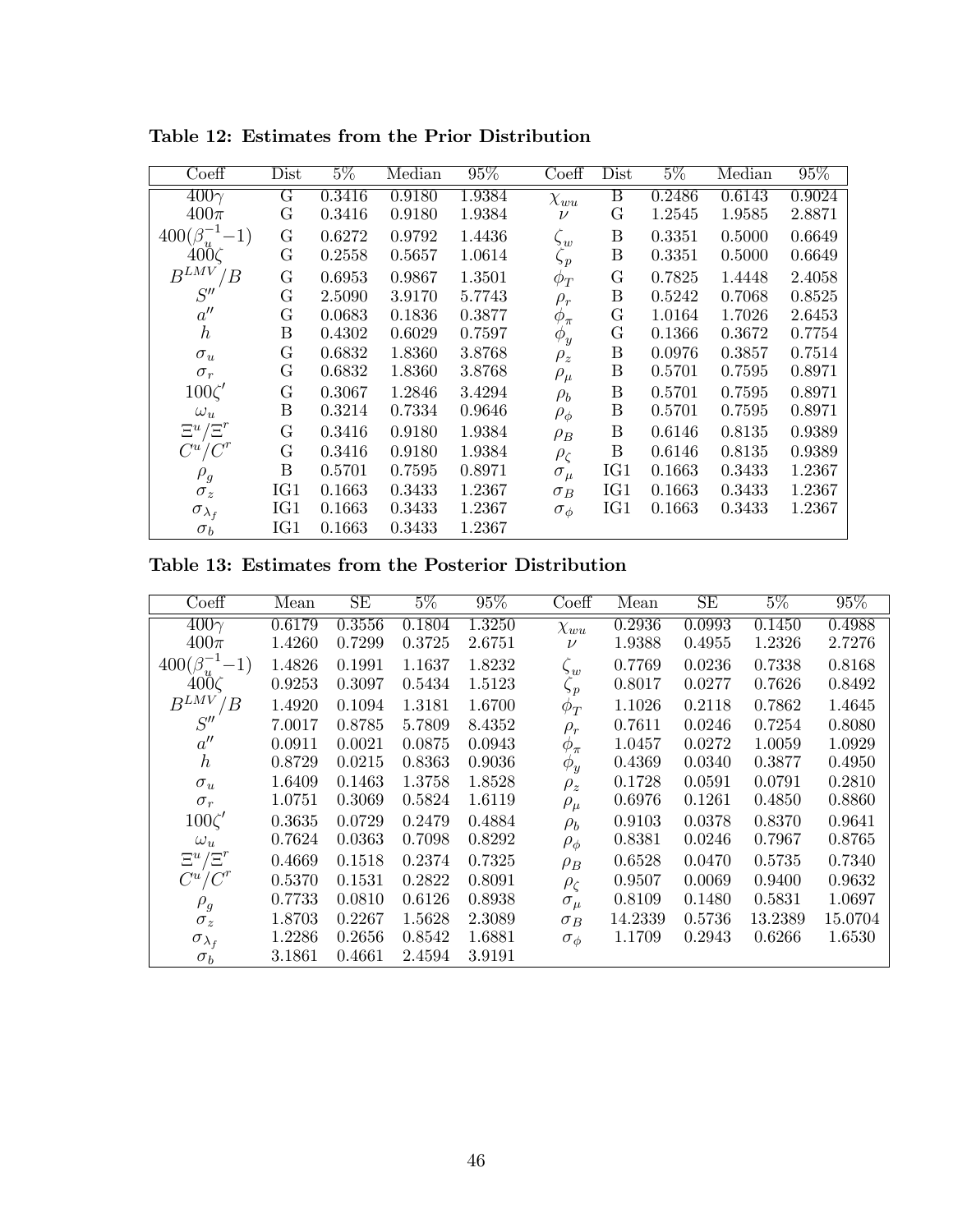



Notes: This figure shows the weekly yields on Treasury notes during the 1932 and 2008-09 operations (on the left axis), and the holdings of these securities by the Federal Reserve. The shaded regions show the period of the operations.





Notes: This figure shows the weekly yields on Treasury bonds during the 1932 and 2008-09 operations (on the left axis), and the holdings of these securities by the Federal Reserve. The shaded regions show the period of the operations.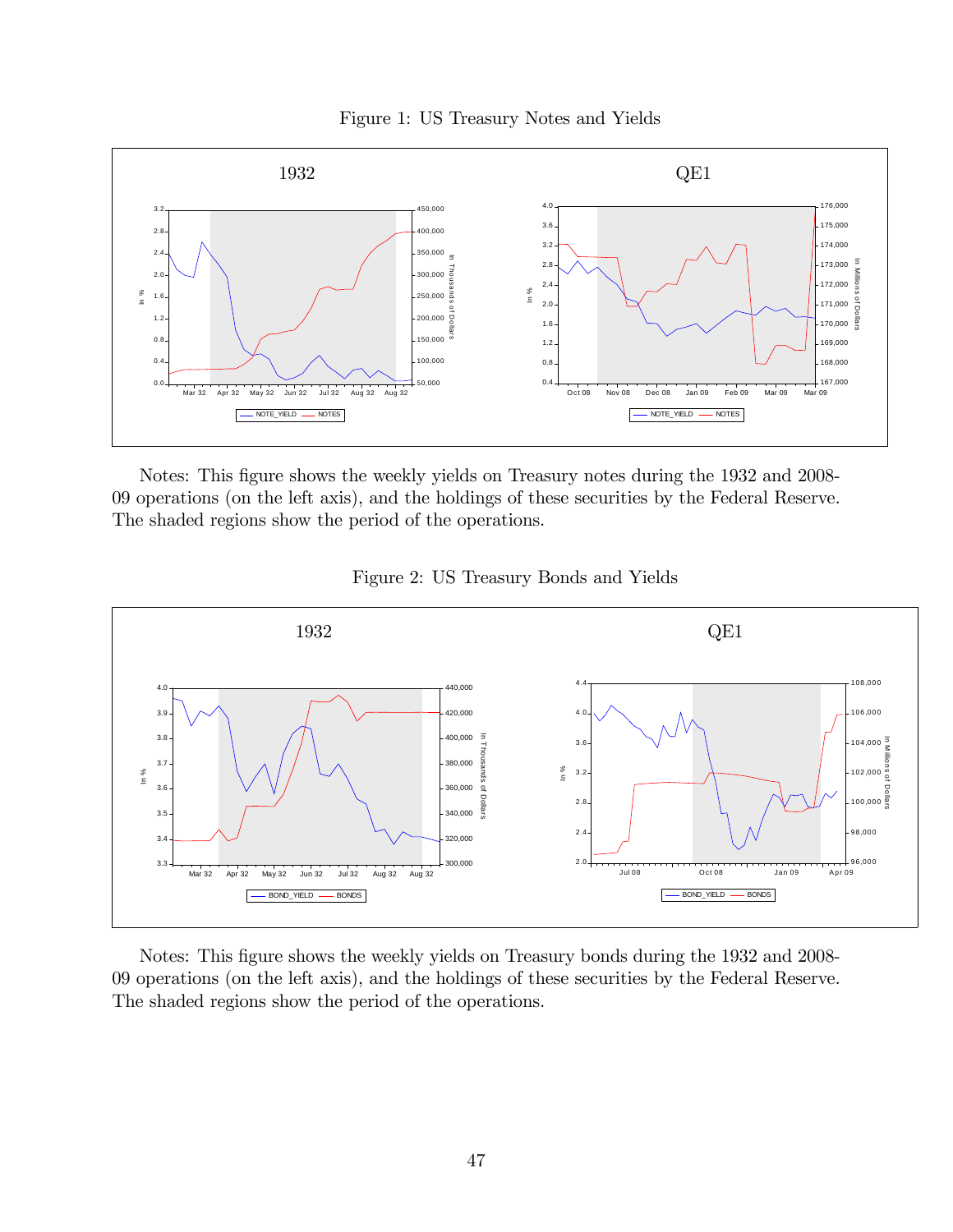Figure 3: Treasury Holdings of the Federal Reserve as a Fraction of Total Holdings



Notes: This shows the Federal Reserve's holdings of Treasury Bills, Bonds and Notes as a fraction of the total holdings, during the 1932 and 2008-09 operations. The percentage holdings of Bonds are shown on the right axis. The shaded regions show the period of the operations.





Notes: This shows the evolution of output growth and inflation in the years preceding and following the purchase operations.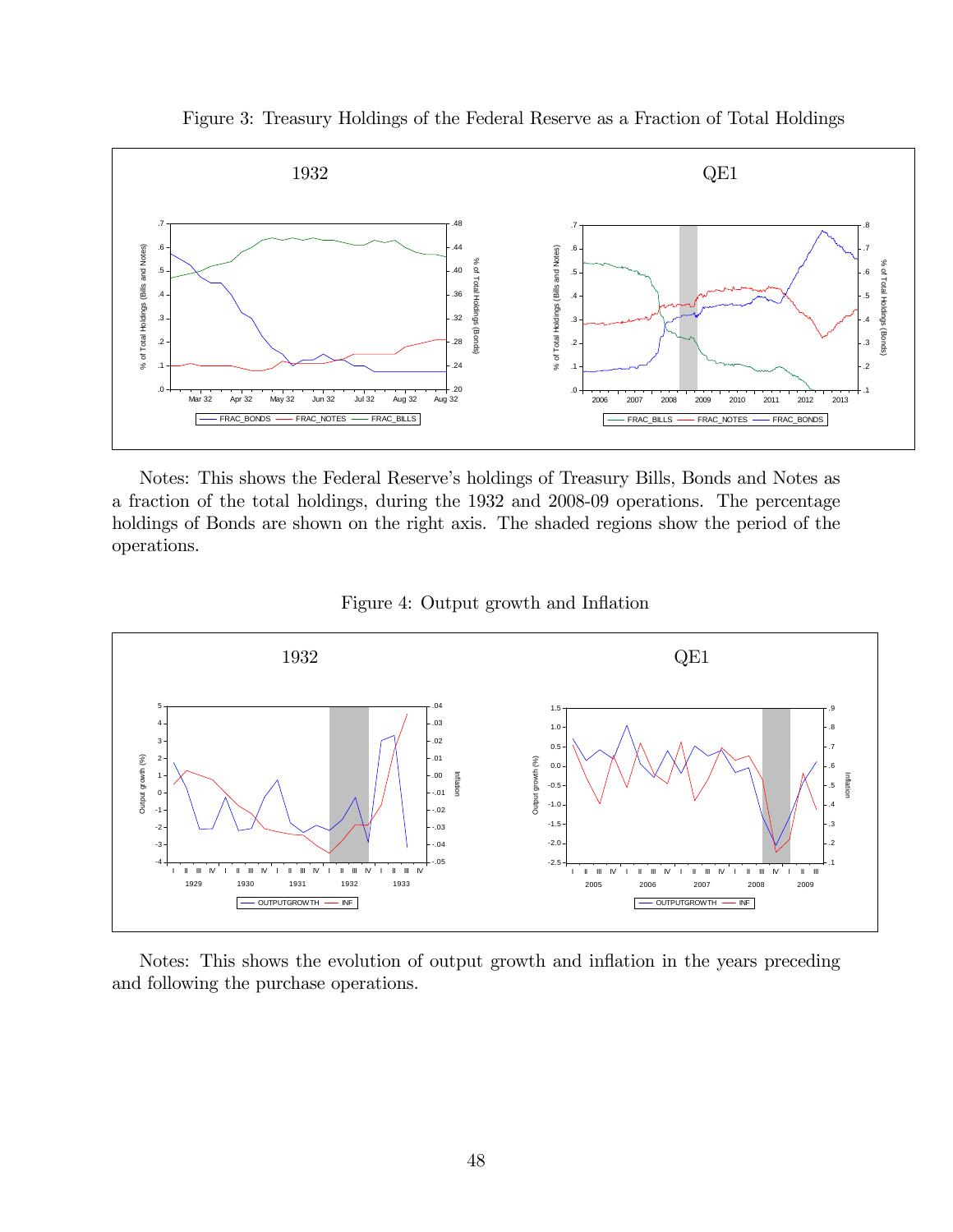

Figure 5: Effects of Treasury bond purchases by the Federal Reserve (Benchmark)

Notes: In this simulation, the average duration of debt is 15 quarters, and the purchase operation lasts for one quarter. The Fed then divests its holdings over the next quarter. The shaded regions show the  $90$  percent confidence bands. The zero-lower bound operates for  $8$ quarters.